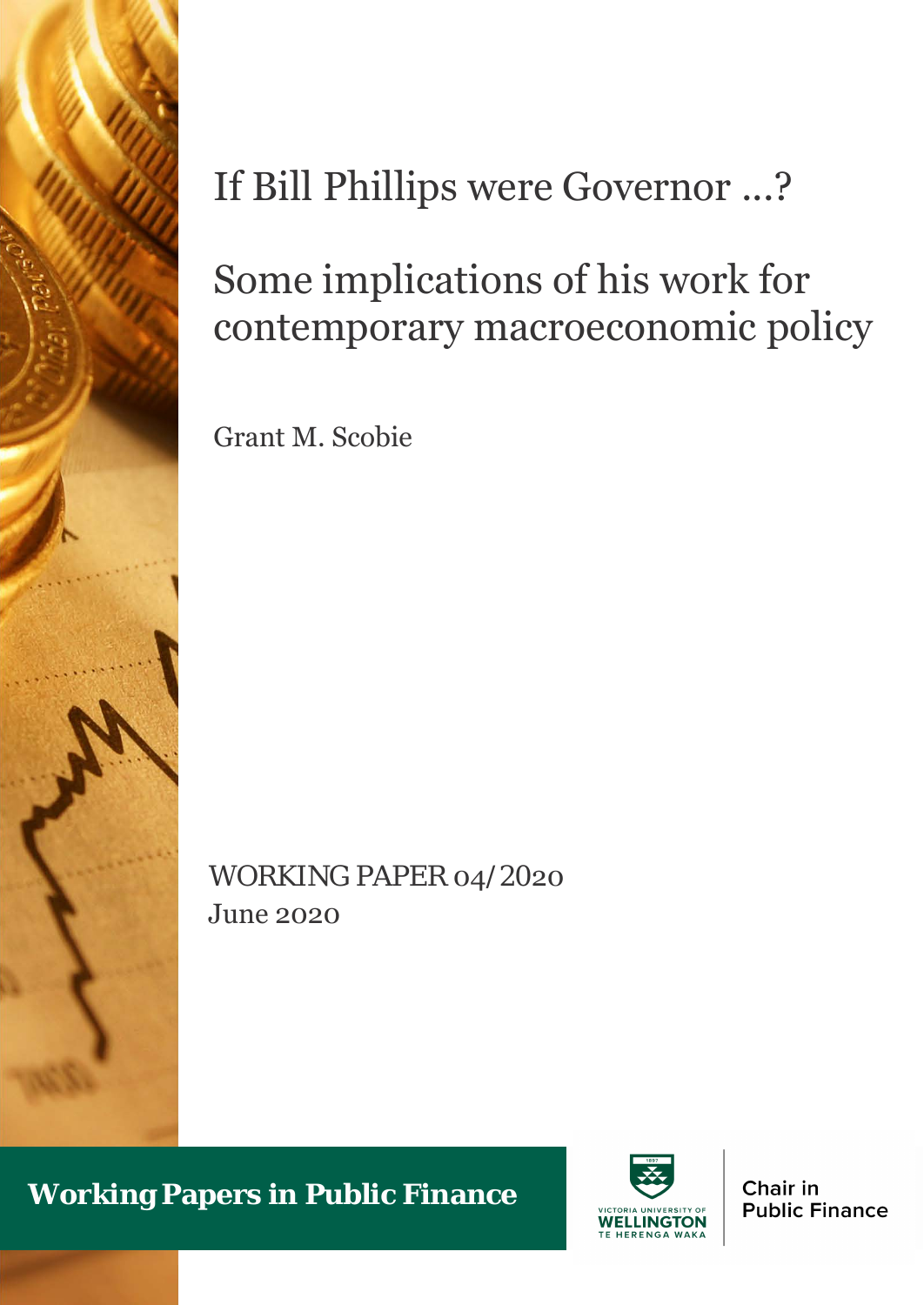**The Working Papers in Public Finance** series is published by the Victoria Business School to disseminate initial research on public finance topics, from economists, accountants, finance, law and tax specialists, to a wider audience. Any opinions and views expressed in these papers are those of the author(s). They should not be attributed to Victoria University of Wellington or the sponsors of the Chair in Public Finance.

Further enquiries to: The Administrator Chair in Public Finance Victoria University of Wellington PO Box 600 Wellington 6041 New Zealand

Phone: +64-4-463-9656 Email: [cpf-info@vuw.ac.nz](mailto:cpf-info@vuw.ac.nz)

Papers in the series can be downloaded from the following website: <https://www.wgtn.ac.nz/sacl/centres-and-chairs/cpf/publications/working-papers>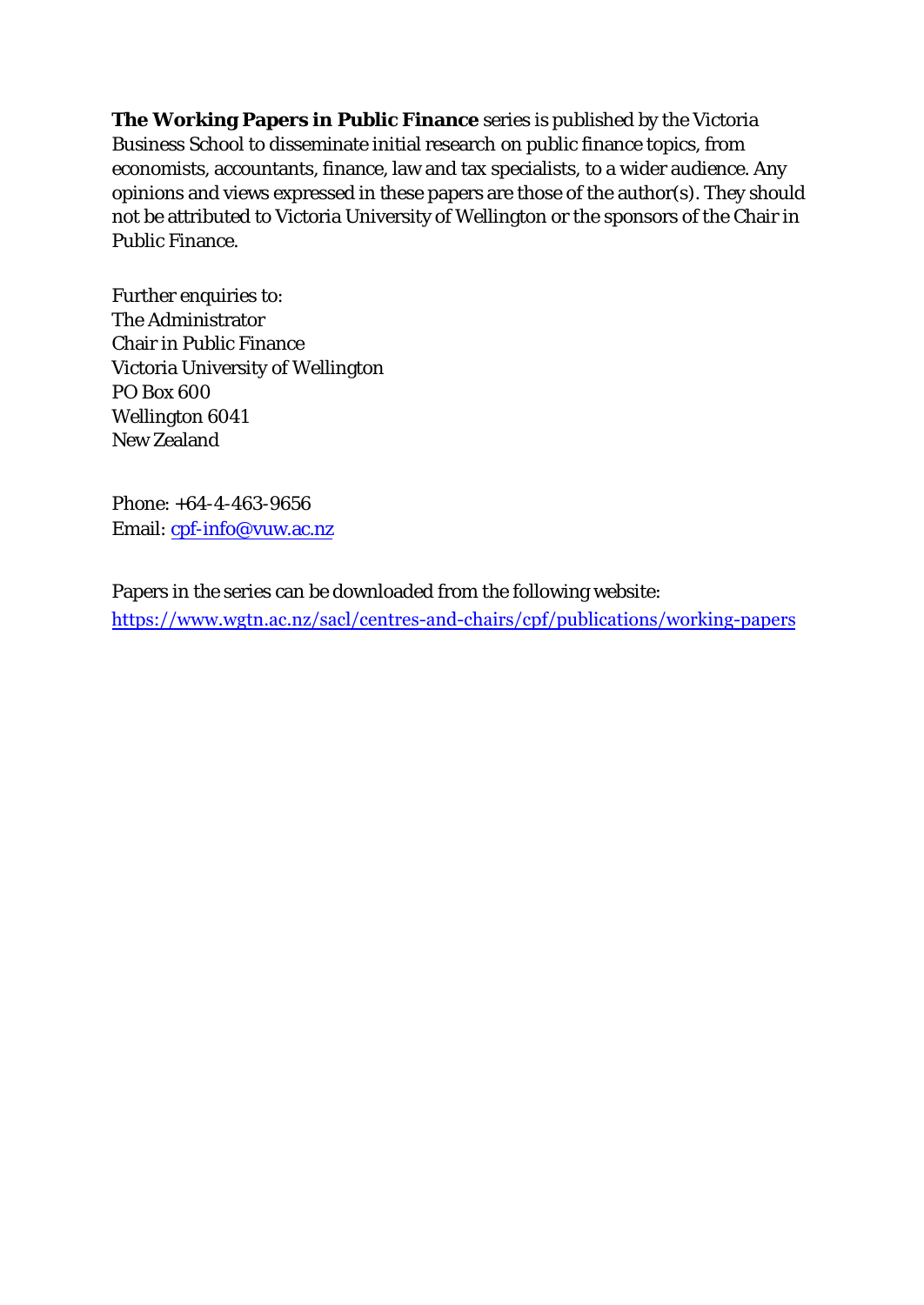# If Bill Phillips were Governor ...?

Some implications of his work for contemporary macroeconomic policy

Grant M. Scobie\*

# June 2020

----------------------------------------------------------------------------------------------

*"Having looked at monetary policy from both sides now, I can testify that central banking in practice is as much art as science. Nonetheless, while practicing this dark art, I have always found the science quite useful."* 

Alan S. Blinder<sup>[1](#page-2-0)</sup>

------------------------------------------------------------------------------------------------

\* [grantmscobie@gmail.com](mailto:grantmscobie@gmail.com)

<span id="page-2-0"></span><sup>&</sup>lt;sup>1</sup> Blinder (1997), p. 17.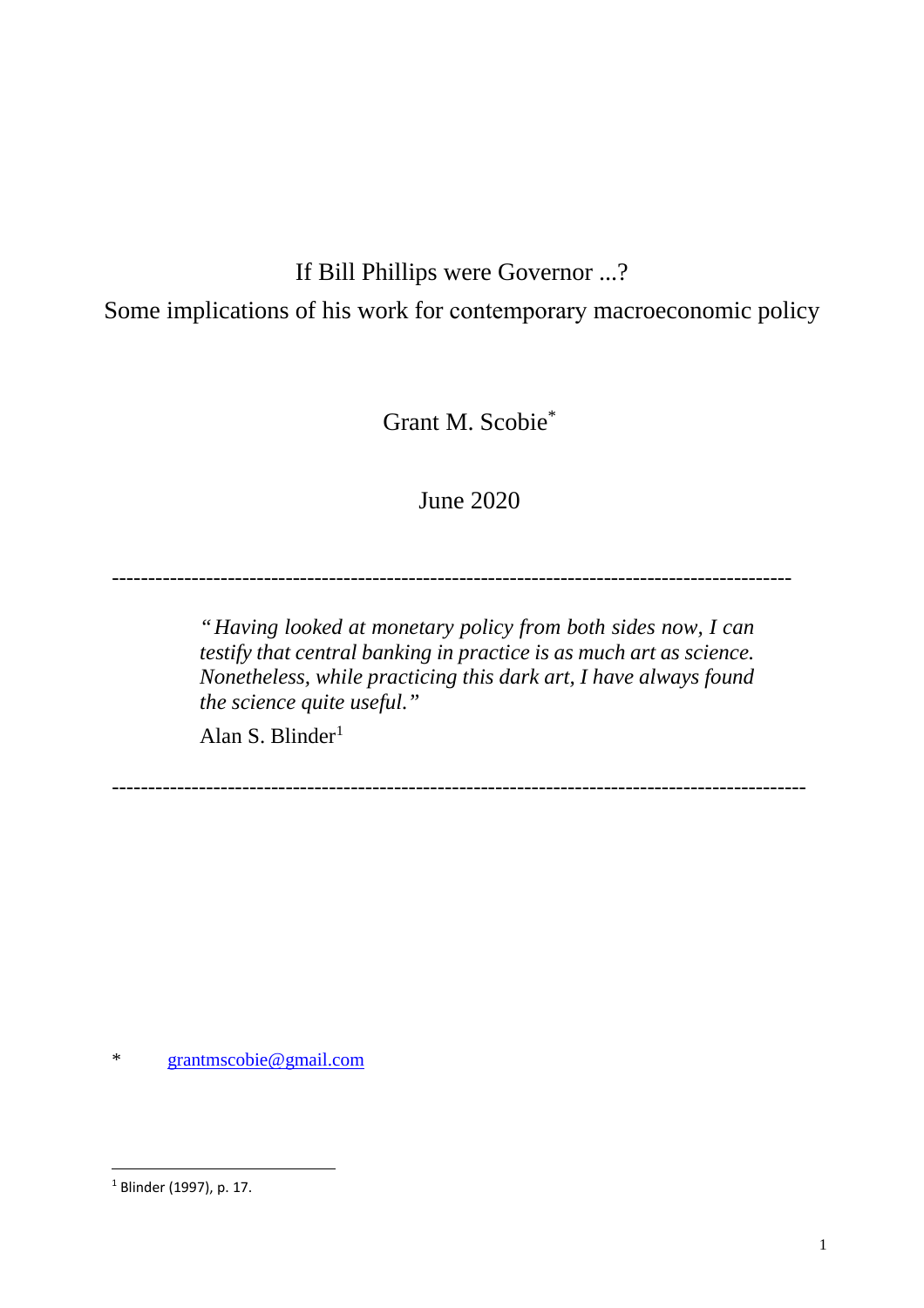#### **1. Introduction**

There would hardly be a student of economics most anywhere who had not heard the name Phillips. That name is immortalised in the so-called "Phillips Curve." Equally remarkable, is that probably less than one percent of those familiar with this diagram would have the slightest idea that A.W.H. Phillips was a New Zealander.

But we can but be grateful to another New Zealander, former Governor *Alan Bollard.* Alan has been a long-standing student of Phillips, and his latest work is *A Few Hares to Chase: The Economic Life and Times of Bill Phillips[2](#page-3-0)* As the subtitle suggests, the book is in two parts. the first covers the extraordinary life of Phillips from his growing up in the rural village of Te Rehunga near Dannevirke<sup>[3](#page-3-1)</sup>, through his travels to Russia and China, and to the horror of his time in a Japanese PoW camp when captured in Singapore while serving with the RAF in WWII. The second part is a synthesis of the substantial contributions Phillips made as an economist at the London School of Economics and Political Science (LSE).

His career at LSE was truly remarkable. His initial training was as an electrical engineer; after the war he barely scraped through a degree in sociology. But such was his subsequent work that within a few years of finishing that mediocre undergraduate degree in sociology, he was a reader, and subsequently a full professor of economics in a named chair at the LSE! Not the least of his accomplishments was the design and construction of a hydraulic machine which essentially solved a set of differential equations to describe the dynamic path of an economy in response to policy changes. For those readers, not familiar with the machine, an example is now (thanks in large part to Alan Bollard) on permanent display in the Reserve Bank of New Zealand Museum, at 2 The Terrace in Wellington. It is one of the few operational versions still in existence.<sup>[4](#page-3-2)</sup>

This essay is not however, a review of Bollard's book. That has been ably done by Nicolas Barr (2016). Having said that, the book provides an admirable synthesis of much of Phillips's research work. Rather the purpose of this essay is to address the question: "Are there elements of Phillip's work that are still relevant today for macroeconomic policy making today?"

In undertaking this task, I will draw on the summary of his work from the second part of Bollard's book. But I will also cast the net a little wider to draw on the writings of others who have reviewed and built on the work of Phillips; and naturally I will call on a number of the

<https://www.rbnz.govt.nz/research-and-publications/videos/making-money-flow-the-moniac>

<span id="page-3-0"></span> $2$  For those who might be wondering about the source and meaning of the title, it is from a comment made by Phillips when, on his 60th birthday, colleagues presented him with the draft of a book in his honour. With characteristic humility, he observed: "I did not do very much. I just put out a few hares for other people to chase."

<span id="page-3-1"></span><sup>&</sup>lt;sup>3</sup> The author has an extremely modest (tenuous?) connection to Phillips - we are both alumni of Dannevirke High School and we lived about 0.5 km from each other in adjacent suburbs (Curtin and Lyons) in the Woden Valley of Canberra in the 1960s .

<span id="page-3-2"></span><sup>4</sup> See Section 2.1 for a discussion of the machine. Details of the machine to the Phillips machine at the Reserve Bank can be found at:

A further machine is on display in the British Science Museum in London located, incidentally, in the same room as the Babbage Accounting machine:

<https://collection.sciencemuseumgroup.org.uk/objects/co64127/phillips-economic-computer-analog-computer> <https://www.sciencemuseum.org.uk/objects-and-stories/how-does-economy-work>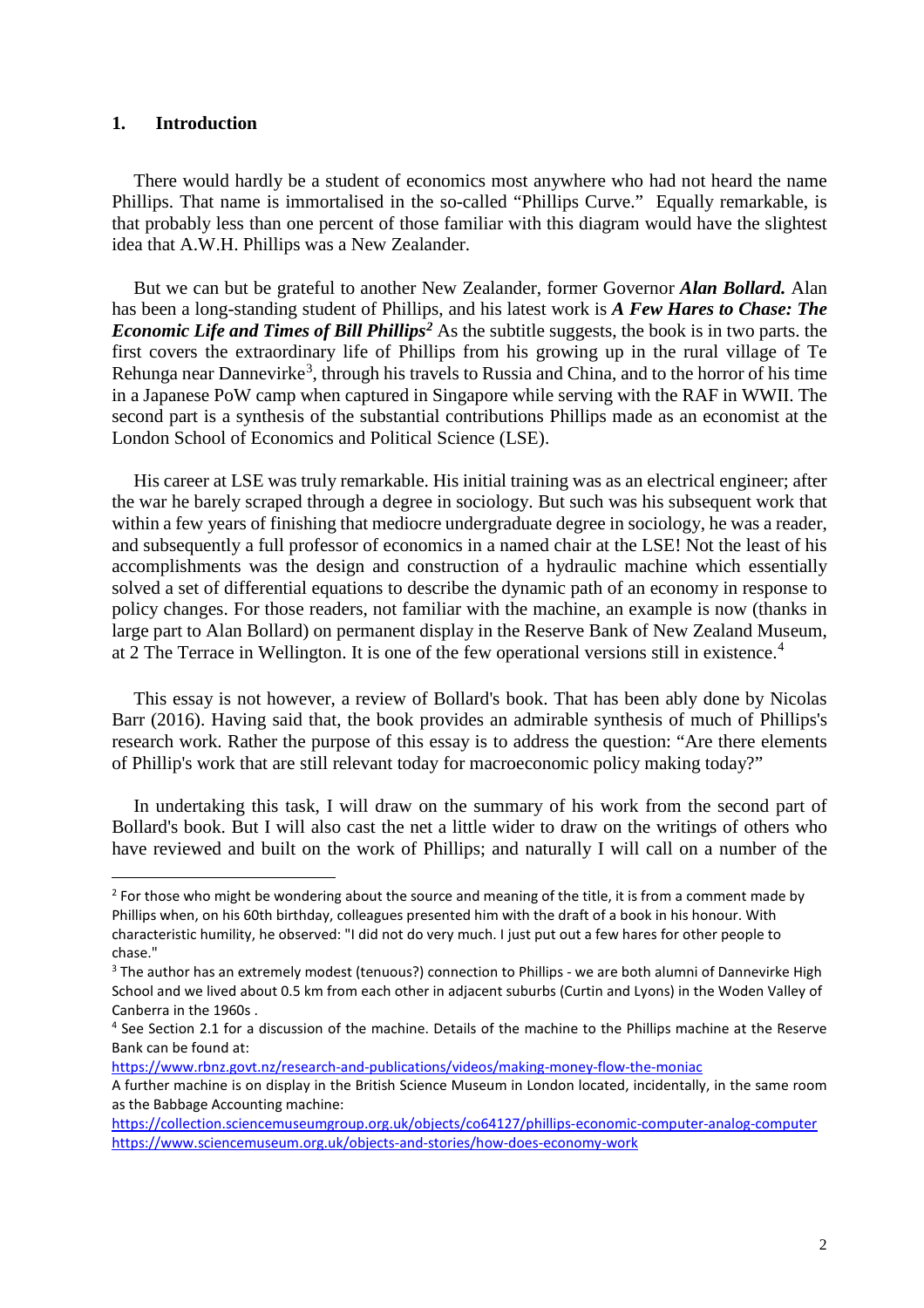original papers by Phillips. However, any suggestion that I will fully capture all that has been written about Phillips, his life and work, must be summarily dismissed. Put "AWH Phillips economist" into Google search and one gets 201,100 links; for "Phillips curve" a mere 717,000.

The essay proceeds as follows. Phillips' work is grouped into four broad areas:

- Inflation and Unemployment
- Dynamic Stabilisation and Optimal Control
- Economic growth
- Econometrics

This is followed by a brief discussion of forecasting and policy models with a sketch of their use in selected countries. A concluding section follows.

In addition to the four areas listed above, Phillips undertook research on China; in fact his appointment to the Australian National University in 1967 was on the condition that he would work on economics for three days a week, while on the other two he would focus his research on China.[5](#page-4-0) Why did Phillips switch his attention to China? He had maintained a longstanding interest in China, and had travelled there as part of his pre-war wanderings in Asia. Furthermore, he had acquired a command of the language while in a PoW camp. But above all, he had become somewhat disillusioned with the sometimes almost acrimonious debate between different schools of macroeconomic policy "which he found profoundly distasteful and depressing, and gradually abandoned macroeconomics for Chinese economic studies" (Lesson, 1997).

However, I have opted not to address this latter element of Phillip's work as arguably it does not have quite the same direct relevance to macro economic policy. Rather, it was an extension to China of his earlier work on stabilisation and growth for developed economies, with the additional challenge that at the time the Chinese economy lacked markets which would have generated wage and price data. And sadly, his work on China was cut short by a debilitating stroke.

It should be stressed at the outset that the four areas listed above are but a very crude taxonomy of Phillips' work. As will become apparent, it is difficult (perhaps impossible) at times to sustain any significant degree of separation between the areas. And arguably there will be times when it is less than optimal to try and achieve such separation. It is probable Phillips himself would not have viewed his work as falling into neat boxes. In fact, the very evolution of his work involves moving from models of wages and employment, to models for evaluating stabilisation policies and estimating their parameters, and finally incorporating those elements in models of growth.

In each section, devoted to one of these areas, I first identify the principal contributions made by Phillips. I then endeavour to trace any links between those contributions and today's approach to economic policy. Clearly, much of Phillips's work was rightly cast within the context of his times. So to this extent, we might expect that given we are in a very different world today, that at least some of his insights would be less relevant than others. That is undoubtedly true. Phillips, for example, did not concern himself with the simultaneous occurrence of low inflation and low unemployment, or the operation of monetary policy when interest rates are very low or even negative. Despite this we shall see that there are important strands of his work that arguably underpin some of today's approaches to economic policy.

<span id="page-4-0"></span><sup>5</sup> For a detailed history of Phillip's appointment and time at the ANU together with an earlier visit to Melbourne and Sydney, see Cornish and Millmow (2016).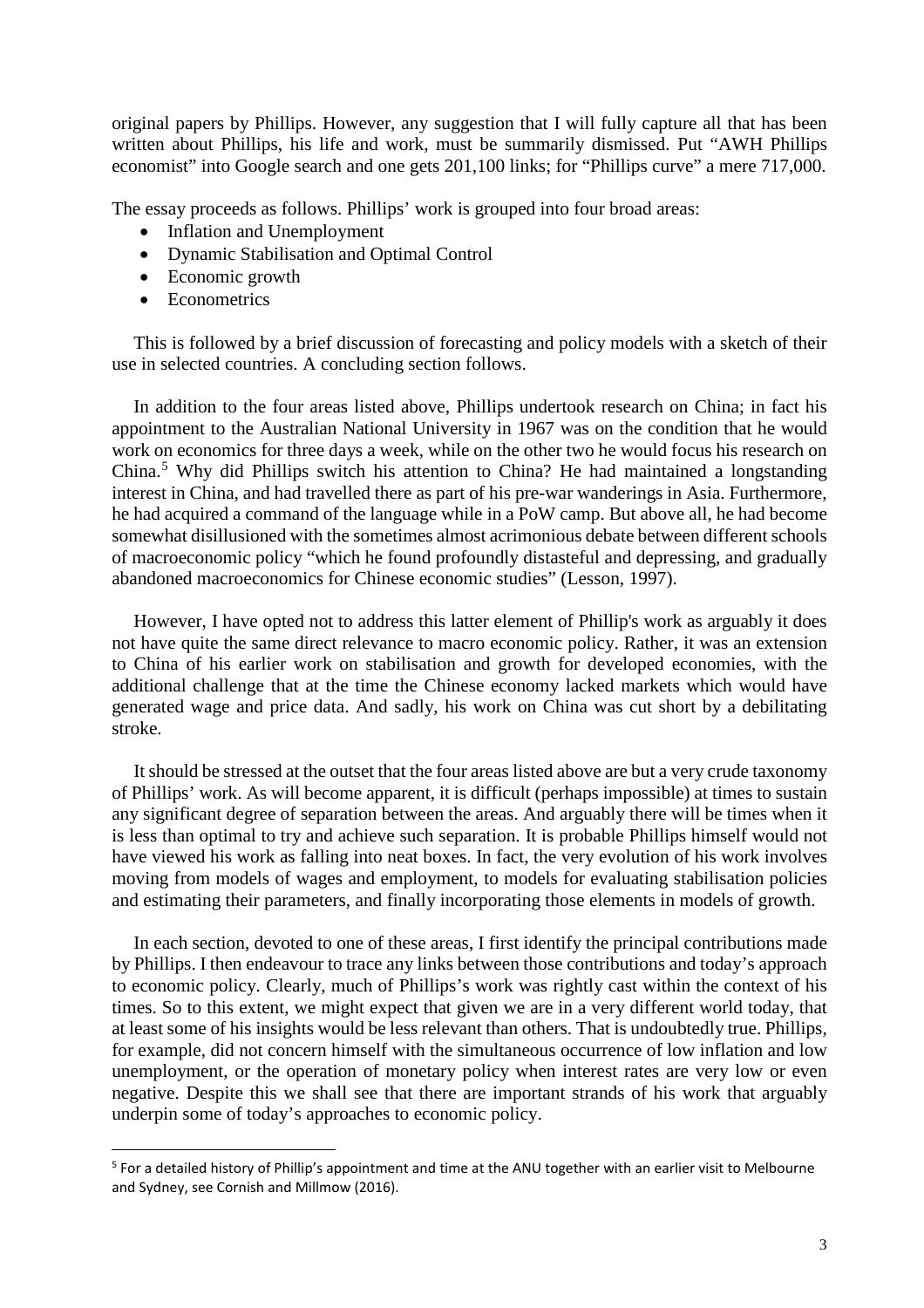However, it is pertinent to keep in mind, as is the case almost the universally, that innovations are built on the work of predecessors. And in a number of key areas, we shall see that Phillips drew on existing economic models. However it is notable that in key papers he published (eg 1954, 1957, 1961a and b) there are remarkably few references to earlier economists (in contrast to more numerous citations to work on mathematics, engineering and control systems). In part that might simply reflect the fact that he did not enjoy the wide, low cost access to the literature that the internet provides todays' researchers. Notwithstanding, his genius was to make far reaching advances to the extant stock of knowledge.

In assessing the legacy of Phillips, it will be important to distinguish two channels. In the first place, there is a vast stream of economic modelling which draws on Phillips's contributions. There would scarcely be a single scholarly paper on inflation and unemployment for example, that did not include an acknowledgement to Phillips. The second channel, and one most closely allied to the aims of this essay, is the more direct influence on policy decisions. Naturally this latter influence could come about as a result of incorporating Phillips's ideas in economic modelling (the first channel) which in turn then directly underpins some aspect of policy making. The distinction between the two channels reflects the fact that there is a plethora of academic papers with elaborate models having a greater or lesser connection to Phillips, but which arguably made a greater contribution to their author's CV than to applied policy making.

# **2. Inflation and Unemployment***[6](#page-5-0)*

In commenting on a paper by Dicks-Mireaux and Dow (1959), Phillips opined that "One of the important problems of our time is that of maintaining a high level of economic activity and employment while avoiding a continual rise in prices" (1959, p.176). This concern had clearly underpinned much of Phillip's early work.

#### *2.1 The Phillips Machine*[7](#page-5-1)

No discussion of Phillips' work can overlook the role of the *Monetary National Income Analogue Computer* (MONIAC). In one of his earliest papers documenting the machine, Phillips wrote:

"Fundamentally, the problem is to design and build a machine the operations of which can be described by a particular system of equations which it may be found useful to set up as the hypotheses of a mathematical model, in other words a calculating machine for solving differential equations" (Phillips, 1950, p.283).

Strictly a more accurate title would be the Phillips/Newlyn Machine, reflecting the close collaboration in the machine's development that Phillips had with Walter Newlyn. The opening sentence of a paper by Newlyn (1950) reads:

"The model shown in the photo opposite was designed and constructed by Mr A.W. Phillips, in collaboration with the writer, in connection with the teaching of monetary theory" (p.110).

<span id="page-5-0"></span><sup>6</sup> Smith and Aziz (2019) provide a concise summary of the theory and empirical developmenets on inflation and unemployment since the 1950s.

<span id="page-5-1"></span><sup>7</sup> For the background and a detailed description of the MONIAC machine see Newlyn (2000); Vines (2000); Barr (2000); Dorrance (2000); Goodwin (2000); Swade (2000); and Ng and Wright (2007).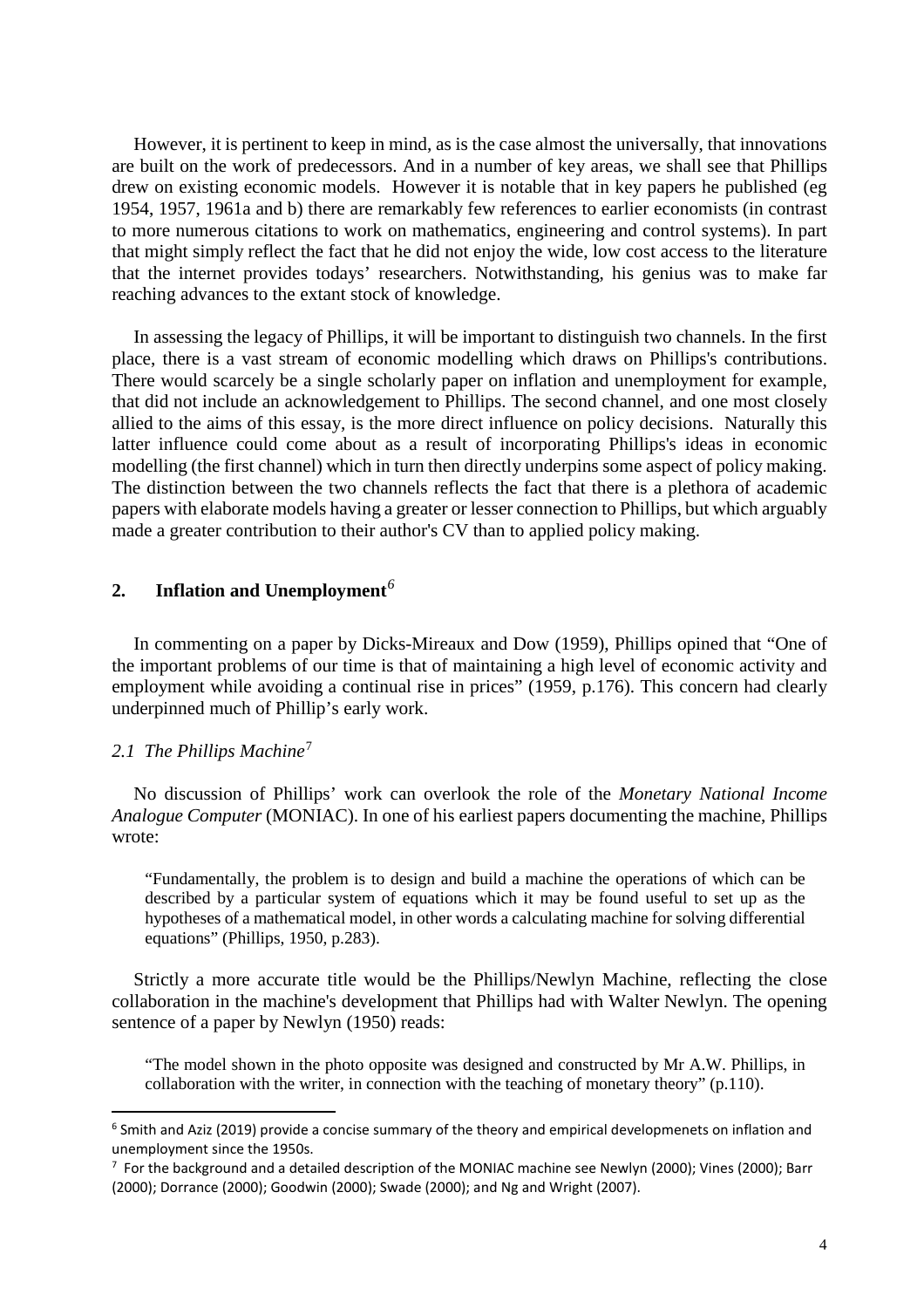It is important however in the context of this essay to underscore the fact the Phillips himself viewed as pedagogical, the primary purpose of his hydraulic construction. For example, Colander (2011) argues that …"He did not mean it to be used by policy makers, nor did he mean it to be used to advance scientific knowledge" (p.2). Having developed the machine, Phillips was required by the LSE to document the theoretical underpinnings of his model. In doing so he wrote:

"…machines are intended for exposition" and are "an attempt to develop some mechanical models which may help non-mathematicians by enabling them to see the quantitative changes that occur in an inter-related system of variables following initial changes in one or more of them." (Phillips, 1950, p. 283).

Colander (2011) stresses that inherent limitations of the machine restricted its usefulness for generating policy recommendations, while such limitations did not preclude its use as a pedagogical aid. A key shortcoming in terms of policy formulation was the machine's inability to allow for "purposeful forward-looking agents." A second limitation arises as the differential equations embodied in the machine were linear and real world is likely much more complex. (pp.5-6).

On the question of forward-looking agents, incorporating expectations was to come later as described by Gordon (2008 and 2011). However, in a final unpublished note written when he had moved back to the University of Auckland, there is a suggestion that he foreshadowed the Lucas Critique<sup>[8](#page-6-0)</sup> (Phillips 1972).

In contrast, he was clearly cognizant of the issue of non-linearity. In his 1950 paper documenting the details of the MONIAC, essentially a machine for solving differential equations, he wrote:

"The hydraulic model will give solutions for non-linear systems as easily as for linear ones. It is not even necessary for the relationship to be in analytic form: so long as the curves can be drawn the machine will record the correct solutions, within the limits of its accuracy. In giving the equivalent mathematical model, however, the usual linearity assumption will be made, in view of the difficulty of working with non-linear differential or difference equations" (pp.287-288).

Furthermore, the inherent design of the machine was sufficiently flexible that it could adapted to such more recent institutional arrangements that did not exist at thte time; examples include floating exchange rates and monetary policy using interesdt rate targets.

An interesting historical aside is that in 1891, Irving Fisher presented a doctoral thesis which led to the award of the first PhD in economics at Yale University. In it he outlined the design of a "hydrostatic machine" which was subsequently built. In contrast to Phillips' subsequent work, Fisher had the causation running in the opposite direction; ie changes in the rate of inflation causing changes in the level of the unemployment rate.<sup>[9](#page-6-1)</sup> The microfoundations of Fisher's model is flexible prices. This fundamental difference in the direction of causation underlies the view of

<span id="page-6-0"></span><sup>&</sup>lt;sup>8</sup> The Lucas Critique argues that in predicting the effect of a policy change it cannot be assumed that the underlying structural relationships of an economic model would necessarily be invariant to the policy change itself.

<span id="page-6-1"></span><sup>&</sup>lt;sup>9</sup> Kitov (2009) finds a statistically robust relation for a number of countries in which inflation leads unemployment as in Fisher, noting however that that does not establish causality.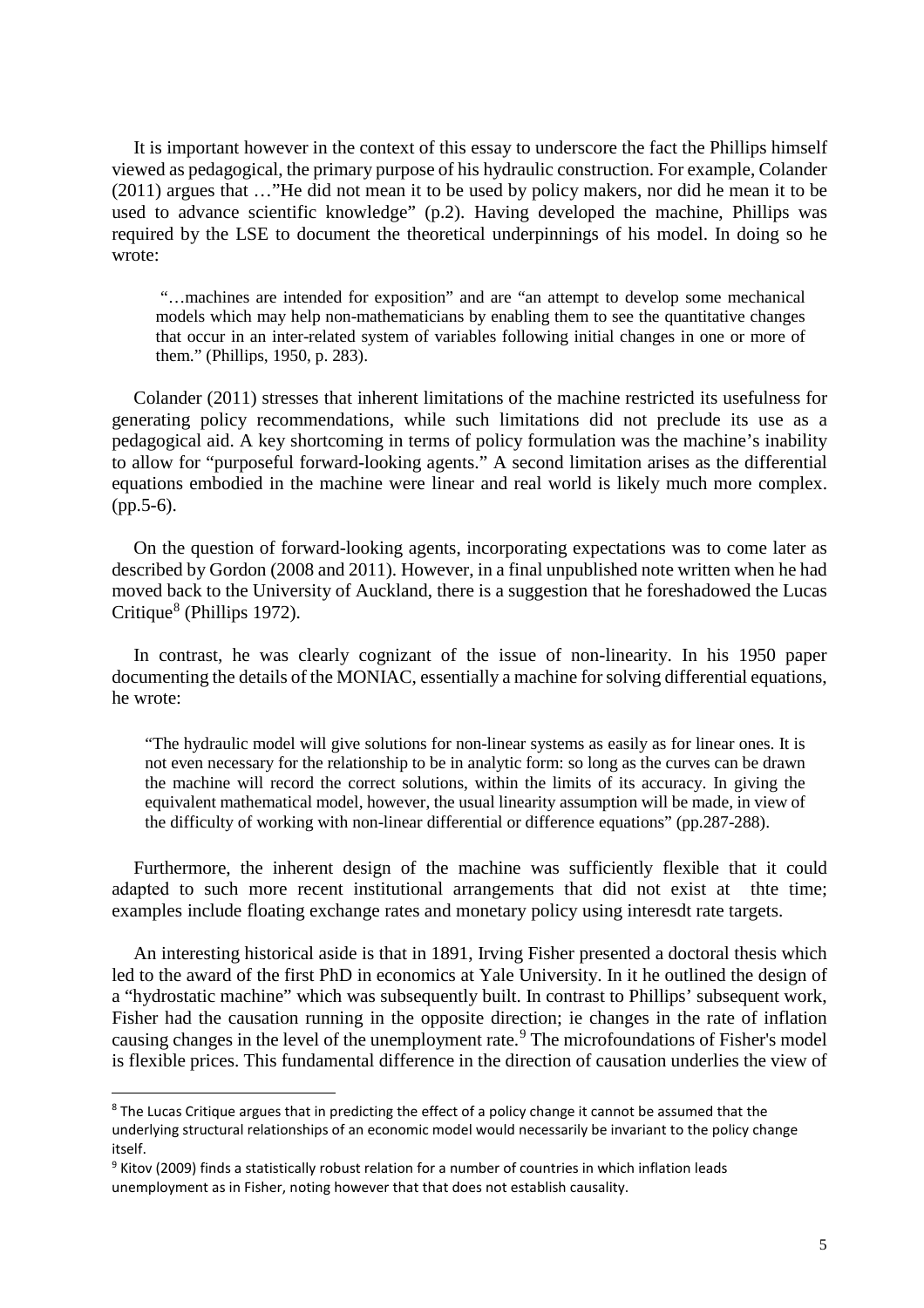Lucas where an unanticiapted change in say the money supply would be needed to generate a real effect on output and employment.

History does not record any mention in Phillips' writings of this earlier invention by Fisher.<sup>[10](#page-7-0)</sup> In fact it is somewhat surprising that nowhere in the seven chapters dealing with the MONIAC machine in the edited volume of Phillips' collected works (Leeson (2000), Chs. 8-14), is there mention of the hydraulic model of Irving Fisher. $<sup>11</sup>$  $<sup>11</sup>$  $<sup>11</sup>$ </sup>

Gordon (2008) recalls as Co-Editor he was responsible for reprinting Fisher (1926) in the *Journal of Political Economy* as Fisher (1973) and giving it the dramatic title, as he believed the Phillips Curve (so named by Samuelson and Solow, 1960) might better have become known as the Fisher Curve. So while the name "Phillips Curve" is so firmly grounded in the literature, it is pertinent to recall the Fisherian antecedents.

To what extent is the fundamental structure of the MONIAC machine mirrored in approaches to policy making? In 1997 the Reserve Bank of New Zealand based its forecasting and policy formulation on a model (Reserve Bank, 1997) whose key elements bear striking similarity to the those of the MONIAC machine (Figures 3 and 4). Both models are built around a common framework involving four broad sectors of the economy: households, firms, a government sector and a foreign sector. Household income is split between consumption and savings; firms invest in capital goods; the government generates revenue from taxes and adds to expenditure and the movement of goods and services between countries are captured by export and import flows. Of course, with the advent of electronic computerised modelling much great sophistication could be introduced than was possible with an analogue machine.

To what extent did Phillips' work on the MONIAC machine lead to his subsequent insights into stabilisation policy? We address that question in the following sections.

#### *2.2 The Phillips Curve*

While the well-known paper that gave rise to the naming of the Phillips Curve was published only in 1958, the origins go back to Phillips' earlier work. In Phillips (1954), a paper based on parts of his PhD thesis, he initially develops models of stabilisation under the assumption of constant prices and interest rates. He undoubtedly had similar ideas in mind when making the MONIAC machine some years earlier. He then extends these models to allow for flexible prices. In doing so he "postulates a relation between the level of production and the rate of change of factor prices" (p.307). He sketched this relationship; it is reproduced here as Figure 1 below. It is a relatively small step from here to the plot of the unemployment rate on the changes in factor prices (in this case wage rates) in Phillips (1958). It should be noted that Phillips' theoretical discussion on which Figure 1 is based, should go some way in dispelling the myth that the "curve" was merely an empirical observation as depicted in the 1958 paper.

In a paper addressing the relation between output and inflation Mankiw (2001) wrote:

<span id="page-7-0"></span><sup>&</sup>lt;sup>10</sup> For further discussion of Fisher and Phillips see Leeson (1995). Fisher also used hydraulic analogies when analysisng the purchasing power of money (1911, Ch.VII).

<span id="page-7-1"></span><sup>&</sup>lt;sup>11</sup> Although as noted by Dimand (2019) on p. 337 of Leeson (2000), Basil Yamey (2000) speculates that Phillips "would have been amused at finding Fisher and Tinbergen were among his supposed precursors".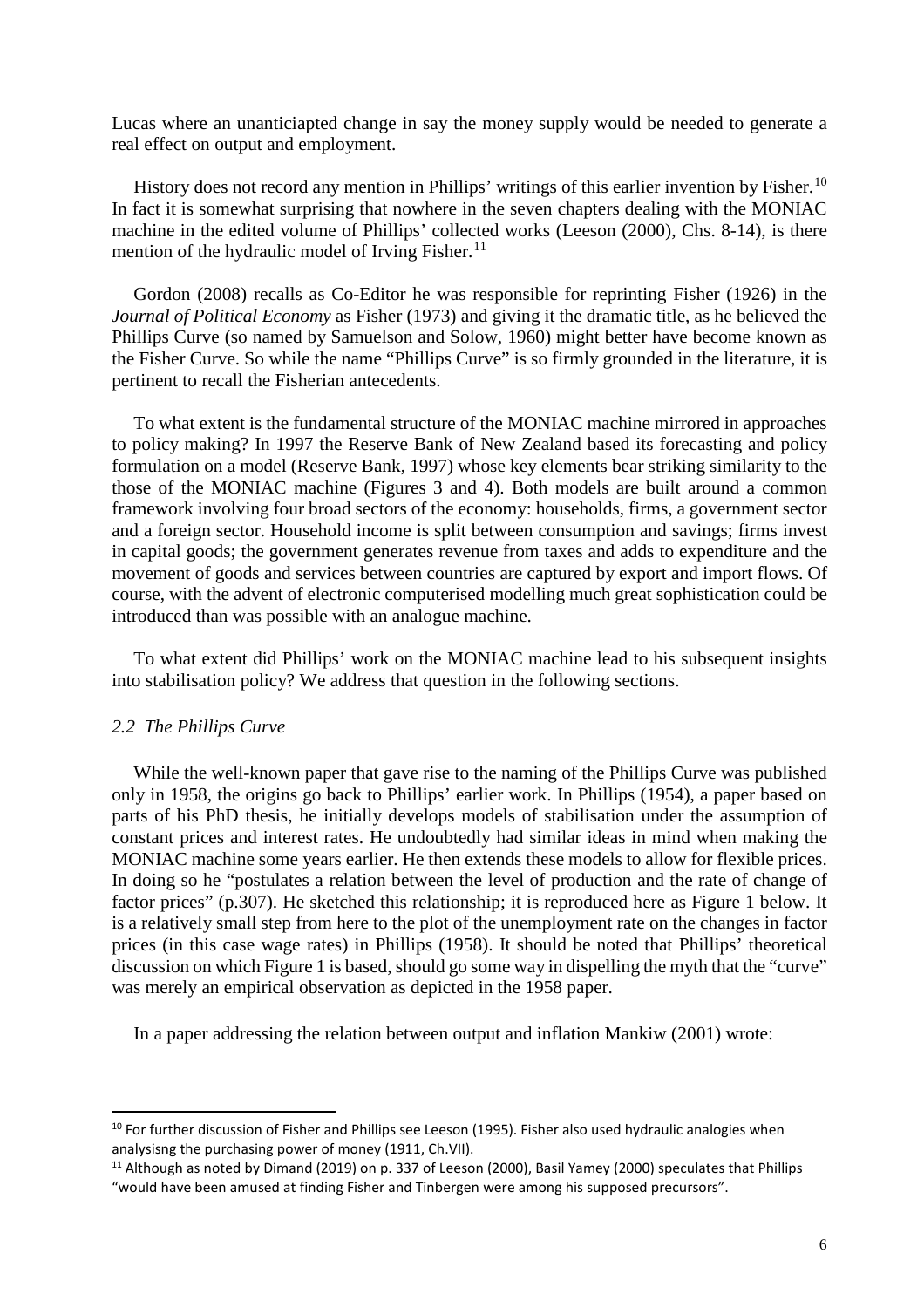"The inflation-unemployment tradeoff is, at its heart, a statement about the effects of monetary policy. It is the claim that changes in monetary policy push these two variables in opposite directions. ...The inflation-unemployment tradeoff is not a statement 'that a scatter-plot of these two variables produces a downward-sloping Phillips curve' or 'that any particular regression fits the data well or produces any particular set of coefficients' (p.46).

"The good news is that the inflation-unemployment tradeoff has a secure place in economics. … The bad news is that the dynamic relationship between inflation and unemployment remains a mystery" (p.59).

There have been a vast number of estimates made of the Phillips curve in many countries for different time periods. However as shown by Stock and Watson (1999 and 2008) and highlighted by Atkenson and Ohanian (2000), it has proved very difficult to find any model including the Phillips curve which could make inflation forecasts more accurately than a naïve model that simply uses inflation rates of the recent past as a predictor. Typically there has been a so-called flattening of the Phillips curve with the result that, in many instances, there has been little or no correlation between unemployment and changes in inflation. At the extreme end, some commentators have called for its total abandonment (eg Dorn, 2017).

This potential flattening is reflected in a speech by the former Governor of the Bank of England:

"While the global Phillips Curve appears alive and well, globalisation has been accompanied by a weakening in the relationship between domestic slack and domestic inflation" (Carney, 2017, p.2).

A number of possible reasons have been offered (Ng, Wessel and Sheiner, 2018). These include globalisation allowing access to migratory labour to address very low unemployment and concomitant labour shortages. Reduced bargaining power may have lessened the ability of workers to negotiate higher wages when unemployment is low. And if firms and households believe that a central bank will maintain inflation near a target level in the medium term then their inflationary expectations may be well anchored.<sup>[12](#page-8-0)</sup>

However, in more recent work however, Stock and Watson (2019) find that, when using improved measures of real activity and a new inflation index based on cyclical measures, they obtain strong correlations between the measure of cyclical activity and this index. In a similar vein, Lansing (2019) finds that by including an interaction term based on the multiplicative combination of lagged inflation and the lagged output gap, the forecasting accuracy of the Phillips curve can be improved, both within and out of sample.

Coibion *et al.* (2019) compile an extensive data set of time series for inflation expectaions for 18 countries and regions and analyse the pooled information. They find a strong relation between inflation and the unemployment gap, and conclude as follows:

We document that an expectations-augmented Phillips curve can account for inflation not just in the United States but across a range of countries, once household or firm-level inflation expectations are used. (p.408).

McLeay and Tenreyro (2019) highlight a further reason why one might expect a flattening of the Phillips curve. Suppose the central bank pursues a policy of minimising the losses resulting

<span id="page-8-0"></span> $12$  For an analysis of the the anchoring of inflationary expectations see Jorgensen and Lansing (2019).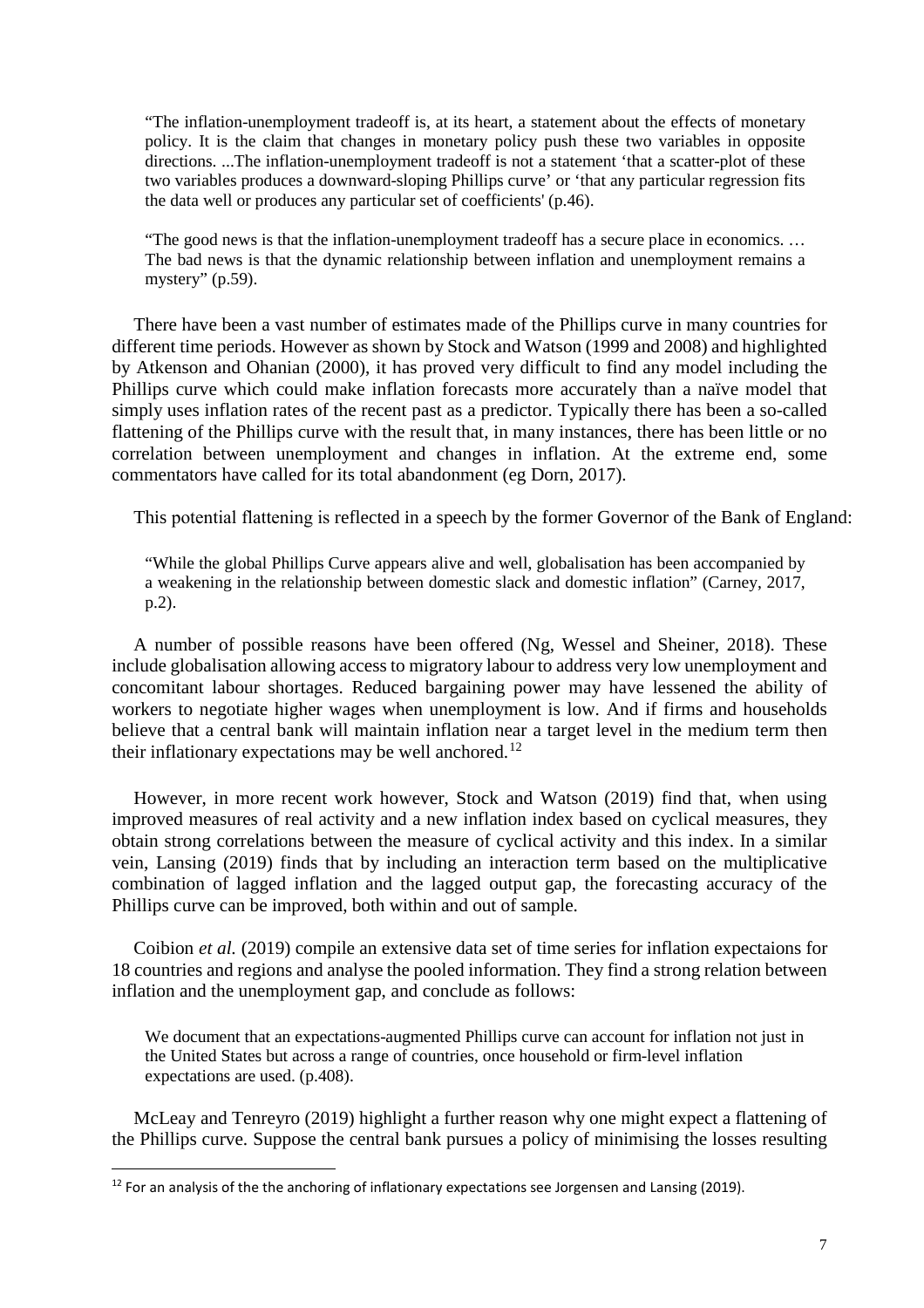from deviations in both inflation and output from their respective target levels.[13](#page-9-0) When output deviates below the target level, the policy response will be to increase inflation. This will induce a negative relation between inflation and the output gap "blurring the identification of the (positively sloped) Phillips curve" (p.1). For this reason, observed data will not necessarily identify the Phillips curve, and may help explain why many attempts at fitting the curve have been less than successful.

A further concern is highlighted by Hooper, Mishkin and Sufi (2019a and b) who argue that for decades the actual unemployment rates have differed typically by no more than one percentage point from the natural rate of unemployment. This lack of variability in the data has made it difficult to estimate a significant slope in the Phillips curve and added to the impression of flattening.

Jacob and van Florenstein Mulder (2019) examine the flattening of the Phillips curve in the case of New Zealand. They find that there has been a notable flattening and they ascribe this to increased volatility of supply side shocks, relative to those impacting the demand side.

What is the significance of this flattening for monetary policy? With a much flatter Phillips curve, and shocks arising on the demand side will have less effect on inflation. A monetary policy rule would then indicate that in order to dampen inflation, nominal interest rates would not need to be increased by as much as would have been the case with a steeper curve. As a consequence of this muted policy response, the demand shock will be more persistent potentially leading to greater volatility of the output gap.<sup>[14](#page-9-1)</sup>

#### *2.3 Expectations*

"What we know, or should know, from the past is that once inflation becomes anticipated and ingrained – as it eventually would – then the stimulating effects are lost." Paul Volcker (former Chairman of the Federal Reserve)

Phillips recognised a role for expectations from the very beginning. In the paper describing the hydraulic machine (1950) he notes that the simple model which determines the path of induced price changes could be further developed. This extension could in effect make the demand for liquid stocks a function of the rate of change in the price level "through a coefficient of expectations" (p.289).

In particular, Phillips (1954) envisaged that certain forms of price expectations could lead to destabilising outcomes. If changes in prices induce expectations of additional changes in the same direction, any deviation from trend in real output may be amplified. Should price expectations be such that any recent past changes will be reversed, then a proportional regulating mechanism would act to stabilise demand.

A formal statement of Phillips' concept of expectations resulted from a meeting with Milton Friedman at the LSE in May, 1952. At that time, at the University of Chicago, Phillip Cagan was working with Friedman on the demand for money but had not found "a workable representation of the expected change in prices" (Cagan, 2000, p.22).

<span id="page-9-0"></span><sup>&</sup>lt;sup>13</sup> See Section 3 below for further discussion of this strategy.

<span id="page-9-1"></span><sup>14</sup> Iakova (2017) examines the case for the UK.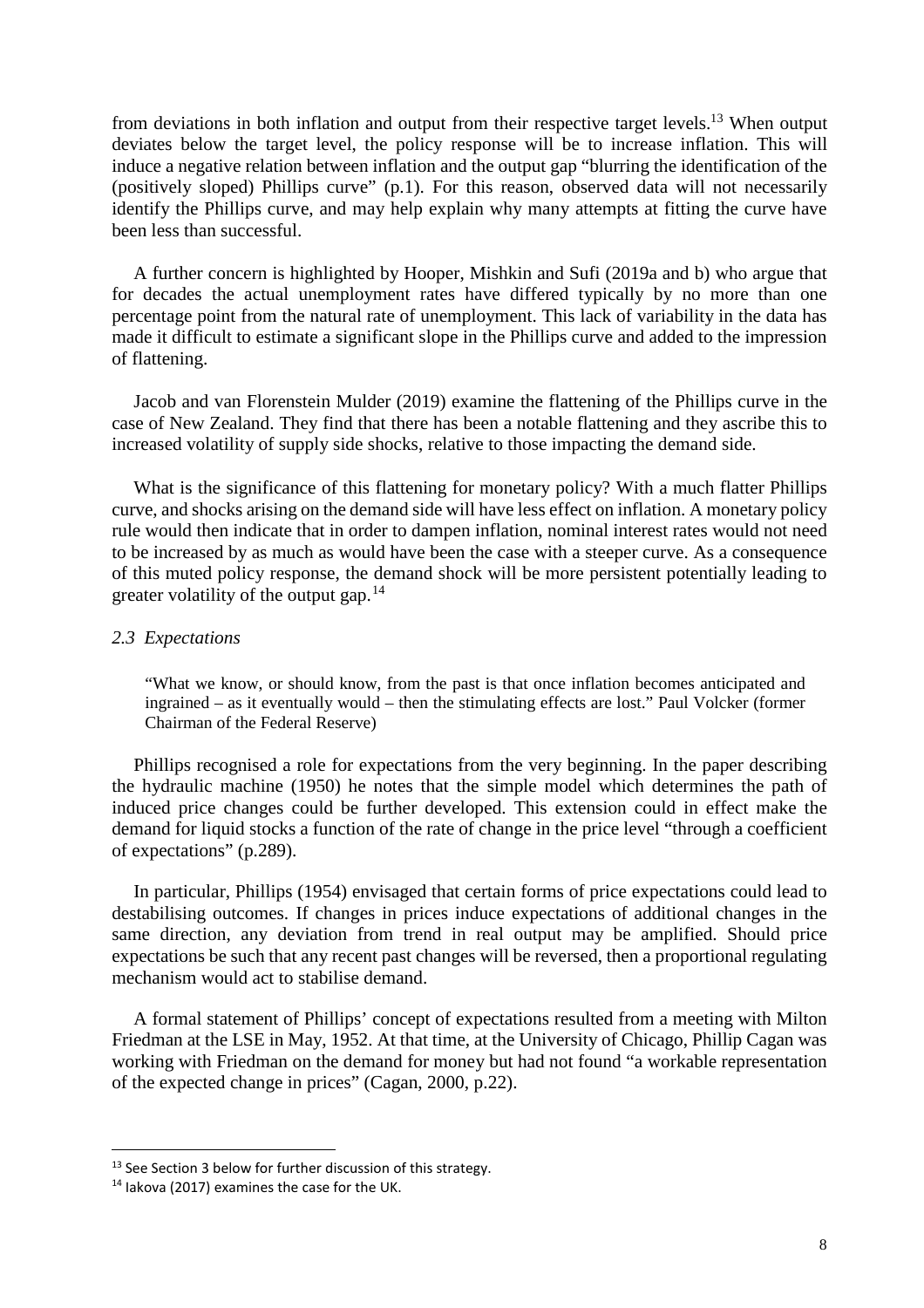Phillips suggested to Friedman a way to formalise this by relating the expected change in prices to the difference between actual and expected changes.<sup>[15](#page-10-0)</sup> On this basis Cagan developed a differential equation which he converted into a weighted average with geometrically declining weights attached to previous price changes. Cagan concluded that "Phillips deserves credit for what later came to be called 'adaptive expectations'" (p.22).<sup>[16](#page-10-1)</sup> Cagan (1956) found that this model was empirically useful for money demand in the case of German hyperinflation.

The 1960s ushered in a large increase in computing power and with it the development of macroeconomic models. Typically, an adaptive expectations framework involving expected inflation based on set of lagged values was incorporated in these models (Gordon, 2008). It then became standard procedure for the equation of the Phillips Curve to include a term for inflation or wage rate expectations, resulting in the so-called expectations augmented Phillips Curve. The implication is that changes in actual inflation can shape expectations about the future course of inflationary changes.

A basic form of the Expectations-Augmented Phillips Curve (EAPC) is given by:

$$
(1)\;\pi_t=\pi^e+\alpha y^{\textstyle \prime}+v
$$

or inflation in the current period  $(\pi_t)$  depends on the expected inflation  $(\pi^e)$ ; a measure of economic activity, typically the size of the output gap (y') and a random shock term (v). It then remains to specify how the expectations are formed.

Equation (2) illustrates the most basic model in which the expected inflation rate for this year is equal to the expected rate for last year plus an error correction factor defined as the difference between the actual inflation and that which was expected; ie the forecast error made by economic agents when determining the previous rate of inflation.

(2) 
$$
\pi_{t+1}^e = \pi_t^e + \lambda \left( \pi_t - \pi_t^e \right)
$$

By repeated substitutions it can be shown that the expected inflation rate is the weighted average of past inflation rates with geometrically declining weights.

As Pitchford (2000) records, this was the approach used by Phillips in the unpublished paper (2000) he prepared on wage changes and unemployment in Australia while a Visiting Professor at the University of Melbourne in 1959. Pitchford concludes that lack of hourly earnings data may well have discouraged Phillips from pursing this further.

The 1970s saw three innovations to the basic Phillips curve in which wage rate inflation was inversely related to unemployment (Humphrey, 1985a). In summary these were:

- the original demand variable was defined as the difference between the actual and natural rate of unemployment;
- the incorporation of an expected inflation term; and
- the specification of a mechanism of how expectations of the future inflation rate were to be formed.

<span id="page-10-0"></span><sup>&</sup>lt;sup>15</sup> For a comprehensive synopsis of Friedman's views on inflation and employment, stemming from an analysis of the Phillips Curve see Schwarzer (2018).

<span id="page-10-1"></span><sup>&</sup>lt;sup>16</sup> See also Leeson (1994a). Again there is evidence that Fisher was a precursor of Phillips on the issue of adaptive expectations. See Fisher (1911).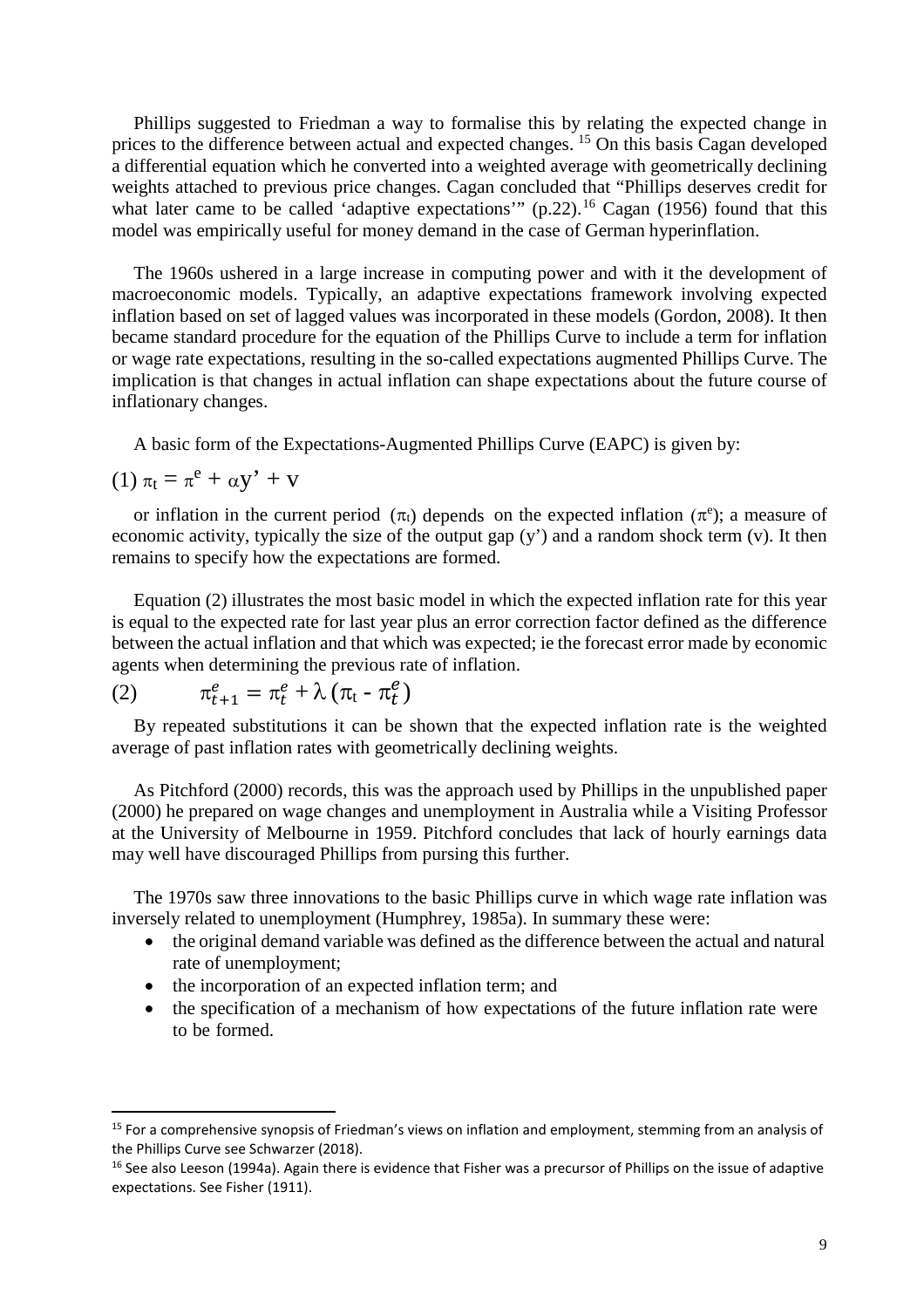In other words, the basic model was now modified in the manner shown by equations (1) and (2) above.

These innovations are associated with the work of Friedman (1968) and Phelps (1966 and 1967); the former associated with the importance of expectations and the latter with the natural rate of unemployment, although in fact both made contributions in both areas.<sup>[17](#page-11-0)</sup> Their work, loosely called a "monetarist" view, highlighted the fact that only in the short-run could there be an unemployment-inflation trade-off, an interpretation of the original Phillips Curve that was dominant, especially in the USA in the 1960s. A monetary disturbance might result in a short run change in say unemployment, but once fully anticipated measures of real activity would return to what came to be called their "natural rate".

At each point in time, monetary policy needed to assess its impacts on inflation expectations, which underpin the shifts in the short-run Phillips curve. Aghion et al. (2008) conclude that this "intertemporal planning approach to monetary policy analysis is now at the heart of the approaches to policymaking now used by 'inflation-targeting' central banks in particular" (p.4). Clearly this outcome is direct result of building on the works of Phillips. To this end, Leeson (1977, p.166) suggested that the development of expectations should be known as the Phillips-Friedman-Phelps Critique, as Phillips had repeatedly noted the role of future price expectations (1950 and 1954).

The contributions of Friedman and Phelps represented an important step forward from the classical Phillips curve. It was now possible to reconcile the short run procyclicality of inflation and output (the supply side or Keynesian version of the Phillips curve) with the neutrality of monetary policy in the long run (the classical demand side, monetarist view).

A particular representation of the Phillips curve, referred to as the New Classical Phillips Curve is written as:

(3) 
$$
\pi_t - \pi_{t-1} = \beta y_1 + [E_{t-1}(\pi_t) - \pi_{t-1}] + v_t
$$

incorporating a term for the deviation of output from its natural rate  $(y_1)$  and an error correction term.

However, the adaptive expectations model implied that agents were backward looking. Moreover, it assumed that the weights attached to each of the historical observations were fixed and would not vary with changes in policy or the economic environment. As a consequence, under accelerating inflation, the adaptive expectations model implied those agents would consistently underestimate next period's inflation.

Lucas (1972 and 1973) argued this was unrealistic and proposed replacing the backward looking and slowly adjusting adaptive expectations model with an alternative model how expectations were formed. The concept of rational expectations had been introduced by Muth (1961). This formed the basis of the so-called Lucas critique, in which economic agents were assumed to base their expectations on all the available information, rather than solely relying on the history of past outcomes.<sup>[18](#page-11-1)</sup>

<span id="page-11-0"></span><sup>17</sup> Birol (2017) provides a detailed analysis of Friedman's contribution and Aghion *et al.* (2008) reviews the contributions of Phelps. Lucas and Rapping (1969) address the role of expectations in the contecxt of the Phillips Curve.

<span id="page-11-1"></span> $18$  For an analysis of different types of inflation expectations see Hagemann (2020).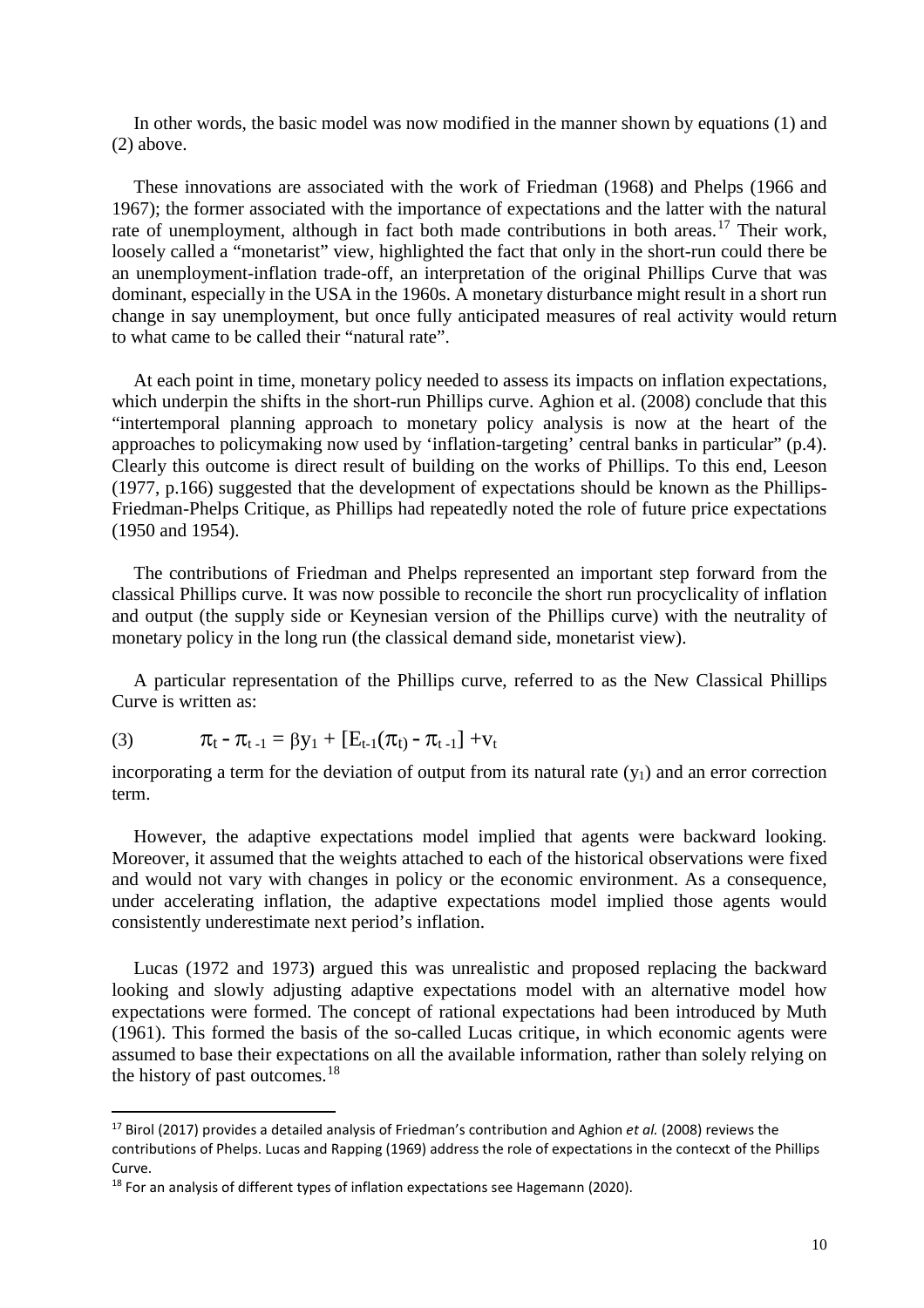Lucas demonstrated that when a rational expectations framework was introduced in the neoclassical model with fully flexible prices, monetary policy would be impotent. No longer would agents be systematically fooled. Forecast errors could only arise from unanticipated random shocks. Only by creating a divergence between the actual and expected inflation could monetary policy have an impact in the short run on real output or employment.

Andrada (2017) uses citation data to analyse the influence of Lucas and papers that influenced him. Phillips (1958) features as one of the key papers in this latter category, but in the sense Lucas was focussed on the limitations of the Phillips curve. Furthermore, this is yet another case where, as Bollard (2016, p.140) notes, Phillips had presaged the Lucas Critique. In analysing the actions of government to address an excess demand for foreign currency, Phillips (1956) argues that impact of the policy intervention will depend on a series of responses by households and firms. Any assessment of the merits of alternative policies would require an understanding of the way those responses would change with different policies. In short, rational agents facing changes in economic policy may well alter their behaviour; this will result in a change in the behavioural relations within the structure of macroeconomic models.

An important issue for monetary policy is the matter of nominal rigidities. If all prices adjusted instantly and frictionessly, prices would simply become a numeraire. However, in reality this is not the case. As a result, changes in monetary policy can have impacts in the short run on real variables such as employment and output. Buckle and Meads (1991) explore the reaction of firms to unanticipated changes in demand, while Buckle and Carlson (2000) analyse the factors underlying price rigidity. Coleman and Silverstone (2007) offer evidence of price stickiness by documenting the frequency of price changes by New Zealand firms.

One approach to incorporating the effect of price rigidities follows Calvo ([19](#page-12-0)83).<sup>19</sup> This led to the development of the so-called New Keynesian Phillips Curve (NKPC) by Roberts (1995).<sup>[20](#page-12-1)</sup> Following Turnovsky (2008, p.25) it can be represented in its generic form as:

(4) 
$$
\pi_t - \pi_{t-1} = \beta y_1 + \gamma [E_t(\pi_{t+1}) - \pi_t]
$$
 where  $0 < \gamma < 1$ 

which "differs from the New-Classical Phillips curve in that the expected inflation to which the current inflation is reacting extends for the next period  $(t, t+1)$  rather than the previous period (t-1, t)" (p.25). The NKPC has been widely used in dynamic, stochastic general equilibrium (DSGE) models such as that of Clarida, Galí and Gertler (1997, 1999 and 2000). The overriding lesson from the NKPC is that in the presence of price stickiness, a policy focus on inflation stabilisation is the optimal strategy.<sup>[21](#page-12-2)</sup> Galí and Gertler (1998) conclude "that the New Keynesian Phillips Curve provides a good first order approximation to the dynamics of inflation".

However, as in many areas, further innovations occur. The McCallum (1998) critique of the NKPC based on sticky prices, is that it fails a fundamental test; namely that it violates the natural rate hypothesis. Permanently falling inflation in the NKPC would have a real effect, such that real output would remain permanently high. McCallum argued that, consistent with classical theory, it would seem improbable that the real wealth of an economy could be altered through paper money.

<span id="page-12-0"></span> $19$  For an extended discussion of a range of alternative formulations see Romer (2012), Ch.7.

<span id="page-12-1"></span><sup>&</sup>lt;sup>20</sup> Hornstein (2008) provides a comprehensive introduction to the NKPC.

<span id="page-12-2"></span><sup>&</sup>lt;sup>21</sup> Schmitt- Grohe and Uribe (2008).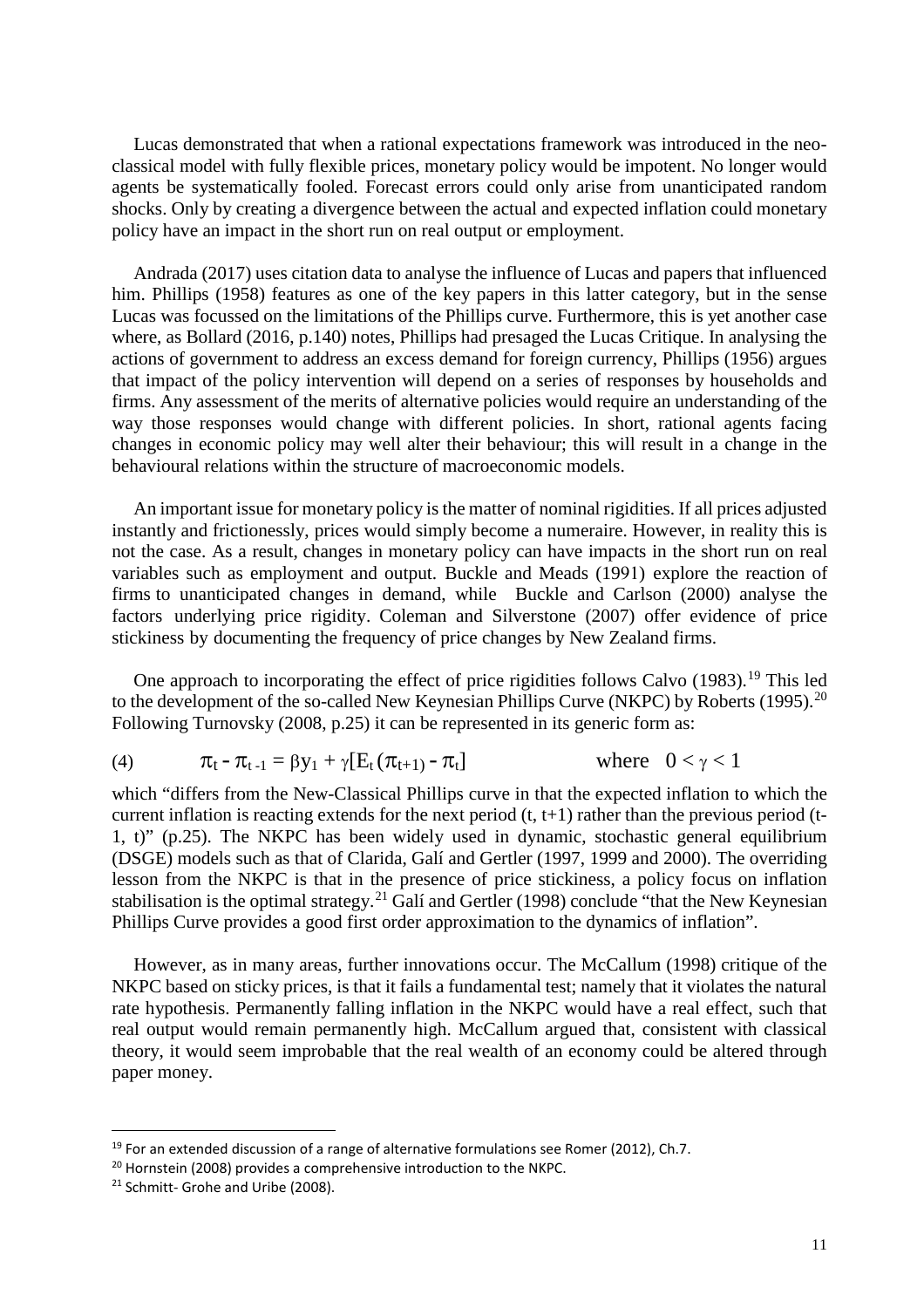Mankiw and Reis (2002) address this problem by introducing sticky information. In the Calvo model underpinning the NKPC, each firm has some probability of changing price in the current period. Mankiw and Reis introduce the notion of sticky information in which there is some probability that a firm will obtain information about the state of the economy. The consequence of this is a modified NKPC which the authors refer to as a Sticky Information Phillips Curve (SIPC). In the NKPC-Calvo sticky price model, the inflation rate is influenced by current expectations of future conditions. In the sticky information version, it is past expectations of current conditions that drive the inflation rate. As Cecchetti and Kim (2005) show, the nature of the expectations structure in the Phillips curve is a critical element in the debate of inflation versus price level targeting.

In a further elaboration of the Phillips curve, Gordon (1977, 1997, 2008 and 2013) develops a "triangle" model, in which the inflation rate depends on three basic determinants:

- Inertia: represented by the lagged rate of inflation  $(\pi_{ti})$
- Demand: or short-term Phillips curve inflation, represented by an index of excess demand (D) based on the output gap, or the unemployment gap or the rate of capacity utilisation
- Supply: represented by a series of supply side shock variables (Z) such as an oil price shock

Formally stated, the Triangle Model Phillips curve (TMPC) is given by:

(5) 
$$
\pi_t = \alpha(L)\pi_{t} + \beta(L)D_t + \chi(L)Z_t + v_t
$$

where L is the lagged operator and v a random error term. The inertia term and the supply shocks are shifters of the short-run Phillips curve and can change the trade-off. The TMPC differs from the NKPC in a number of ways. These are: the inclusion of longer lags on the demand variable (D); the explicit addition of supply shocks (Z) and long lags on the dependent variable  $(\pi_t)$ . The inclusion of supply shocks then allows for the possibility of high inflation and contemporaneous high unemployment (the so called "stagflation" outcome).

When the demand variable is represented by deviations in the unemployment rate from the natural rate  $(U_t - U_t^*)$ , the Triangle Model allows for a time-varying NAIRU ( $U_t^*$ ). This is in contrast to the typical NKPC which uses a fixed value. Gordon (2008) estimates both a Triangle Model and a NKPC. For the particular data set and time period in the USA (1962 to 2007) he finds the TMPC outperforms the NKPC by a substantial margin, both in explaining past inflation and predicting future inflation for a 10 year out-of-sample period.

Of particular note is the finding that flattening of the Phillips curve, a typical outcome when estimating the NKPC, is strongly rejected by the TMPC. The slope coefficient in the NKPC is biased toward zero (implying flattening) due to the exclusion of supply shocks (Gordon, 2008, p.35 and Figure 6). This has clear implications for models of inflation forecasting and policy formation.

The findings of Gordon that there does not appear to be a flattening of the Phillips curve underscores the importance of both specifying the structure of the model to be estimated and the selection of the data as measures of the variables. These matters are further highlighted by the work of Hooper, Mishkin and Sufi (2019a) who demonstrate that the curve has a much more significant slope when data on inflation and unemployment for the USA are used at the more disaggregated level of Metropolitan Statistical Areas (MSAs) and states, rather than single national observations.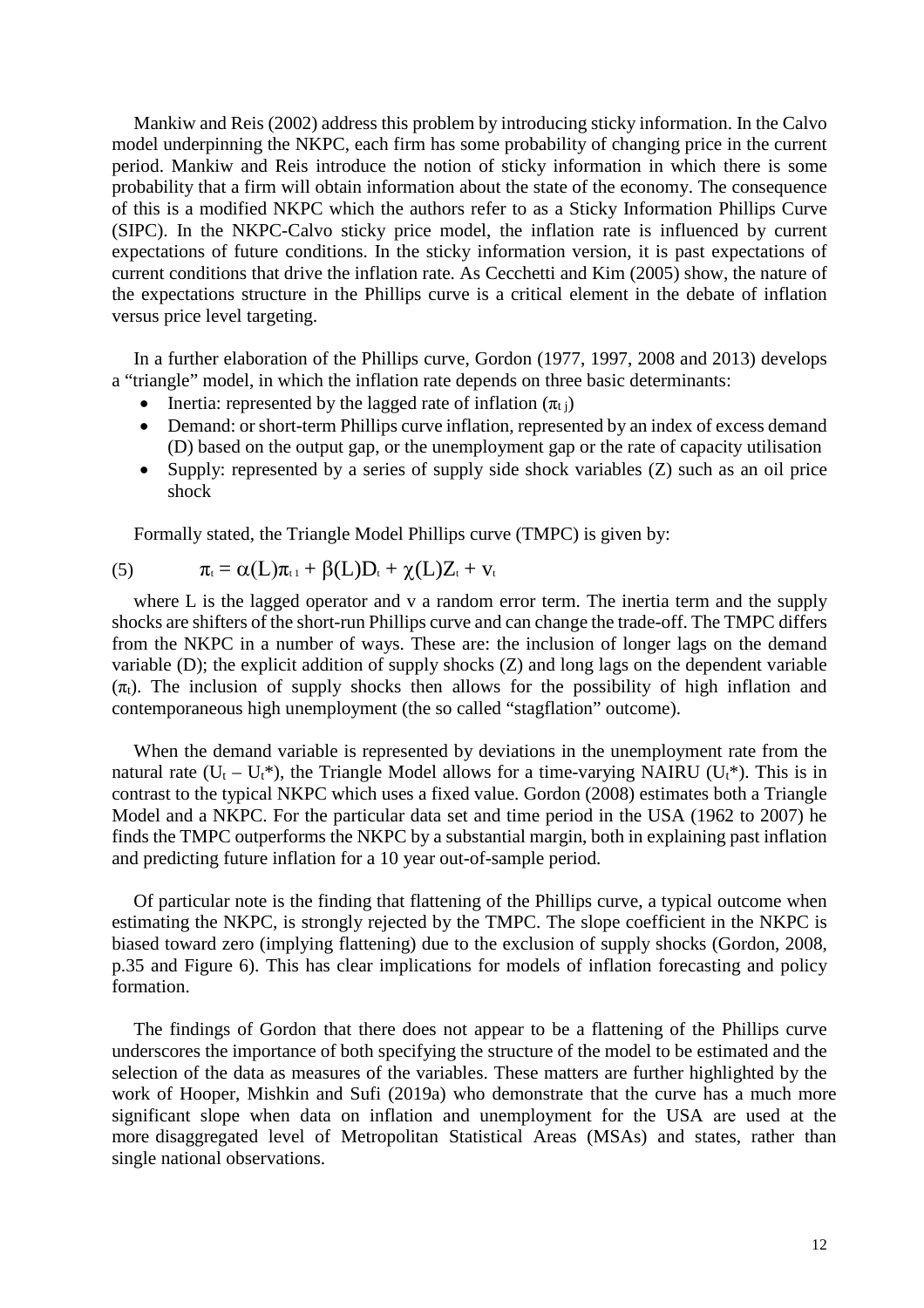Eggertsson and Giannoni (2013) analyse the potential for a pronounced output-inflation tradeoff in the context of current economic circumstances characterised by a zero lower bound. They demonstrate that the classical neutrality of monetary policy no longer holds if the short-term interest rate is constrained by a zero lower bound. Under these conditions, the anticipated inflation is far from neutral in the face of shocks. Output can increase if the anticipated inflation were to rise.

They conclude that under these circumstances, a case can be made for allowing the upper limit of the inflation target bound to increase temporarily. This would allow output and inflation to be better stabilised. However, a zero lower bound no longer applies, the conventional conclusion again holds; ie there is no real output gain to be had from invoking higher levels of anticipated inflation.

This section has stressed the ongoing importance of the Phillips curve and its variants. A summary of the intellectual ancestors and descendants of the Phillips curve is shown in Table 1.

#### **3. Dynamic Stabilisation and Optimal Control**

In 1954 Phillips published a paper entitled "Stabilisation Policy in a Closed Economy." This is arguably one of his most profound and pioneering pieces. He starts by noting that the method of comparative statics is unable to reveal the time path of income, production and employment following a policy intervention. Yet it may be that the path is unstable, may involve undesirable fluctuations and fail to reach a stable equilibrium. Furthermore Phillips argues that the simple multiplier models that typically underpinned comparative static analyses could not adequately handle changes in prices and interest rates. His paper addrssed these issues and was a major conceptual step forward at that time. It formed the springboard for subsequent work by Taylor.

If there is one single channel through which the work of Phillips lies at the heart of much policy evaluation today, it is as a result the work of John B. Taylor. His building on the work of Phillips started from the very beginning of his career at age 21 with an undergraduate thesis at Princeton, subsequently abridged and published as a Research Memorandum the same year by the Econometric Research Program at Princeton. The very first sentence of this, his first published work, cites Phillips (1954). He states the objective of his paper was to "briefly describe the product and money markets as developed by Phillips, and derive the government policies that will regulate the model" (1968, p.1). He further notes "the endogenous growth model that we shall use in this analysis is a modification of that developed by Phillips" (1961a, p.2).

In a series of papers, Taylor (1968, 1993, 1999 and 2017) developed and elaborated on an approach to monetary policy that became known as the Taylor Rule. It differed from earlier rules, in particular a monetarist rule, which was based on a steady and fixed growth rate of the money supply. Rather, it viewed the key policy instrument for counter-cyclical monetary policy as the short term nominal interest rate. This was seen as depending on the extent to which inflation and output deviated from there desired or structural levels. It is immediately apparent that this rule has strong antecedents in the Phillips Curve in which inflation was a function of either the level of some measure of economic activity (output or employment) or the deviation of that level from a benchmark (eg the natural rate of unemployment or the NAIRU. In fact, once monetary policy had moved on from its focus on the growth rate of the money supply, the Taylor rule became the primary operational framework for central banks (Asso and Leeson, 2012; Kohn, 2007).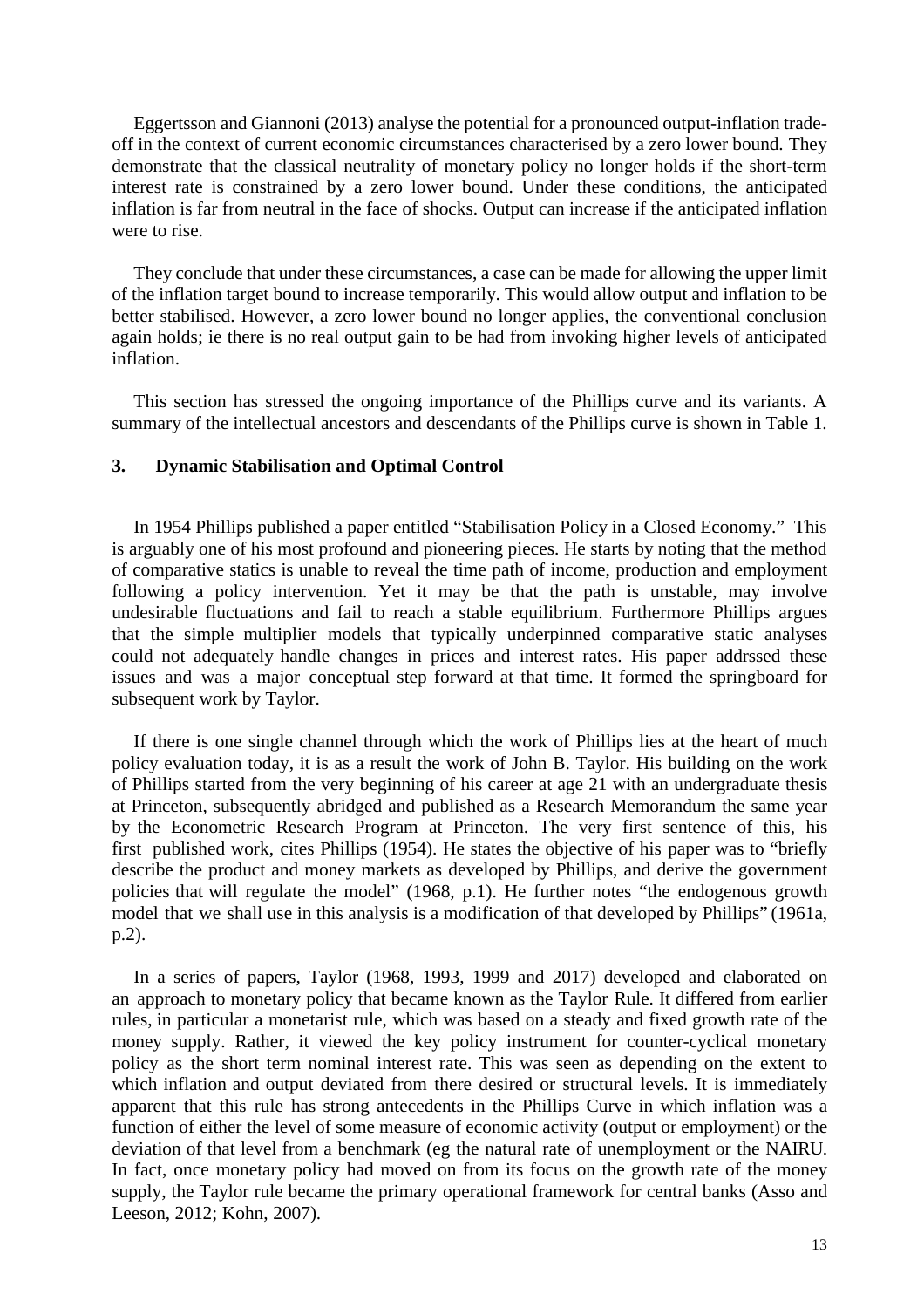The importance of the underlying Phillips Curve to the Taylor rule can be demonstrated with a basic three equation macroeconomic model. [22](#page-15-0) The first two elements are as follows:

- *IS equation:* Real income is a function of autonomous spending and interest a lagged response to changes in real interest rates
- *Phillips Curve:* Inflation next period is determined by this period's inflation and a term reflecting the output gap

The central bank is concerned with both output fluctuations and deviations of the inflation rate from its target level. They aim to minimise a loss function which is made up of the squared deviations respectively of output and inflation from their target levels. The weights assigned to each of these terms will reflect the preferences of the central bank; in other words, the degree of aversion to deviations in inflation rates versus deviations in output. With this framework, a monetary rule for the simplest case involving equal unitary weightings can be derived as the third equation in the model:

• *Monetary Rule:*  $(r_0 - r^*) = 0.5 (\pi_0 - \pi^*)$ 

This tells the central bank the extent to which the interest rate needs to be adjusted relative to its target level in response to the deviation of the inflation rate relative to its target level. The target level for the interest rate (r\*) is the "natural" rate or the rate consistent with stabilising output.

This result, in which the rule only reflects deviations in the inflation rate, was derived assuming a single policy lag between the interest rate change and real output. If an additional lagged response is introduced whereby next period's output  $(y_1)$  affects the inflation rate in the following period  $(\pi_2)$ , a Taylor rule, incorporating deviations in both inflation and output can be derived. Again, for the case where the weights are both unitary, the following is the result:

• *Taylor Rule:*  $(r_0 - r^*) = 0.5 (\pi_0 - \pi^*) + 0.5 (y_0 - y^*)$ 

This result states that in setting interest rates the central bank will be concerned with deviations of both inflation and output from their equilibrium or target levels.<sup>[23](#page-15-1)</sup> The greater the response of interest rates to the output gap which in turn affects subsequent inflation, the less weight will be needed on deviations in inflation. Were the bank to attach zero weight to the output gap then greater weight would need to attach to the inflation rate.

In some versions, an unemployment gap may be used in place of the output gap. This is defined as an unemployment gap,  $(u - u^*)$  where  $u^*$  is measured by the NAIRU. However, as Rusticelli (2015) observes:

"the apparent reduced sensitivity of inflation to labour market dynamics and unemployment gaps seriously undermines the use of Phillips curve equations in estimating the NAIRU" (p.109).

<span id="page-15-0"></span><sup>&</sup>lt;sup>22</sup> This section draws on Walsh (2002) and Carlin and Soskice (2005). See also Poutineau, Sobczak and Vermandel (2015).

<span id="page-15-1"></span><sup>&</sup>lt;sup>23</sup> Smith and Aziz (2019) analyse the twin objectives of monetary pocity in the context of New Zealand.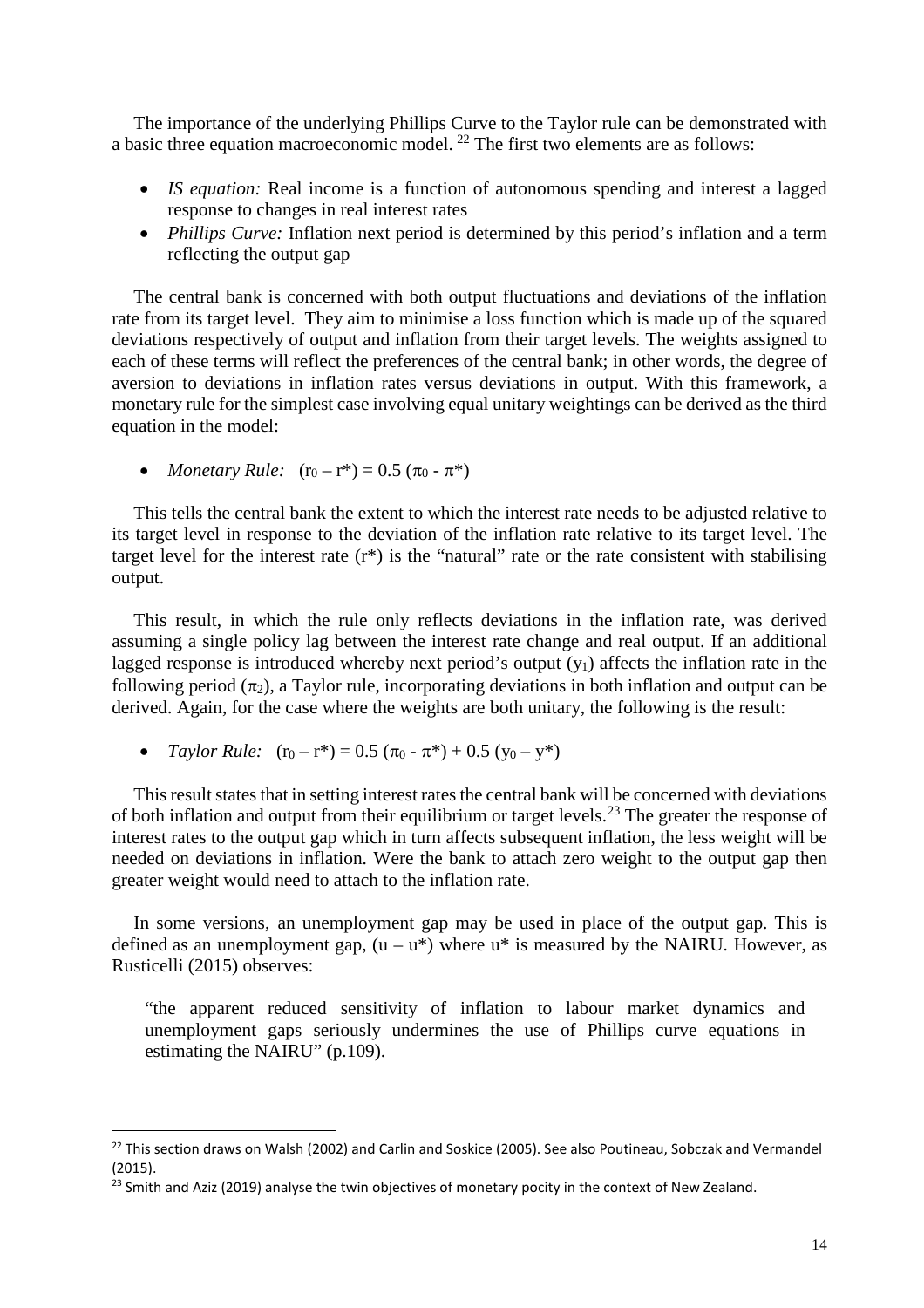She finds that by modifying the way inflationary expectations are modelled, the estimate of the NAIRU is increased for a number of OECD countries with a consequent strengthening of the relationship between inflation and conditions in the labour market, and a concomitant steeping of the Phillips curve.

Clearly there are a large number of versions of the rule which can be derived. For example, where the bank considers the expected levels of future inflation and output, its response has to recognise that interest rate changes may affect inflationary expectations. However regardless of the embellishments one might want to incorporate, it remains that the Phillips curve is an integral part of the basic structure of a macroeconomic model and a key element in the derivation of the Taylor rule.<sup>[24](#page-16-0)</sup>

Despite its widespread use, the Taylor Rule is not the only rule that a central bank might employ. Minford *et al.* (2003) find that a Taylor Rule and money supply rule produce significantly different outcomes, and argue that the money supply rule does not necessarily produce inferior welfare outcomes as implied by Clarida *et al.* (1999).

Walsh (1998) argues the case for relating the variability of inflation to the volatility of output. This is encapsulated in Figure 2 which has been called a Taylor curve. It follows from earlier work by Taylor (1979). Taylor had made the case that the short run inflation-output trade-off was consistent with a more permanent trade-off based on the variability of output and inflation. Based on this concept, the task of the central bank concerned with the output-inflation trade-off can be usefully broken down into two steps.

The first is to identify the efficient frontier. Its position will depend on the structure of the economic and the nature of economic innovations. This could result in a trade-off depicted by the dotted line. However, this would be inefficient as an alternative lies wholly inside the inefficient case, implying for any level of output volatility the inflation volatility is lower.

The second step is to select the preferred point on the efficient frontier. Here again it is the preferences of the bank, presumably reflecting those of society, that must be used to assign relative weights, as was the case for the Taylor rule. If the costs associated with inflation volatility are deemed greater than those associated with output variability then a position such as point A on the frontier may be preferred. Likewise, point B would be chosen when the costs of inflation volatility were deemed less than those arising from output variability.  $25$  Buckle (2019) analyses the use of the Taylor curve to assess the welfare implications of monetary policy decisions. He outlines how this is used by central banks and in particular its application in the RBNZ since the early 2000s.

Phillips started with a dynamic multiplier-accelerator model following Samuelson (1939) and Hicks (1950). Phillips paid particular attention to the matter of lags in the implementation of policy. The existence of lags is a key challenge facing stabilisation policy. His contributions in this area undoubtedly laid the foundations for the subsequent development of dynamic stabilisation modelling (Turnovsky, 1981 and 2008).

<span id="page-16-0"></span><sup>&</sup>lt;sup>24</sup> For a detailed history of the Taylor Rule and its relation to the work of Phillips, see Asso, Khan and Leeson (2007) and Asso and Lesson (2012). Asso, Khan and Leeson (2010) review the Taylor Rule in the context of central banking.

<span id="page-16-1"></span><sup>&</sup>lt;sup>25</sup> Chatterjee (2002) provides a clear discussion of the challenges in comparing the welfare implications of selecting different points on the Taylor curve.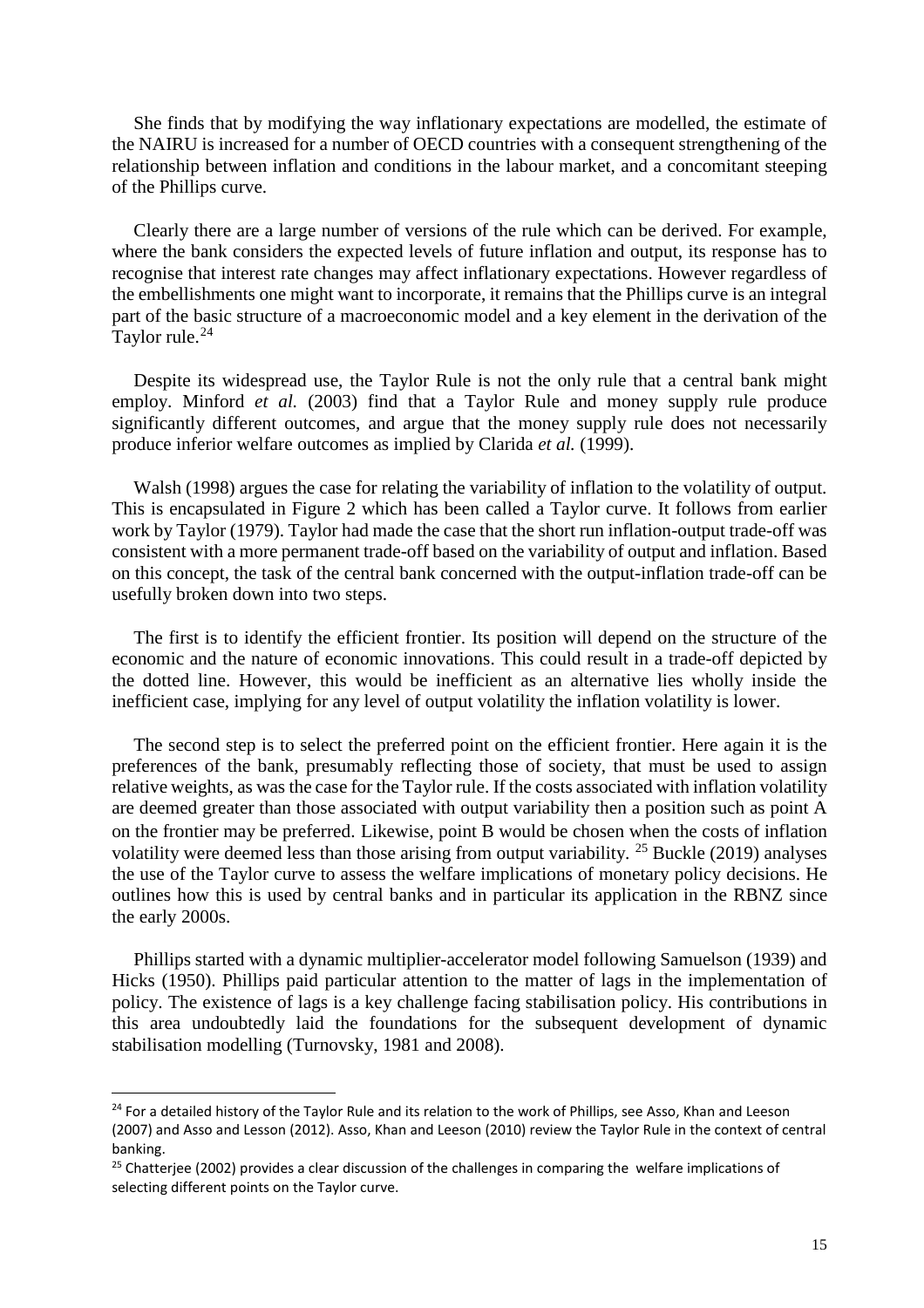Unlike previous work which had treated government expenditure as a given constant, a key innovation by Phillips was to endogenise government spending. By treating government expenditure as a policy variable, he allowed for continual adjustments to achieve specified objectives.

His papers on stabilisation policy (Phillips 1954 and 1957) drew out a number of key concepts and innovations that "can be regarded as a remarkable foreshadowing of many of today's macroeconomic models" (Pagan, 2000a, p.132). He emphasised the need for a dynamic framework (in contrast to the comparative static models of the IS-LM era), and paid particular attention to the importance of lags. He drew on his electrical background to introduce rules based on proportional, integral and derivative controls to achieve stabilisation. Pagan (pers.comm.) notes that integral control is basically a rule that involves a stock. This means, for example, that the use of rules aimed at achieving a particular ratio of debt: GDP (as in New Zealand) are essentially an example of integral control. In contrast, Taylor rules are proportional and derivative, depending on how they are set up. But Phillips also recognised the risk of interventions that might be destabilising. In a series of simulations, Spencer and Grimes (1980) found that the derivative based policy reaction was typically more effective in achieving stabilisation than other approaches.

#### **4. Economic Growth**

For much of his career, Phillips had concerned himself with the challenge of stabilising economic activity through the use of appropriate policy interventions. In particular, a central theme had been how to achieve a level of unemployment without risking accelerating inflation. His work had, to this point, not specifically addressed the issue of long run economic growth.

However, Phillips was well aware of the both the growing literature on, and modelling of growth; furthermore, it was apparent that some countries were doing much better than others in achieving both a stable and growing economy. He set himself the challenge of developing a model that would address "both the problem of reducing short-period fluctuations of an economy and the problem of attaining longer-term objectives relating to employment, the price level and growth" (1961a, p.360).

A central element was the concept of 'normal capacity output'. This was the critical piece that allowed Phillips to address both stabilisation and growth. The difference between the actual output and the normal capacity output constituted what became to be called an output gap which is integral in the Taylor rule. The rate of inflation was then driven by the magnitude of the gap. Normal capacity output would grow over time as a consequence of investments made to improve the productivity of resources.<sup>[26](#page-17-0)</sup>

The resulting model generated steady or equilibrium growth paths. In addition, shortterm deviations from those paths provided a means to explore both the stability of the system, and at the same time analyse the effectiveness of stabilisation policies. While the stability of the model could be explored using different assumed values for the key parameters, Phillips concluded that for practical application of models of this type to actual policy making, there would be a need for "extensive work on empirical estimation" (p.369). In fact, Phillips himself did pioneering work on methods of estimation, and his modelling of stabilisation and growth laid the foundations for further developments.

<span id="page-17-0"></span><sup>&</sup>lt;sup>26</sup> A non technical presentation of the key themes of employment, inflation and growth was given in Phillips' inaugural lecture for the Tooke Professorship at LSE (1961b).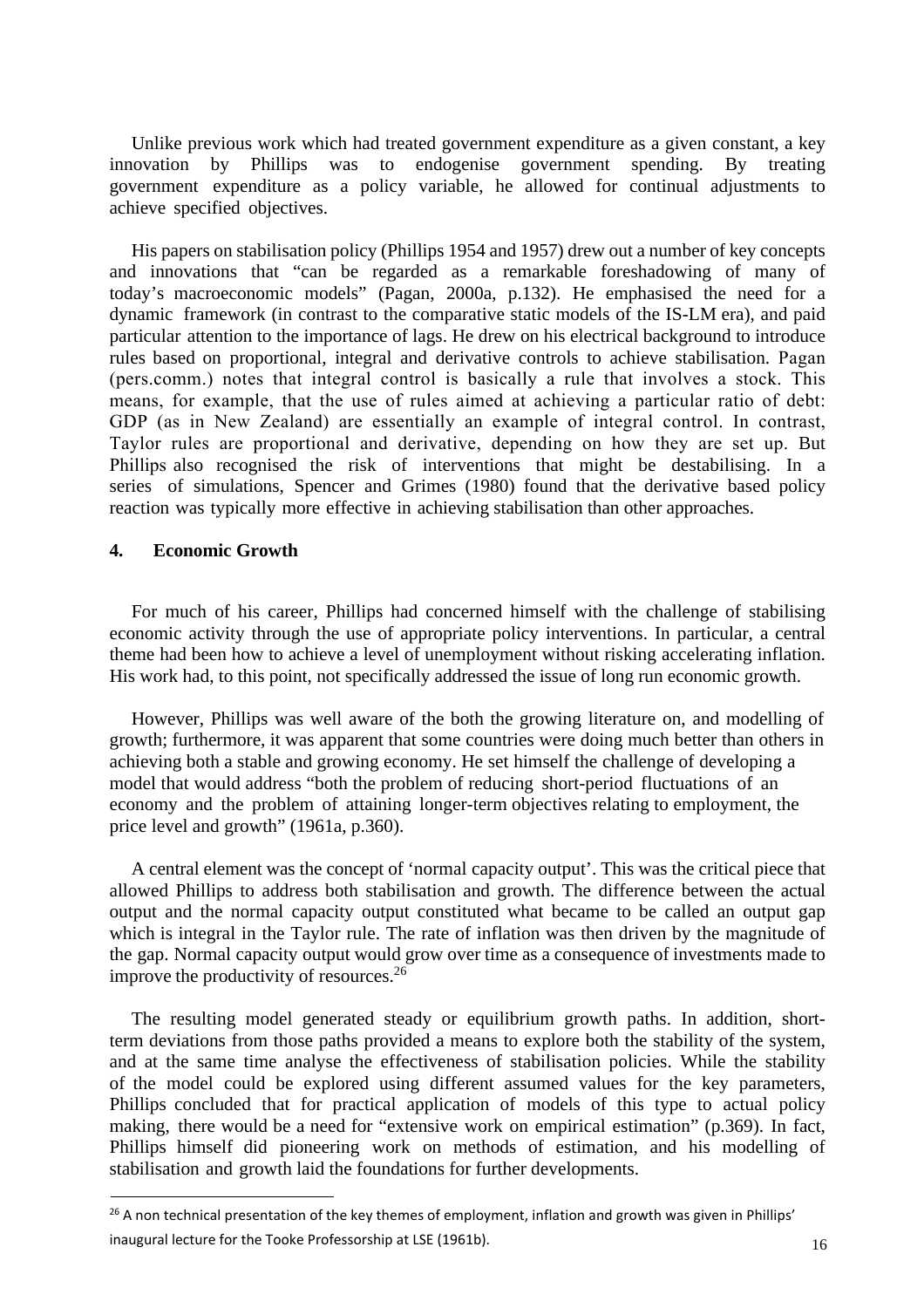Phillips (1961b) addressed the question of whether any increase in unemployment associated with policies to control inflation might be prejudicial to overall economic growth. He argued this was unlikely and stressed that economic growth depended on the willingness to save, and enhanced productivity through such factors as education and research. Incidentally, his reference here and elsewhere to the role of human capital predated the Beckerian revolution.

Laidler (2001) refers to working with "one of his [AWHP] most able and intellectual grandchildren, Peter Jonson, in the 1970s" (p.2). Peter Jonson joined the Reserve Bank of Australia some time in the early mid-seventies and has authored a huge volume of research papers. Laidler goes on to note Jonson was instrumental in introducing the Bergstrom-Wymer model to the RBA (fn.7). Fahrer *et al*. (1984) cite Challen and Hagger (1979), who referred to the Bank's model RBII as belonging to the Phillips-Bergstrom-Wymer class of models.

Bergstrom (2000b) himself points out that this model was "descended from the cyclical growth model developed in another of Phillip's pioneering contributions." That contribution was the development of "dynamic disequilibrium models which synthesise real and monetary phenomena, and cycles and growth as did Phillips' model" Bergstrom (2000a, p.192). The model of Phillips to which Bergstrom refers is Phillips (1961a).

#### **5. Econometrics**

Despite Phillips' substantial theoretical insights, he remained conscious of the needs to populate the models with empirical estimates of the key parameters. Only in this way could the models make a real contribution to the formation and implementation of economic policy. The following quotes encapsulate the importance Phillips attached to empirical estimation.

"In dealing with questions of economic policy it is necessary to form some judgement about the magnitudes and time-forms of the responses of individuals or groups of individuals to changes in certain of the conditions confronting them" (Phillips, 1956, p.99).

"It is clear that some quantitative knowledge about the responses in the system is necessary both for rational discussion of the relative merits of alternative policies and for the satisfactory implementation of whatever policy is adopted" (Phillips, 1956, p.100).

From the end of the 1950s and throughout the 1960s Phillips concentrated his efforts on developing econometric techniques that would contribute to the estimation of theoretical economic models.

The development of continuous time dynamic models ran up against a computational challenge. Solving systems of simultaneous equations in discrete time was challenging enough on a Marchant electro-mechanical calculating machine.<sup>[27](#page-18-0)</sup> But estimating a model of non-linear simultaneous equations in continuous time was simply not feasible. To that point most econometric work had been built on discrete time data (quarterly or annual observations). Phillips was able to demonstrate the use of discrete time data in order to restrict a continuous time model.

As Peter Phillips (2000) notes: "one of Phillips' greatest contributions to econometrics is that he opened up a new field of research on continuous time econometric modelling and statistical

<span id="page-18-0"></span><sup>&</sup>lt;sup>27</sup> This machine was still very much in use when I started my research career in Canberra. In 1963 I estimated multiple regressions based on the reverse Doolittle method using this machine – to say it was a slow, painful process, susceptible to error would be a gross understatement.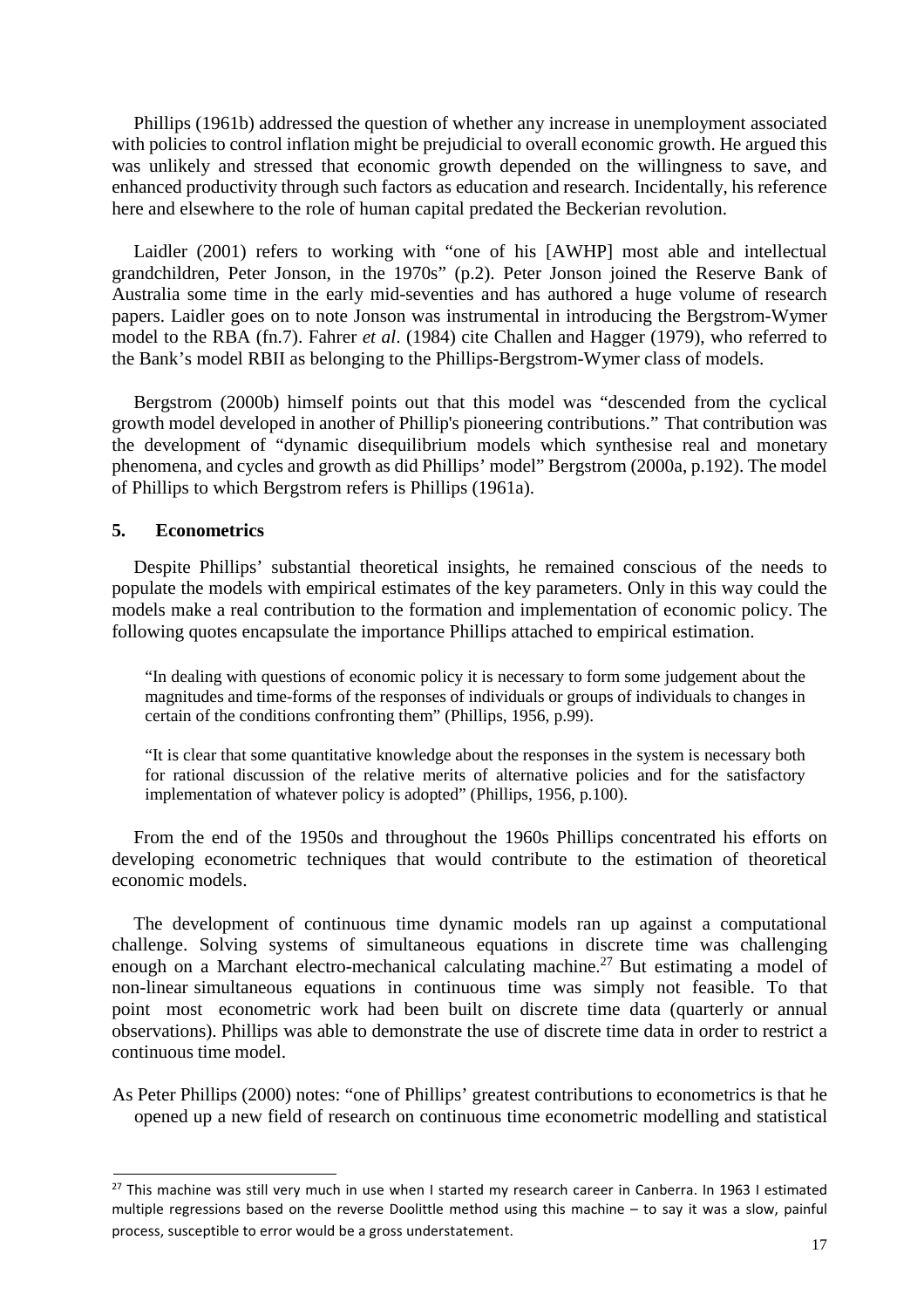inference" (p.342). The development of dynamic models as systems of differential equations provided the foundation for explaining cyclical deviations in economic performance. Critically they provided way to explore alternative control mechanisms designed to stabilise the system.

To a large extent subsequent advances in statistical techniques and dramatic gains in computing power have meant that modern macroeconomic modelling does not directly incorporate the work of Phillips. What is undeniable however that his pioneering work on dynamic macroeconomic models, error correction mechanisms, control methods and the estimation of continuous time systems underpins much of the econometrics involved in today's design, estimation, forecasting and policy formation using macroeconomic models.<sup>[28](#page-19-0)</sup>

#### **6. Forecasting and Policy Models**

There is a wide array of macroeconomic models used for forecasting and as the basis for developing policy responses. Typically, a monetary authority uses some form of a dynamic model. And almost all contain elements of Phillips' legacy, either directly or indirectly. Frequently, a suite of models is employed to address a range of issues including checks on the robustness of the forecasts (Hara, 2009; Cusbert and Kendall, 2018).

Many of these models allow for the gradual adjustment of economic measures (eg output or employment) to some target value, a framework almost mirroring the approach of Phillips. Incomplete information, transactions costs and uncertainty all govern the speed at which the models approach the equilibrium values of the target variables. In the long term the solutions are in accord with the neoclassical premises (Jonson and Wymer, 2017).

A useful guide to macro models is given by Pagan (2003). Figure 5, taken from Pagan (p.68), plots a trade-off faced by macro-mpdellors between the degree of theoretical coherence against the degree of empirical coherence.

At one end of the curve are theoretical models that have never been exposed to an historical data set, while, at the other, there are models that fit every quirk in the data set but whose outcomes are impossible to interpret. Being at either of these points is not particularly attractive to a policy-maker and so models used in the policy process have always been located along the interior points on the curve. Of the categories of models listed previously, DSGE models tend to be closer to the left-hand end of the curve, while the early macro models were close to the righthand end. Over time the curve has shifted outward and it has been possible to attain the same degree of empirical coherence with stronger theoretical constructs (Pagan, 2003, p.68).

Early time series models were largely at the empirical end of the curve, in contrast to models with a strong theoretical foundation. Most central banks today use hybrid models combining theory and data matching.

This section first considers the models used in New Zealand (Section 6.1). This is followed by a brief sketch of the approaches used in a sample of other countries.<sup>[29](#page-19-1)</sup> In each case links are

<span id="page-19-0"></span><sup>&</sup>lt;sup>28</sup> For extensive discussions of Phillips' econometric legacy see P.C.B.Phillips (2000), Hendry and Mizon (2000), Bergstrom (2000b), Hansen and Sargent (2000) and Pagan (2000b).

<span id="page-19-1"></span> $29$  A number of versions of the MONIAC machine were built and sold to various agencies, largely universities. It appears that with the exception of one purchased by the Ford Motor Company, the only example acquired by a Central Bank was that sold to the Bank of Guatemala. In March of 1953, the US economist Abba Lerner who had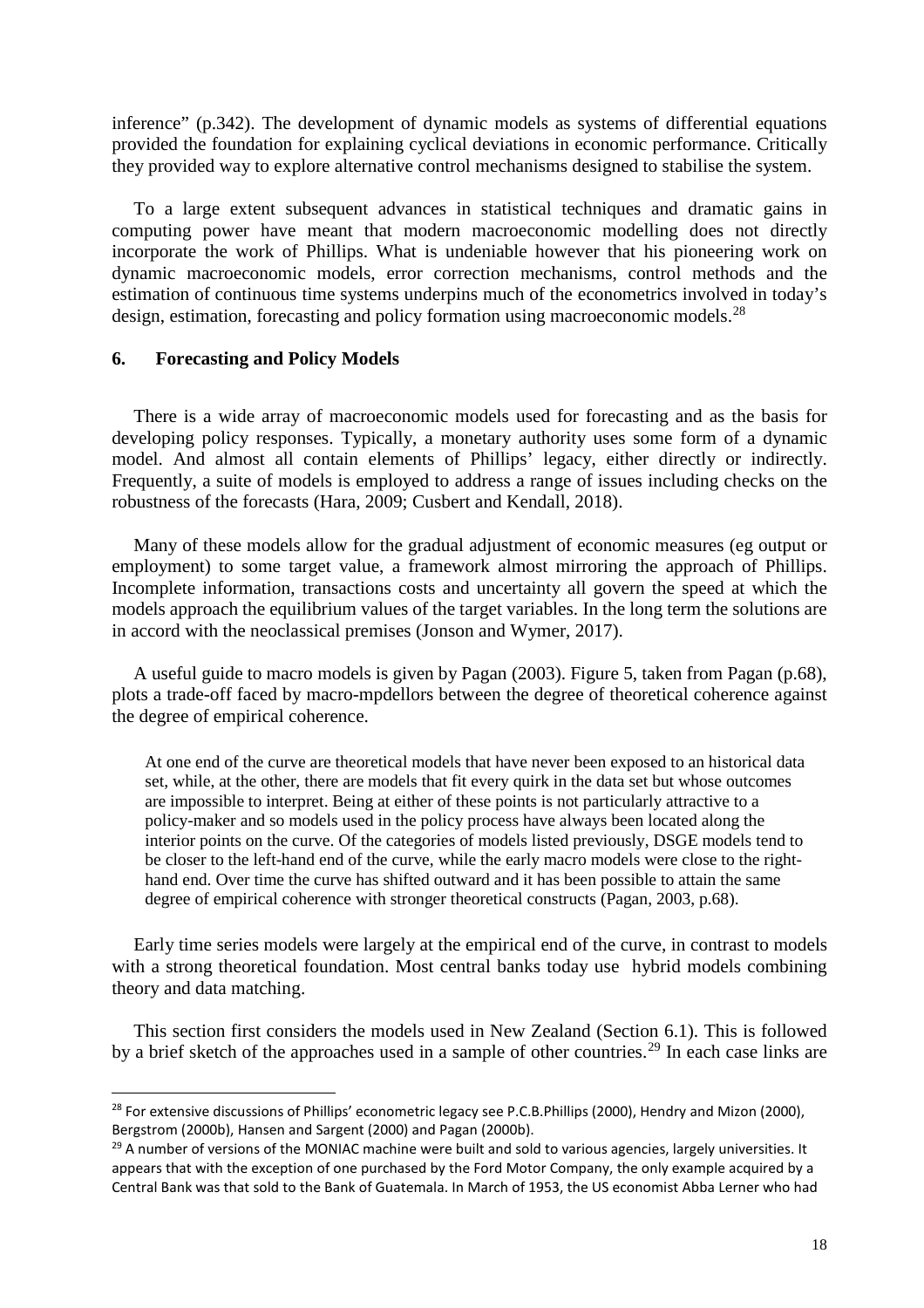drawn to the work of Phillips. There is no pretence that what follows is in any way a comprehensive view of the selected cases. The reader wishing more detail is referred to the sources.<sup>30</sup> The objective is simply to highlight very briefly those areas where the intellectual footprint of Phillips is evident. This will inevitably mean a focus on the Phillips curve and its descendants including the Taylor rule. In no way should this be taken as overlooking the other wide ranging contributions of Phillips. It is simply these are diffused through the DNA of the models, their econometric estimation and application. The previous sections of the essay have endeavoured to identify and trace those "indirect" contributions.

## *6.1 New Zealand:*

Black *et al*. (1997); Ng and Wright (2007); Delbrück (2008); Kamber *et al.* (2016) Benes *et al.* (2009).

Since 1990, monetary policy in New Zealand has been based on an inflation targeting approach very much in the spirit of Phillips' approach to policy rules (Buckle, 2018 and Grimes 2104). Starting in the mid 1990s the Reserve Bank developed a macroeconomic model for New Zealand known as the Forecasting and Policy System (FPS). It remained in use for more than a decade and was upgraded a number of times.

Inflation in FPS was driven by excess demand and inflation expectations via a calibrated Phillips curve relationship, where excess demand is measured by the output gap (the difference between actual and potential output), and inflation expectations are determined by a mixture of backward and forward looking expectations. FPS used an endogenous interest rate, and solved for the path of the short-term interest rate that would meet the inflation target over the medium term, while avoiding unnecessary instability in other variables.

In contrast to the use of an output gaps for driving inflation, a model known as the *Kiwi Inflation Targetting Technology* (K.I.T.T) employed the pricing decisions of firms that are subject to nominal rigidities. The monetary authority sets policy according to a variant of the Taylor rule.

The Reserve Bank of New Zealand currently utilises an economic forecasting and policy analysis model of the DSGE family, known as NZSIM. The model employs three Phillips curves to describe price formation: these are for domestic prices, exports and imports. In each case, an adaptive expectations framework is used. The Bank sets the nominal interest rate using a generalised Taylor rule. This has as its arguments:

- a lagged interest rate with a parameter that governs the degree of interest rate smoothing;
- the deviation of the expected inflation in the next period from its steady state level;
- an output gap which is derived from the model, and defined as the difference between actual output and the level of output that would prevail in the absence of nominal rigidities.

There is a very wide range of papers relating to the Phillips curve which have been published by the staff of the Reserve Bank of New Zealand. These can be accessed with the following link: <https://www.rbnz.govt.nz/search?q=The+Phillips+curve>

## *6.2 England:*

Bank of England (2004); Harrison, *et al.* (2005); Castle and Hendry (2007); Pagan (2003 and 2005); Arestis and Sawyer (2002).

19

assumed the role as the North American agent, travelled to Guatemala to help set up the machine and provide instuctions in its use. The extent to which it was used in formulating economic policy is not recorded. See Stevenson (nd).

<sup>&</sup>lt;sup>30</sup> While every effort has been made to document the latest versions of the models currently in use, it is recognised that these are constantly being updated as innovations are incorporated.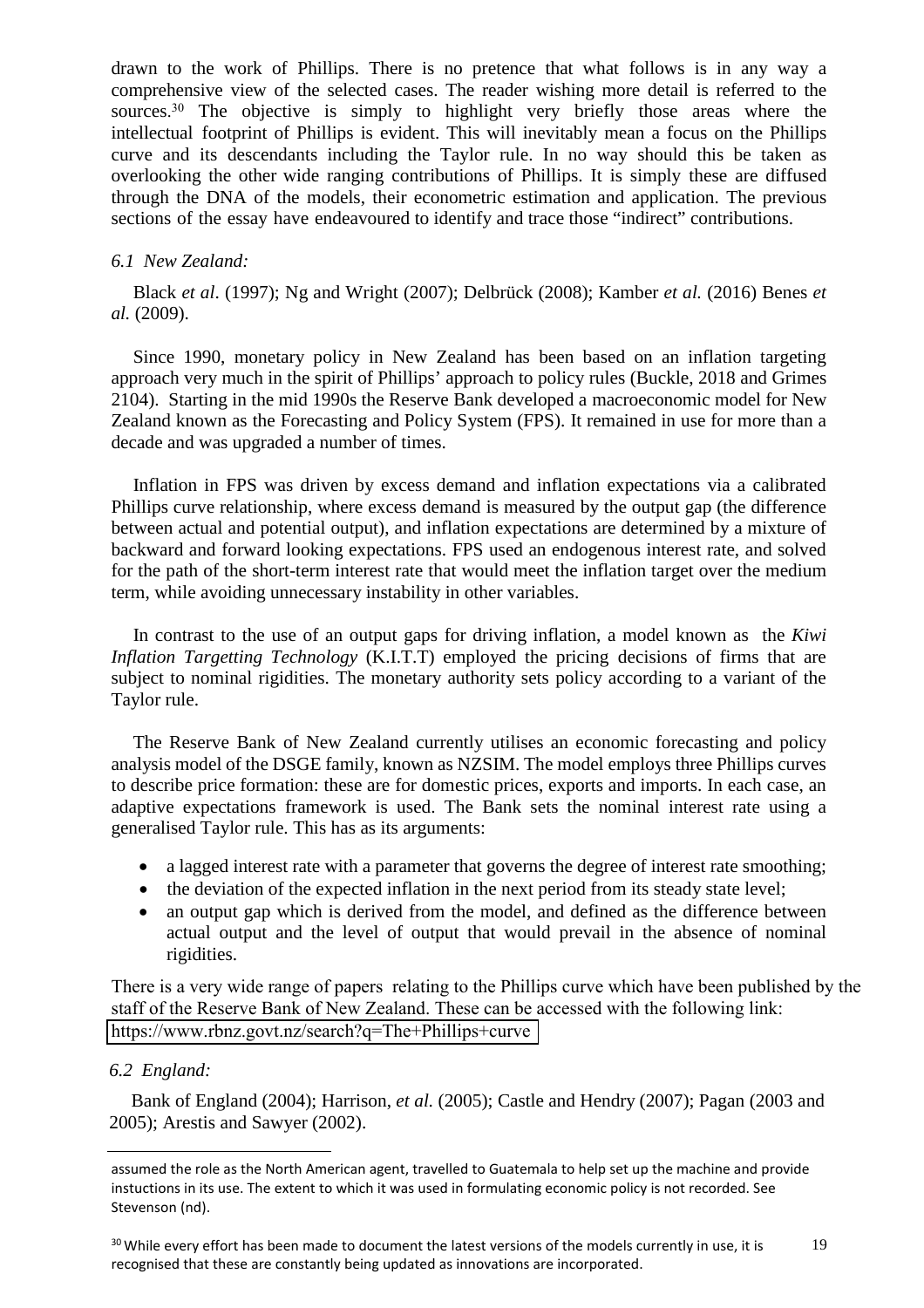The Bank of England uses a Quarterly Model (BEQM) which is an advanced version although similar to the earlier Medium-Term Macro Model (MTMM). The nominal side of the economy is anchored by a Taylor rule; the Bank adjusts the interest rate in which the short-term(oneperiod) nominal interest rate is used to ensure that annual CPI inflation is ultimately maintained at a target level of 2%.

#### *6.3 Australia*:

Cusbert and Kendall (2018); Gruen, Robinson and Stone (2002); Pagan (2019); Pagan and Wilcox (2016); Ballantyne, et al. (2019).

The Reserve Bank of Australia uses a suite of models including MARTIN, a full system error correction model. It complements a DSGE, a VAR and others for forecasting and policy analysis. The RBA has made extensive use of variants of Phillips curves.

Ballantyne *et al.* note that…

"We model the WPI (wage price index) using a Phillips curve approach. Less spare capacity in the labour market, as measured by a decreasing unemployment rate and smaller unemployment gap, will lead to faster wages growth. Higher inflation expectations and faster growth in the GDP deflator also raise wages growth, as nominal wages will need to increase more quickly to maintain a given real wage. An increase in productivity growth also leads to faster wage growth, because it raises the marginal product of labour" (2019, p.25).

## *6.4 Canada:*

Gervais and Gosselin (2014); Dorich *et al.* (2013); Laidler (2015): Ambler (2009).

For macroeconomic forecasting the Bank of Canada. uses a large-scale Canadian model called LENS (Large Empirical and Semi-structural model). This is complemented by ToTEM (Termsof-Trade Economic Model), or which has served as the Bank's main projection and policy analysis model since December 2005. It has been updated to ToTEM II. Both models involve a Phillips curve.

In an analysis of inflation targeting in Canada, Laidler (2015) notes that monetary policy is founded on a DSGE "standard" model. A key element is expectations-augmented Phillips Curve (EAPC) where deviations from expected inflation are driven by the output gap.

The Bank of Canada conducts its monetary policy based on inflation targeting. It has however been reviewing the case for price level targeting (Ambler, 2009).

#### *6.5 Germany*:

Deutsche Bundesbank (2008).

The Bundesbank uses a series of DSGE models. These models are modified to reflect the significance of Germany in the EU and the role of the monetary union. The following extract summarises the inflation and monetary policy elements of the basic model, and reflects the legacy of Phillips.

"Inflation dynamics.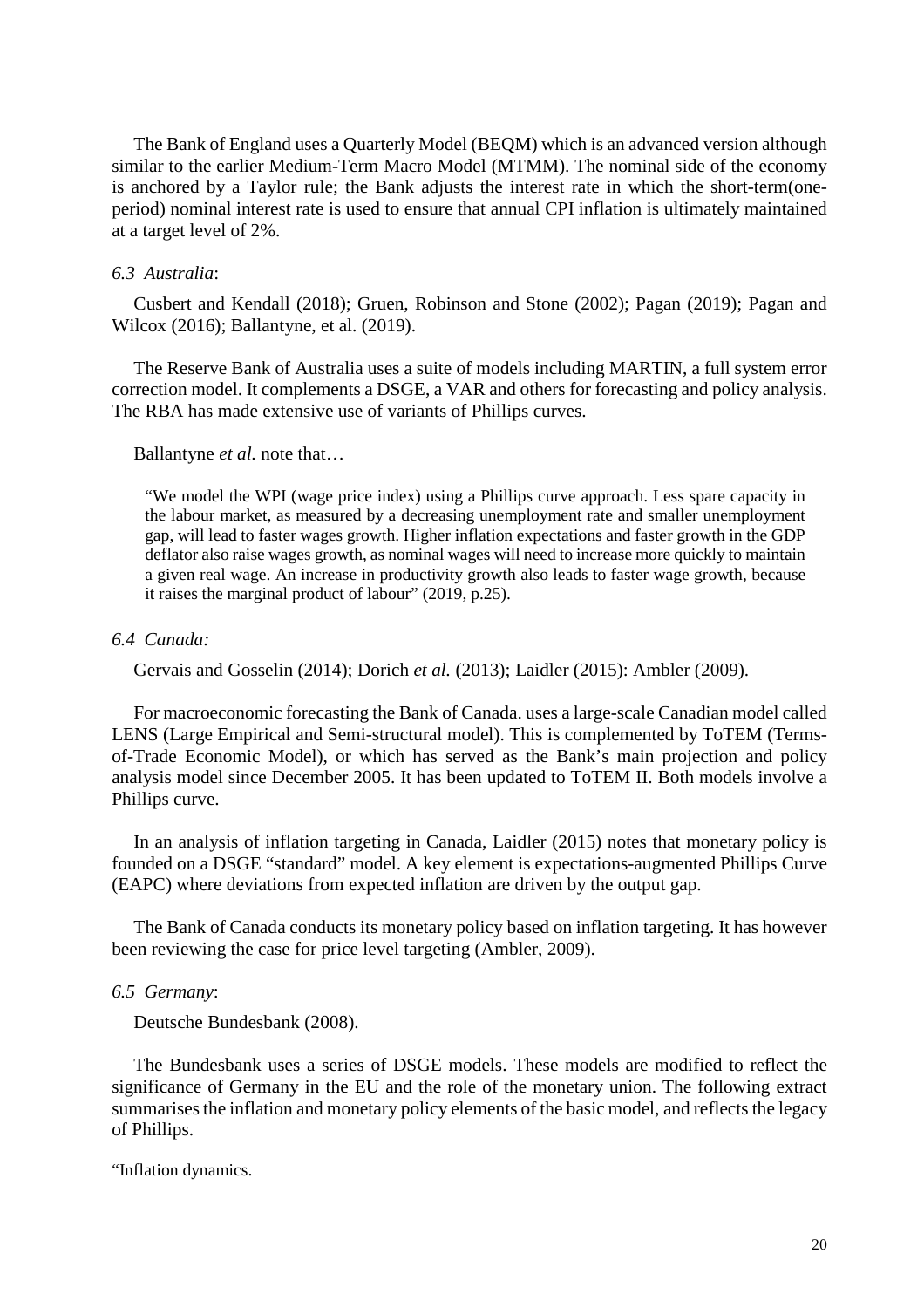Aggregate inflation dynamics derive from firms' price-setting behaviour. The inflation rate is given by a Phillips curve

 $\pi_t = \beta E_t(\pi_{t+1}) + \kappa \varphi_t + \varepsilon_{\pi t}$ 

The parameter  $\kappa$  gives the elasticity of inflation to marginal costs. Inflation can also be driven by a cost-induced inflation shock επt.

Monetary and fiscal policy.

Monetary policy is described by an interest rate rule:

 $i_t = \rho i_{t-1} + (1 - \rho)(\varphi_\pi \pi_t + \varphi_\mathbf{X} \mathbf{X}_t) + \varepsilon_{it}$ 

This implies that the central bank wants to stabilise inflation and deviations from long-term potential output  $x_t$  without causing interest rates to fluctuate excessively. Parameter  $\rho$  describes the degree of interest rate variation. If the economy overheats, leading to  $\pi_t > 0$  and  $x_t > 0$ , the central bank will raise the nominal interest rate. The extent to which the interest rate increases is dependent on the interest rate response coefficients of inflation  $\varphi_{\pi} > 1$  and of the output gap  $\varphi_{x}$  $> 0$ " (p.36).

#### *6.6 USA:*

Brayton, Laubach, Reifschneider (2014); King (2008); Barkbu *et al.* (2005).

Ben Bernanke (2007), as Chairman of the Federal Reserve System, when underlining the growing importance of models, stated:

"Indeed, considerable progress has been made in recent years, at the Board and elsewhere, in developing dynamic stochastic general equilibrium (DSGE) models detailed enough for policy application. These models have become increasingly useful for policy analysis for the simulation of alternative scenarios. They are likely to play a more significant role in the forecasting process over time as well, though, like other formal methods, they are unlikely to displace expert judgement" (Bernanke, 2007).

Donald Kohn, former Vice Chairman of the Board of Governors of the Federal Reserve System made very clear the role Phillips in underpinning modern policy making.

"A model in the Phillips curve tradition remains at the core of how most academic researchers and policymakers--including this one--think about fluctuations in inflation; indeed, alternative frameworks seem to lack solid economic foundations and empirical support" (Kohn, 2008).

The central model used by the Federal Reserve Board is the FRB/US model. While have many elements in common with a DSGE model, it differs in relying less on economic theory. For example, unlike a DSGE model the household sector is not based on a utility maximising representative household. This allows greater flexibility, and allows the macroeconomic data to influence the structure of the model.

The key inflation measures modelled in FRB/US are for core PCE prices and ECI hourly compensation, following the New Keynesian Phillips curve specification in the presence of nonzero trend inflation. In addition to slack and expectations of future inflation, other important determinants of total consumer price inflation include movements in the relative prices of food, energy, and non-energy imports.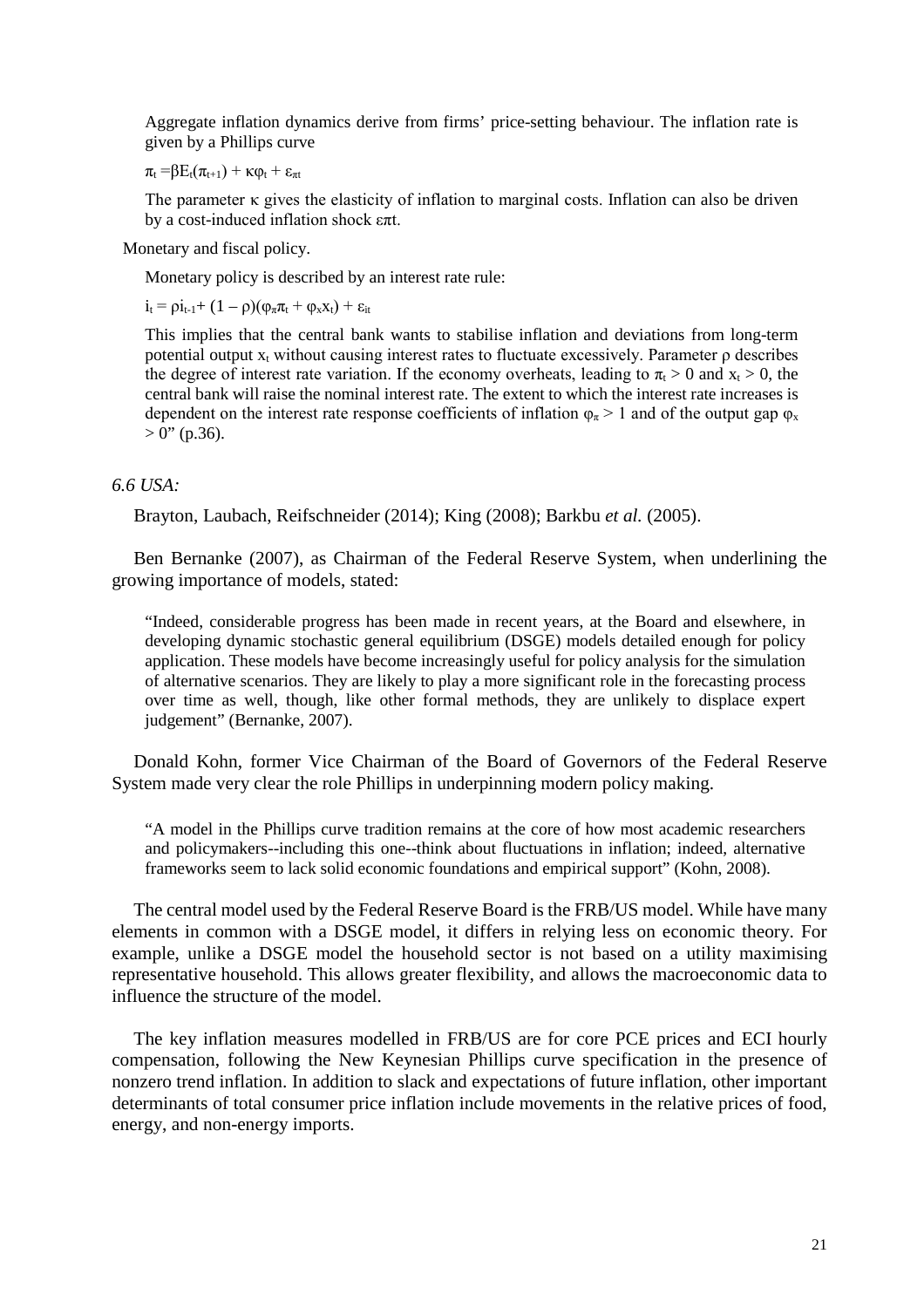King (2008) provides a detailed review of the evolution of the Phillips curve in macroeconomic policy analysis in the United States. Toward the end of the historical period examined here (1958-1996), the Federal Reserve System had decided to maintain a goal of a low, but positive rate of inflation. The decision to choose a positive rate of inflation was traced, in part, to a concern about the transitory unemployment costs of moving to a zero rate of inflation and in part to a concern about high long-run costs of low inflation, in the spirit of Phillips' analysis.

#### *6.7 Japan*:

Hirakata *et al.* (2019); Hara *et al.* (2009).

The Bank of Japan uses a large-scale semi-structural model of the Japanese economy known as Q-JEM. The model differs from a DSGE type model and is similar to that used in Australia (MARTIN), Canada (LENS) and the USA (FRB/US). While lacking the theoretical microeconomic foundations of a DSGE, these models allow greater flexibility.

In Q-JEM, core inflation, is determined by the Phillips Curve which has as its arguments a long term inflation expectations (6 to 10 years ahead) derived from an inflation survey; an output gap, and one and two period lagged inflation rates.

A satellite model, the Trend Inflation Projection System (TIPS) is used to develop long-term inflation expectations which obey a process similar to Phillips Curve. The central bank operates monetary policy by setting the policy rate according to a Taylor rule with interest rate smoothing.

#### *6.8 European Central Bank:*

Eser (2020); Ball and Mazumder (2020); Arestis and Sawyer (2002).

The European Central Bank (ECB) uses a structural Phillips Curve, which is embedded in the semi-structural models used at the ECB. The structural Phillips Curve specifies that deviations of inflation from its steady-state level are a function of: (i) the degree of slack in the economy; (ii) inflation expectations; and (iii) shocks to the mark-up over marginal cost in the prices set by firms.

The actual structural Phillips Curve is represented by the New Keynesian Phillips Curve which forms the backbone of the structural framework that underlies the family of DSGE models used regularly at the ECB. The cornerstone of actual policy making at the ECB is a Taylor-type interest rate feedback rule.

" All in all, we consider the Phillips Curve framework to be a helpful way to understand the transmission of ECB monetary policy in recent years" (Eser et al. 2020, p.3).

"We find that fluctuations in weighted median inflation in the Euro area are well explained by a simple Phillips curve. In this equation, median inflation is determined by expected inflation, the gap between actual and potential output, and the pass-through of headline-inflation shocks to core inflation" (Ball and Mazumder 2020, p.15).

# *6.9 Chile:*

Garcia *et al.* (2019).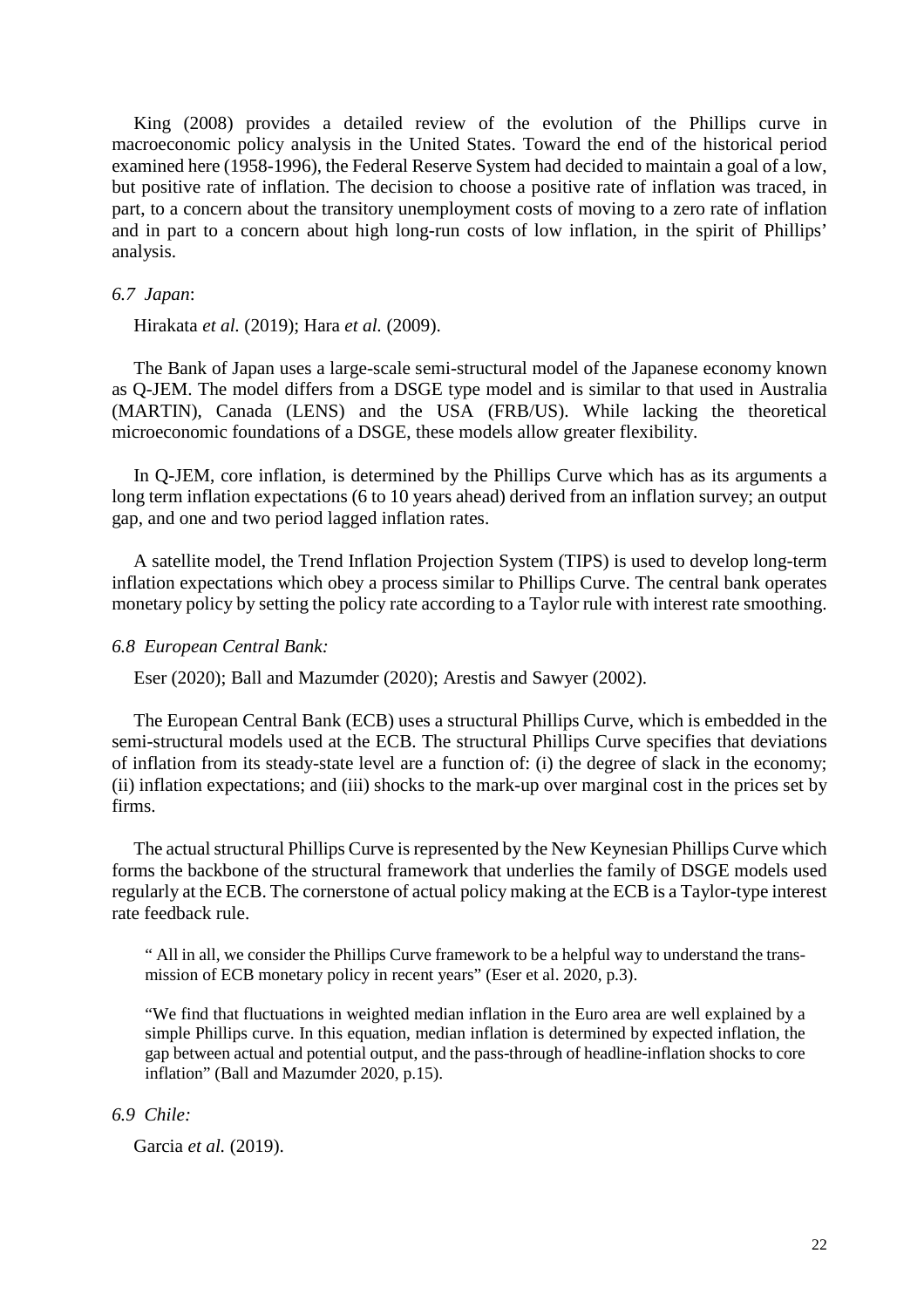The Central Bank of Chile uses a DGSE model known as XMAS: Extended Model for Analysis and Simulations. It is used for macroeconomic projections and monetary policy analysis. Given its importance the mining sector, representing 10% of GDP, is treated endogenously. The model uses Calvo pricing and its monetary policy is based on the Taylor rule.

#### *6.10 France:*

Lemoine *et al.* (2019).

The central macroeconomic model used by the Banque de France (FR-BDF) is a new semistructural replacement of the older model, Mascotte.

"FR-BDF is a large-scale model for France, which contains detailed behavioural equations as well as a detailed accounting framework. It is used both for medium-run projection exercises and for policy analysis. The French economy is modelled as a small-open economy under fixed exchange rates with an exogenous interest rate due to the constraints of the Eurosystem projection framework" (Lemoine et al. 2019, p.ii).

A small structural VAR model is used as an expectations satellite (E-SAT) with two blocks: one for France and a second for the euro area. In each block there is an IS and Phillips curve. The bocks are completed with a Taylor rule which sets the interest rate, the arguments being the interest rate, its lagged value, euro area inflation, and the euro area output gap.

#### *6.11 Turkey:*

Büyükbaşaran, Çebi and Küçük (2018).

The Central Bank of Turkey has developed a small-scale open economy New Keynesian Dynamic Stochastic General Equilibrium (DSGE) model. It incorporates a log-linearized hybrid Phillips curve in terms of deviations from steady state. Inflation is driven by future expected inflation and past inflation reflecting inflation inertia. In particular the Phillips curve includes a term for the real marginal cost of output.

"Government spending and income tax as well as output gap directly affect real marginal cost and hence they indirectly affect inflation. In this model, tax is a cost element for a firm. An increase in income tax rate directly increases real wages which also affects firm's real marginal cost. Therefore, an increase in real marginal cost is reflected in the price of a product and also in inflation. The slope coefficient of Phillips curve shows the sensitivity of domestic inflation with respect to real marginal cost" (Büyükbaşaran, Çebi and Küçük, 2018, p.4).

#### **7. Conclusions**

William Baumol described Phillips as "one of the most remarkable economists of the twentieth century, indeed of all time… and had he lived longer might well have won a Nobel Prize." <sup>[3](#page-24-0)1</sup>Arguably many of the developments in macroeconomics since the 1960s, whether it be stabilisation, economic growth, monetary policy, the control of inflation or the econometrics needed to quantify and apply theoretical models, have their origins in, or have been influenced by the work of Phillips. Few economists of that era could claim a legacy as extensive or profound as that of Alban William (Bill) Housego Phillips.

<span id="page-24-0"></span><sup>&</sup>lt;sup>31</sup> Cited in Leeson (1994b).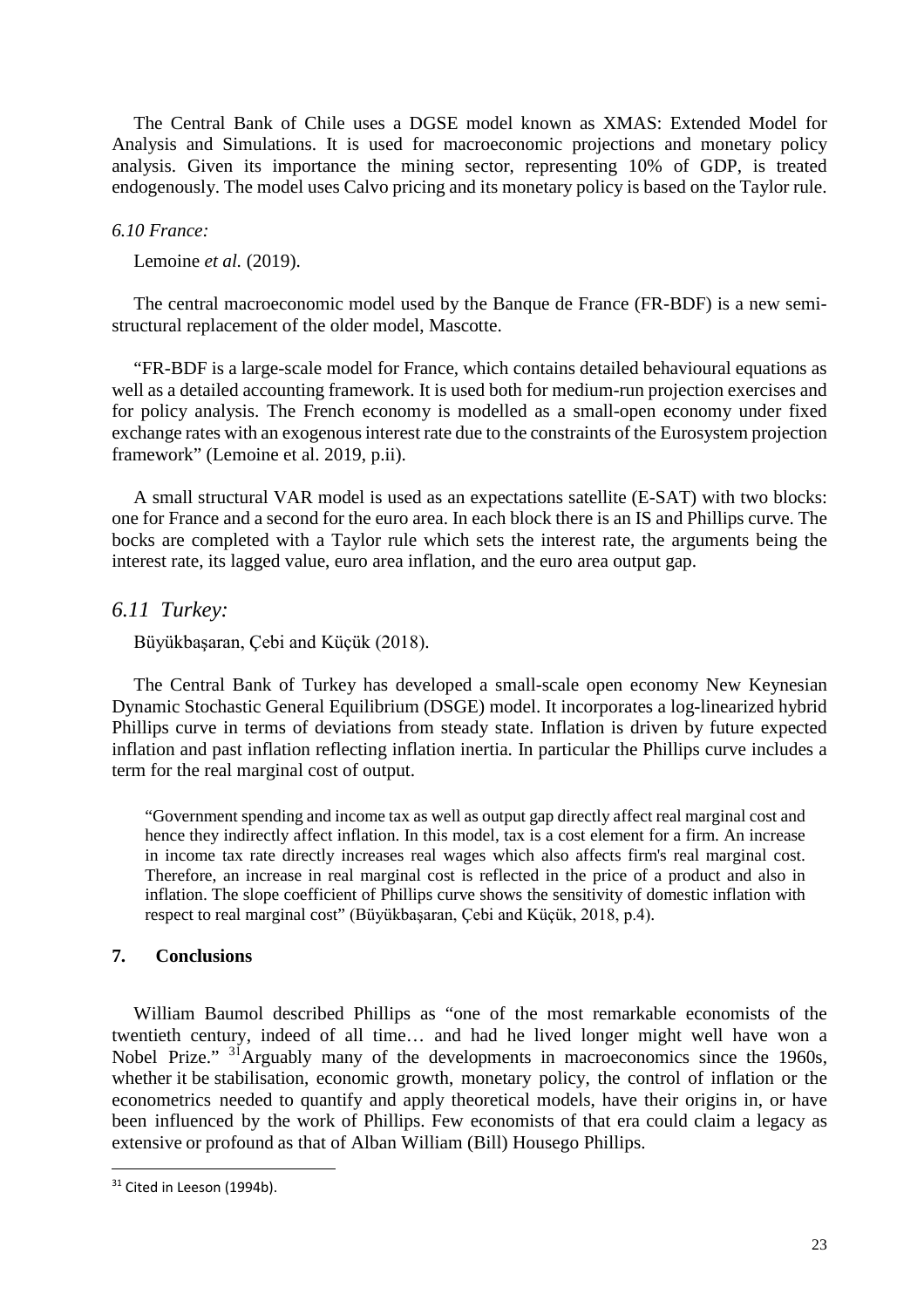There is however a certain irony in that legacy. Without doubt Phillips' 1958 paper on wage rates and unemployment (subsequently named the Phillips Curve) is the most widely known of his work. Yet he himself never regarded it as particularly significant, and there is no evidence he promoted it as a model for policy making. There is nevertheless, a substantial body of modelling which builds on the descendants of the Phillips Curve.

In his paper on the Australian economy written in 1967, Phillips (2000) stated:

"One of the main economic problems in Western countries today is whether it is possible to prevent continually rising prices while maintain high levels of economic activity" (p.269).

Nothing could be closer to the primary tasks of many a central bank in the formulation of monetary policy today. This is encapsulated in the Charter of the Monetary Policy Committee of the Reserve Bank of New Zealand which states:

"The Monetary Policy Committee (MPC) is responsible for formulating monetary policy directed at achieving the economic objectives of price stability and support of maximum sustainable employment."<sup>[3](#page-25-0)2</sup>

Much of Phillips' work and its many descendants addressed precisely the challenge implied by the objectives of the MPC; namely can a modern economy simultaneously achieve sustainable employment and price stability? This alone provides prima facie evidence that Phillips' contributions continue to be relevant to economic policy making some seven decades after he first described the MONIAC machine (1950).

Phillips constantly sought to use theoretical models to derive implications for practical policy making. His insights on policy options remain as vivid and relevant today as they were some 60 years ago. In relation to fiscal policy, he felt the lags in developing and applying public expenditure were too great for that to be an effective stabilisation tool, and favoured the use of taxes (and by implication automatic stabilisers) to achieve short term management of aggregate demand. In contrast monetary policy should be directed to achieving longer term price stability and the availability of credit. He saw monetary policy having but a modest role in the management of short run fluctuations.

While not prolific in terms of publications, a case can be made that his real legacy derives from an important and far reaching set of contributions that go well beyond the inflation-output debate. This essay has attempted to highlight those contributions in the broad areas of stabilisation and optimal control, growth and econometrics. Phillips' work in these areas was driven by an underlying "profound sense of the potential social importance of macro-stabilisation policy" (Laidler, 2011, p.3).

Another significant element of his legacy surely lies in the cadre of students he taught, and colleagues with whom he worked. Any such listing would include some the most outstanding and well known economists and econometricians of recent decades. Of these a seemingly disproportionate number were Australasians including Peter Whittle, Peter C. B. Phillips, Cliff Wymer, Rex Bergstrom, and Adrian Pagan to name just some.

<span id="page-25-0"></span><sup>3</sup>2 See: https://www.rbnz.govt.nz/monetary-policy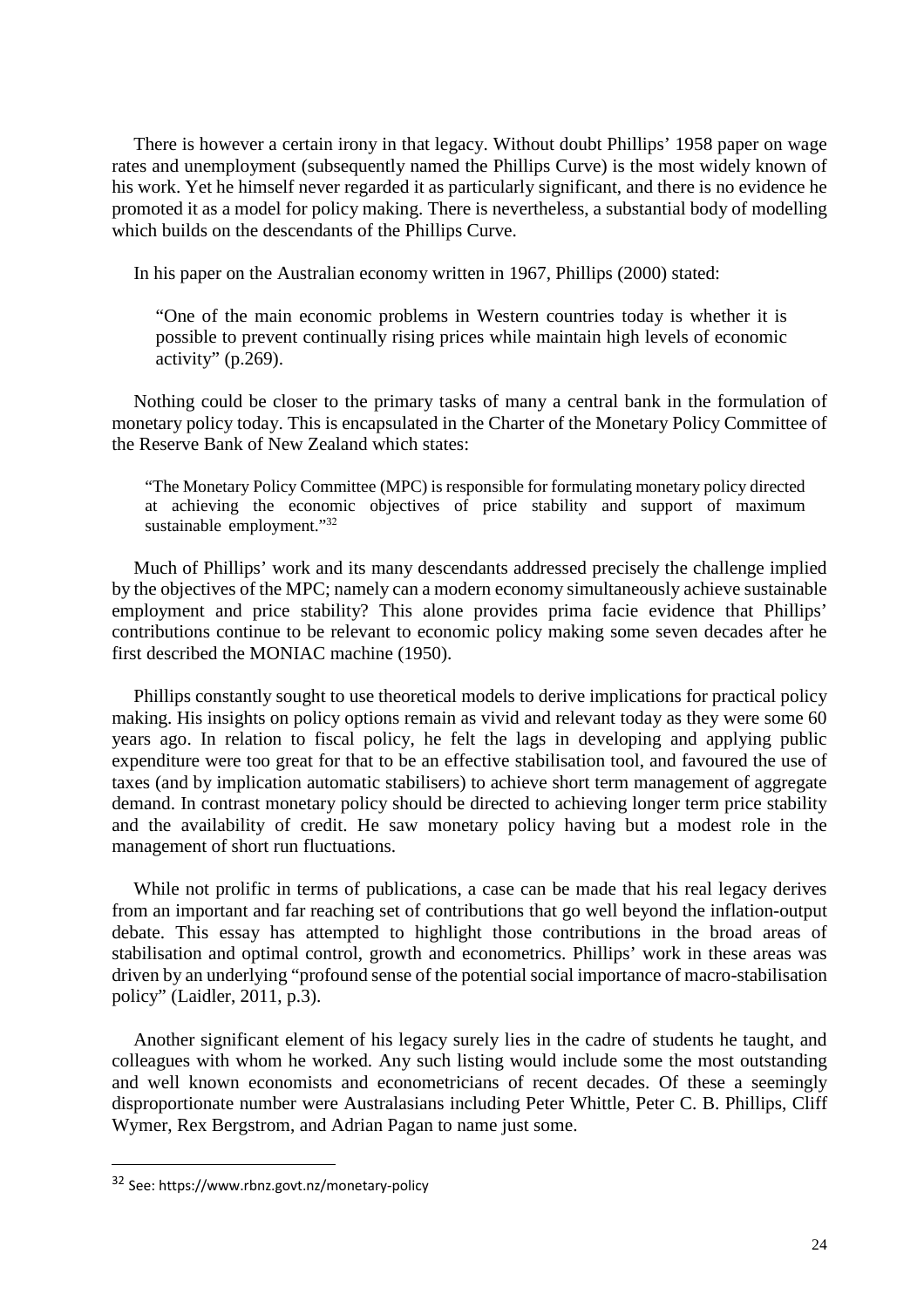#### *Coda*

If Bill Phillips were Governor<sup>[3](#page-26-0)3</sup> ... he would have met with the Minister last week and signed the Policy Targets Agreement with which he wholeheartedly endorsed. On the first day in office he would listen to his advisors from the senior management team who would lay out the challenges facing the Central Bank in formulating monetary policy at that moment. He would be appraised of the current performance of the economy as captured in the main indicators and their trends. He would learn of the current institutional arrangements for monetary policy. And he would ask about current fiscal policy.

On the second day he would refresh his memory and reread a selection of the key papers he wrote 60 or more years ago. In addition, he would review the subsequent contributions by his intellectual grandchildren who had built their work on a Phillipsian foundation. On the third day he would use the frameworks and models set out in those papers and their descendants to determine a way forward. In particular he would have been concerned with threats to financial stability arising from the many shocks to the global economy (GFC, Covid-19) and the implications of climate change. Before lunch, his Executive Assistant reminded him he had a meeting of the Monetary Policy Committee, later that day. He would (with his customary humility) make a suggestion to the Committee.

In short, the MPC, with its usual rigour, vigoursly debated his proposal; but finally had no hesitation in accepting and endorsing his policy recommendations, recognising the solid foundations on which the Governor was drawing.

#### *Acknowledgements*

The author had helpful discussions and received guidance from Bob Buckle, Arthur Grimes, Weshah Razzak and John McDermott. Detailed comments on an earlier draft by Alan Bollard, Bob Buckle and Brian Silverstone were immensely helpful in making substantial improvements. However, none of them (unfortunately) have any responsibility for any residual economic solecisms.

<span id="page-26-0"></span><sup>&</sup>lt;sup>33</sup> From all we know of his life and work, it is highly unlikely he would have had any interest in the position!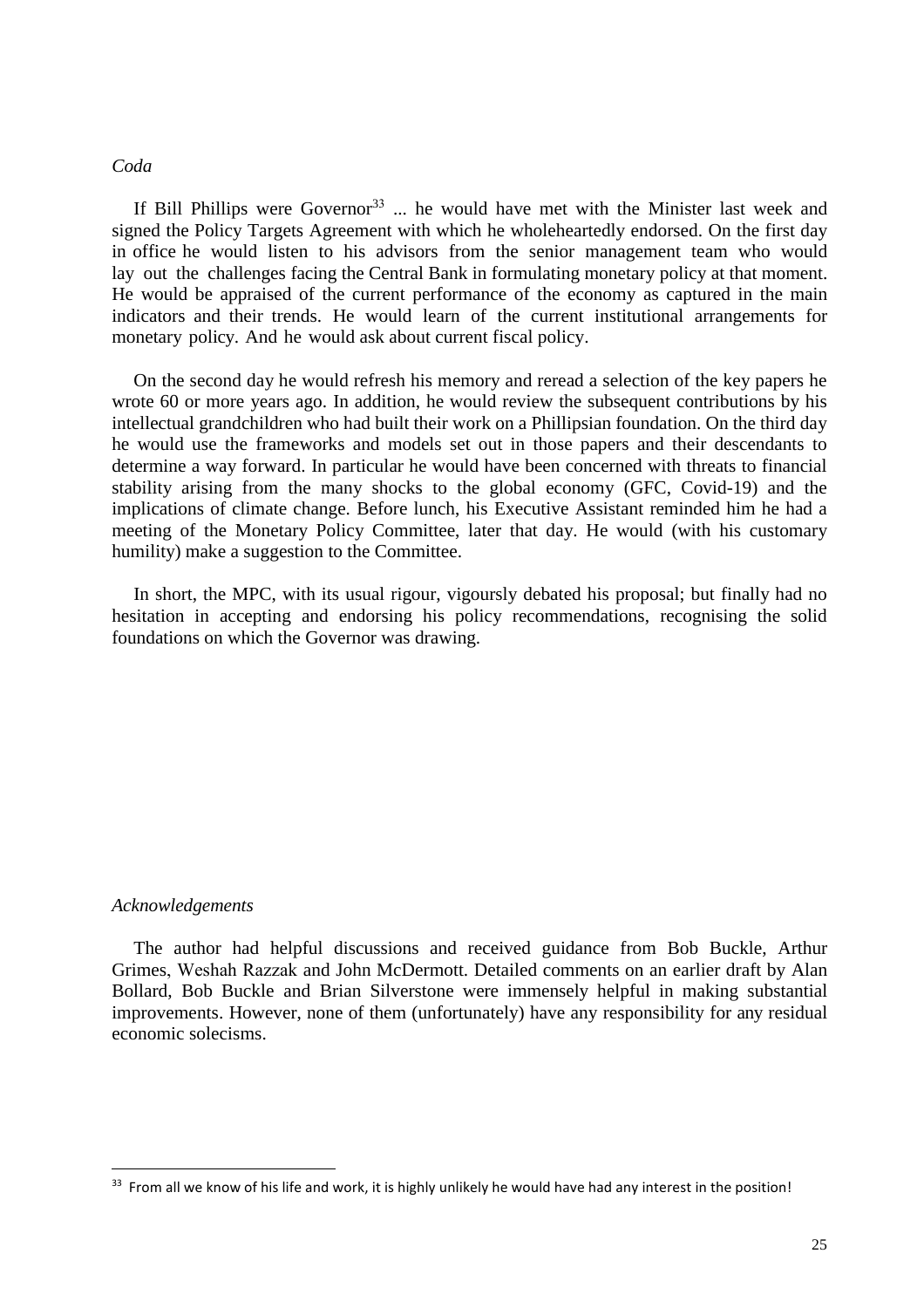### **References**

- Aghion, P., R. Frydman, J. Stiglitz, and M. Woodford (2008) "Edmund S. Phelps and Modern Macroeconomics." *[Review of Political Economy](https://www.researchgate.net/journal/0953-8259_Review_of_Political_Economy)* 20(1):23-39.
- Ambler, S. (2009) "Price Level Targetting and Stabilization: A Review." Bank of Canada, *Review* Spring:19-29.
- Andrada, A.F.S. (2017) "Understanding Robert Lucas (1967-1981): his influence and influences." *Economia* 18:212-228.
- Arestis, P. and M. Sawyer (2002) "The Bank of England Macroeconomic Model: Its Nature and Implications." *Journal of Post Keynesian Economics* 24(4):529-545. DOI:10.1080/01603477.2002.11490342.
- Asso, P.F., G.A.Khan and R. Leeson (2007) "The Taylor Rule and the Transformation of Monetary Policy." Research Working Paper 07-11, Economic Research Department, Federal Reserve Bank of Kansas City. https://www.kansascityfed.org/PUBLICAT/RESWKPAP/PDF/RWP07-11.pdf
- Asso, P.F., G.A.Khan and R. Leeson (2010) "The Taylor Rule and the Practice of Central Banking." Hoover Institution, Stanford University. Research Working Paper RWP 10-05.
- Asso, P.F. and R. Leeson (2012) "Monetary Policy Rules from Adam Smith to John Taylor" in E.F.Koenig, R. Leeson and G.A.Kahn (eds) *The Taylor Rule and the Transformation of Monetary Polic*y. Hoover Institution, Stanford University, Ch. 1:1-63.
- Atkeson, Andrew, and Lee Ohanian (2001) "Are Phillips Curves Useful for Forecasting Inflation?". Federal Reserve Bank of Minneapolis *Quarterly Review* 25(1):2-11.
- Ball, L. and S. Mazumder (2020) "A Phillips curve for the euro area." European Central Bank, Working Paper Series No. 2354.
- Ballantyne, A. *et al.* (2019) MARTIN has its Place: A Macroeconomic Model of the Australian Economy. Reserve Bank of Australia, Economic Analysis Department, Research Discussion Paper No. 2019-07. https://www.rba.gov.au/publications/rdp/2019/pdf/rdp2019-07.pdf
- Bank of England (2004) "The New Bank of England Quarterly Model." Bank of England, *Quarterly Bulletin* Summer: 186-193.
- Barkbu, V. C. *et al.* (2005) "The New Keynesian Phillips Curve in the United States and the euro area:aggregation bias, stability and robustness. Bank of England, Working Paper No. 285.
- Barr, N. (2000) "The History of the Phillips Machine." In Leeson, R. (ed.) (2000) *A.W.H. Phillips: Collected Works in Contemporary Perspective* (Cambridge: Cambridge University Press), Ch.11:89-114.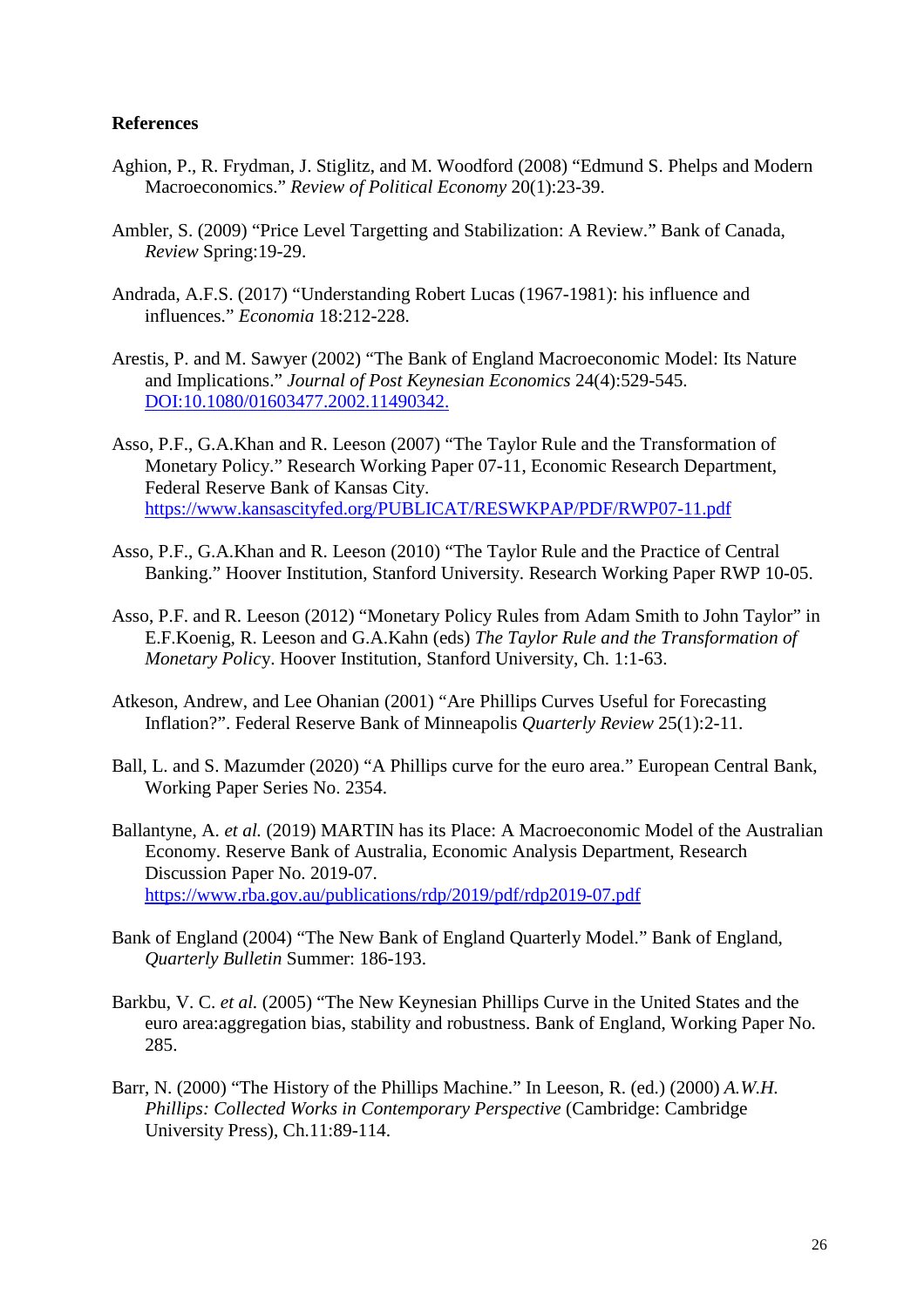- Barr, N. (2016) A review of a '*A Few Hares to Chase'* by Alan Bollard. *New Zealand Economic Papers* 50(3):362-363.
- Benes, J. *et al.* (2009) *K.I.T.T.: Kiwi Inflation Targetting Technology.* Reserve Bank of New Zealand. https://www.rbnz.govt.nz/- /media/ReserveBank/Files/Publications/Research/additional-research/kitt/3715912.pdf
- Bergstrom, A.R (2000a) "The Growth Models." In Leeson, R. (ed.) (2000) *A.W.H. Phillips: Collected Works in Contemporary Perspective* (Cambridge: Cambridge University Press), Ch.20:190-194.
- Bergstrom, A.R (2000b) "The Estimation of Continous Time Models." In Leeson, R. (ed.) (2000) *A.W.H. Phillips: Collected Works in Contemporary Perspective* (Cambridge: Cambridge University Press), Ch.46:446-448.
- Bergstrom, A.R., Catt, A.J.L., Peston, M.H., and Silverstone, B.D.J. (eds.), (1978) *Stability and Inflation: A Volume of Essays to Honour the Memory of A.W.H. Phillips*. New York: John Wiley and Sons.
- Bernanke, B.S. (2007) "Inflation Expectations and Inflation Forecasting." Speech to the Monetary Economics Workshop of the National Bureau of Economic Research Summer Institute. https://www.federalreserve.gov/newsevents/speech/bernanke20070710a.htm
- Birol, O.H. (2013) " 'Adaptive Expectations' of Milton Friedman and Monetarists and Phillips Curve; And the Comparison of them with Other Macroeconomic Schools." GSTF *Journal on Business Review* 3(1). Available at DOI 10.7603/s40706-013-0008-0
- Black, R., *et al*.(1997) "The Forecasting and Policy System: The Core Model." Reserve Bank of New Zealand, Research Paper No. 43.
- Blanchard, O. and Lawrence Summers (2017) Rethinking Stabilization Policy. Back to the Future. Peterson Institute for International Economics, Washington, D.C. https://www.piie.com/system/files/documents/blanchard-summers20171012paper.pdf
- Blinder, Alan S. (1997). "What Central Bankers Can Learn from Academics—and Vice-Versa." *Journal of Economic Perspectives* 11(2):3-19.
- Bollard, A.E. (2011) "Man, Money and Machines: The Contributions of A.W.Phillips." *Economica* 78(309):1-9.
- Bollard, A.E. (2016) *A Few Hares to Chase: The Economic Life and Times of Bill Phillip.* (Oxford: Oxford University Press).
- Brayton, F., T. Laubach, and D. Reifschneider (2014) "The FRB/US Model: A Tool for Macroeconomic Policy Analysis." Washington: Board of Governors of the Federal Reserve System. FEDS Notes, April.<https://doi.org/10.17016/2380-7172.0012>
- Buckle, R.A. (2019) "New Zealand's Thirty-Year Experience with Inflation Targeting: The Origins, Evolution and Impact of a Monetary Policy Innovation." *History of Economics Review* 73(1):47-84. https://doi.org/10.1080/10370196.2019.1672614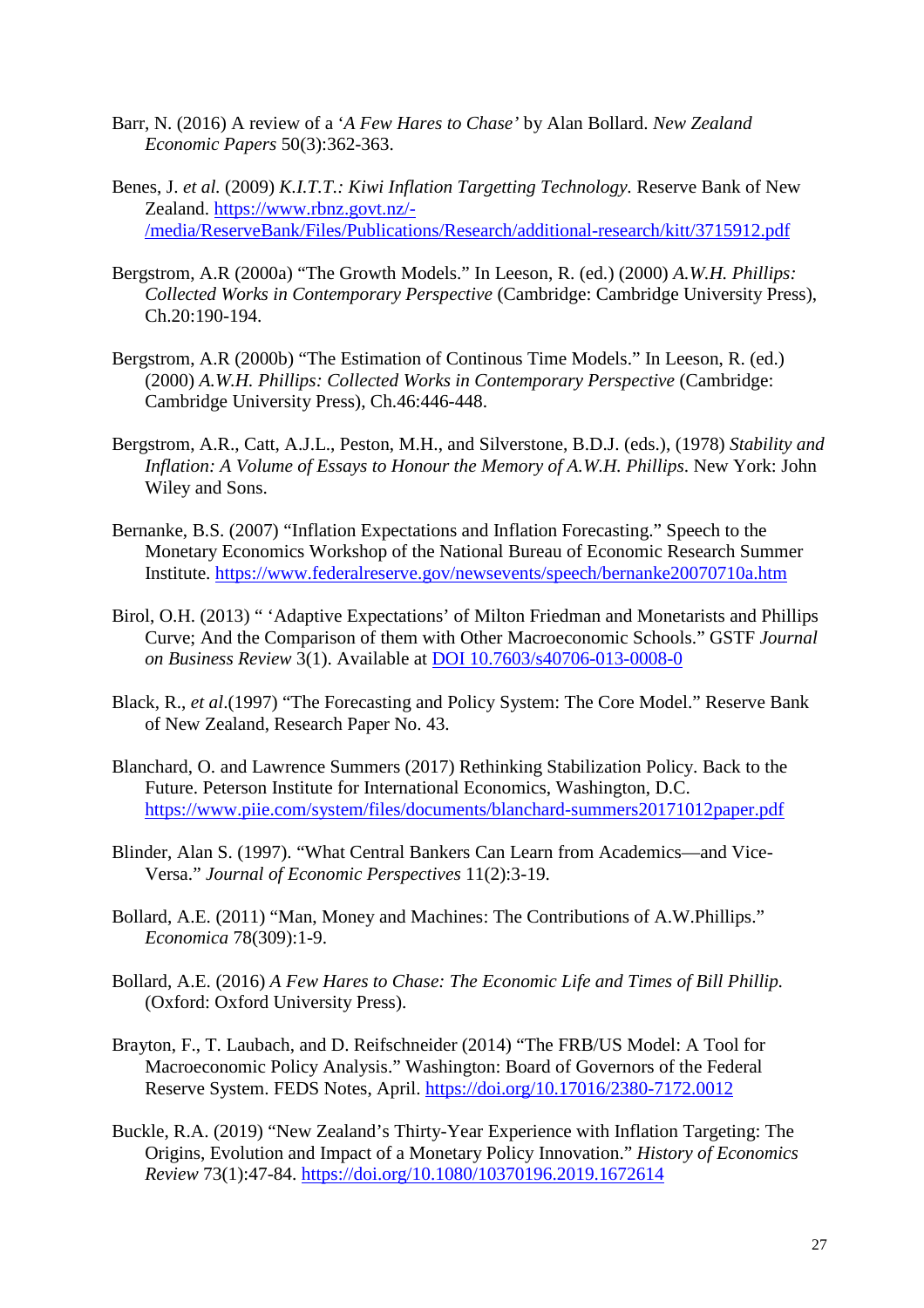- Buckle, R.A. and C.S. Meads (1991) "How do firms react to surprising changes to demand?: a vector autoregressive analysis using business survey data." *Oxford Bulletin of Economics and Statistics* 53:451-466.
- Buckle, R.A. and J.A. Carlson (2000) "Menu costs, firm size and price rigidity." *Economics Letters* 66(1):59-63.
- Büyükbaşaran, T., C.Çebi and H. Küçük (2018) "The Interaction between Monetary and Fiscal Policies in a Small Scale Structural Model." Central Bank of Turkey, Research Notes in Economics Series, No. 2018-15.
- Cagan, P. (1956) "The Monetary Dynamics of Hyper-Inflation." In M. Frieman (ed.) *Studies in the Quantity Theiory of Money*. Chicago: University of Chicago Press.
- Cagan, P. (2000) "Phillips'Adaptive Expectations Formula." In Leeson, R. (ed.) (2000) *A.W.H. Phillips: Collected Works in Contemporary Perspective* (Cambridge: Cambridge University Press), Ch.4:22.
- Cai, M. *et al.* (2020) "Online Estimation of DSGE Models." Finance and Economics Discussion Series 2020-023. Washington: Board of Governors of the Federal Reserve System.<https://doi.org/10.17016/FEDS.2020.023>
- Calvo, G. (1983) "Staggered Contracts in a Utility Maximizing Framework." *Journal of Monetary Economics* 12:383-398.
- Carlin, W. and D.Soskice (2005) "Teaching Intermediate Macroeconomics using the 3- Equation Model." University College London. https://www.ucl.ac.uk › ~uctpa36
- Carney, M. (2017)"[De]Globalisation and inflation." IMF Michel Camdessus Central Banking Lecture18 September. https://www.bankofengland.co.uk/speech/2017/de-globalisationand-inflation
- Castle, J.L. and D.F. Hendry (2008) "The Long-Run Determinants of UK Wages 1860-2004." Discussion Paper Series No. 409, Department of Economic University of Oxford, UK. https://www.economics.ox.ac.uk/materials/working\_papers/paper409.pdf
- Cecchetti, S.G. and J.Kim (2005) "Inflation-targeting, price-path targeting and output variability." In B.S.Bernanke and M.Woodford (eds.) *The Inflation-Targeting Debate.* University of Chicago Press:173-195.
- Challen, D.W. and A.J.Hagger (1979) *Modelling the Australian Economy.* Melbourne: Longman Cheshire.
- Chatterjee, S. (2002) "The Taylor Curve and the Unemployment-Inflation Tradeoff." Federal Reserve Bank of Philadelphia, *Business Review* Quarter 3: 26-33.
- Clarida, R., J.Galí and M.Gertler (1997) "Monetary Policy Rules in Practice: Some International Evidence." Working Paper No. w6245, National Bureau of Economic Research.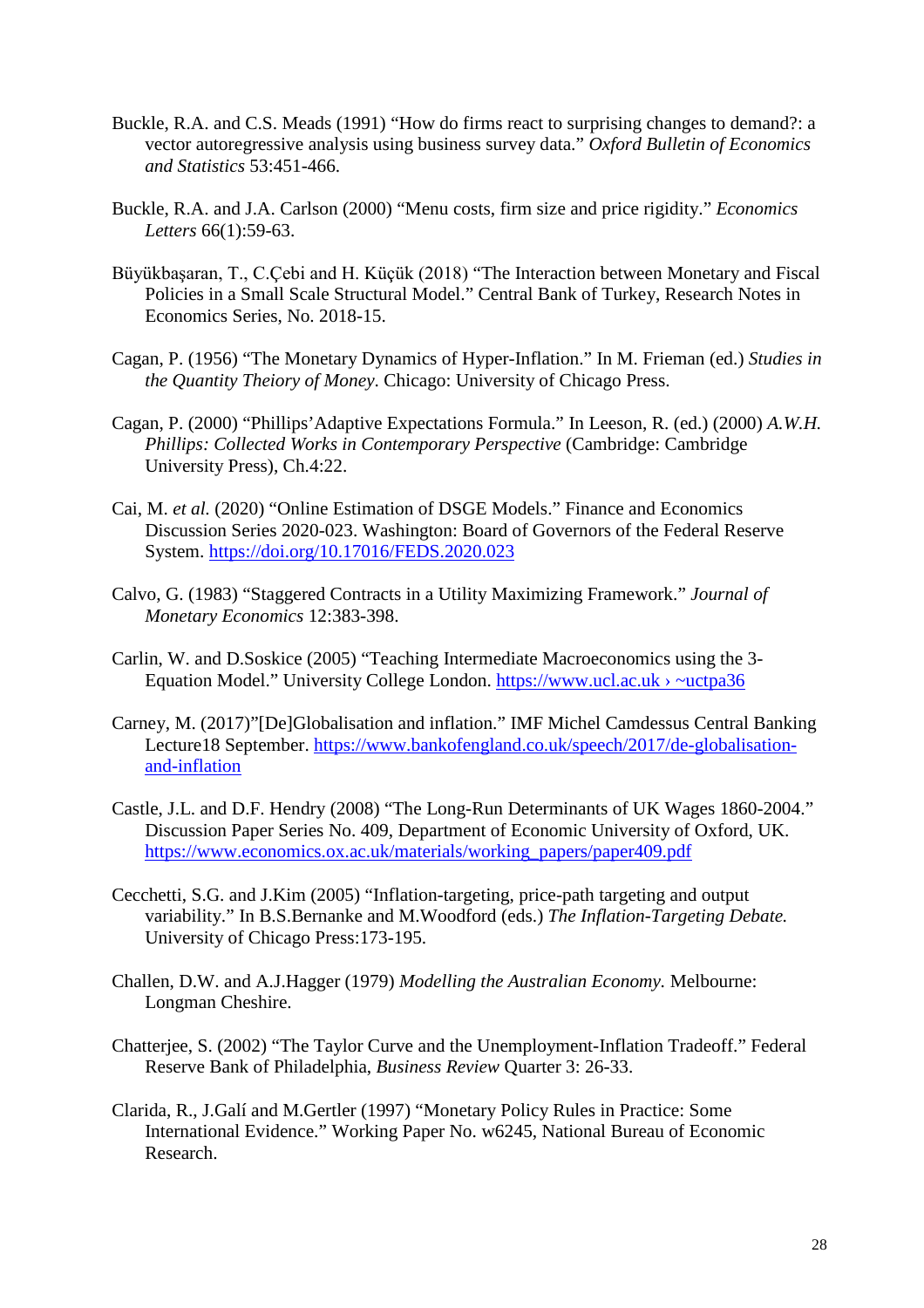https://web.stanford.edu/~johntayl/PolRulLinkpapers/Monetary\_Policy\_Rules\_in\_Practice \_Clarida\_Gali\_Gertler.pdf

- Clarida, R., J.Galí and M.Gertler (1999) "The Science of Monetary Policy: A New Keynesian Perspective." *Journal of Economic Literature* 37:1661–1707.
- Clarida, R., J.Galí and M.Gertler (2000). "Monetary Policy Rules and Macroeconomic Stability: Evidence and Some Theory". *[The Quarterly Journal of Economics](https://en.wikipedia.org/wiki/The_Quarterly_Journal_of_Economics)* 115(1):147– 180[.doi:](https://en.wikipedia.org/wiki/Doi_(identifier))[10.1162/003355300554692.](https://doi.org/10.1162%2F003355300554692)
- Coibion, O., Y.Gorodnichenko and R.Kamdar (2017) "The Formation of Expectations, Inflation and the Phillips Curve." Working Paper No. w23304, National Bureau of Economic Research.
- Coibion, O., Y.Gorodnichenko and M. Ulate (2019) "Is Inflation Just Around the Corner? The Phillips Curve and Global Inflationary Pressures." *American Economic Review*, Papers and Proceedings 109(2):495-461.
- Colander, D. (2011) "The Moniac, Modeling, and Macroeconomics." Discussion Paper Series 11-04, Algorithmic Social Sciences Research Unit, ASSRU, Department of Economics, University of Trento, Italy http://www.assru.org/files/DP\_04\_2011.pdf
- Coleman, A. and B. Silverstone (2007) "Price Changes by Firms in New Zealand: Some Evidence from the Quarterly Survey of Business Opinion." *Reserve Bank of New Zealand Bulletin* 70(3):18-30. https://www.rbnz.govt.nz/research-and-publications/reserve-bankbulletin/2007/rbb2007-70-03-02
- Cornish, S. and A. Millmow (2016) "A.W.H.Phillips and Australia." *History Of Economics Review* 63(1):2–20<http://dx.doi.org/10.1080/10370196.2016.1177892>
- Cusbert, T and E. Kendall (2018) "Meet MARTIN, the RBA's New Macroeconomic Model." Reserve Bank of Australia, *Bulletin* March:1-14
- Delbrück, F. et al (2008) "The evolution of the Forecasting and Policy System (FPS) at the Reserve Bank of New Zealand." Reserve Bank of New Zealand, Discussion Paper DP2008/19.
- Deutsche Bundesbank (2008) "Development and Application of DSGE Models for the German Economy." Deutsche Bundesbank, Monthly Report, July.
- Dicks-Mireaux, L.A. and J.C.R. Dow (1959) "The Determinants of Wage Inflation: United Kingdom 1946-1956." *Journal of the Royal Statistical Society* SeriesA 2, 122: 145-174.
- Dimand, R. W. (2019 *Irving Fisher* (Palgrave Macmillan).
- Dorn, J.A. (2017) "It's Time to Bury the Phillips Curve." Cato Institute, Washington, DC. <https://www.cato.org/publications/commentary/its-time-bury-phillips-curve>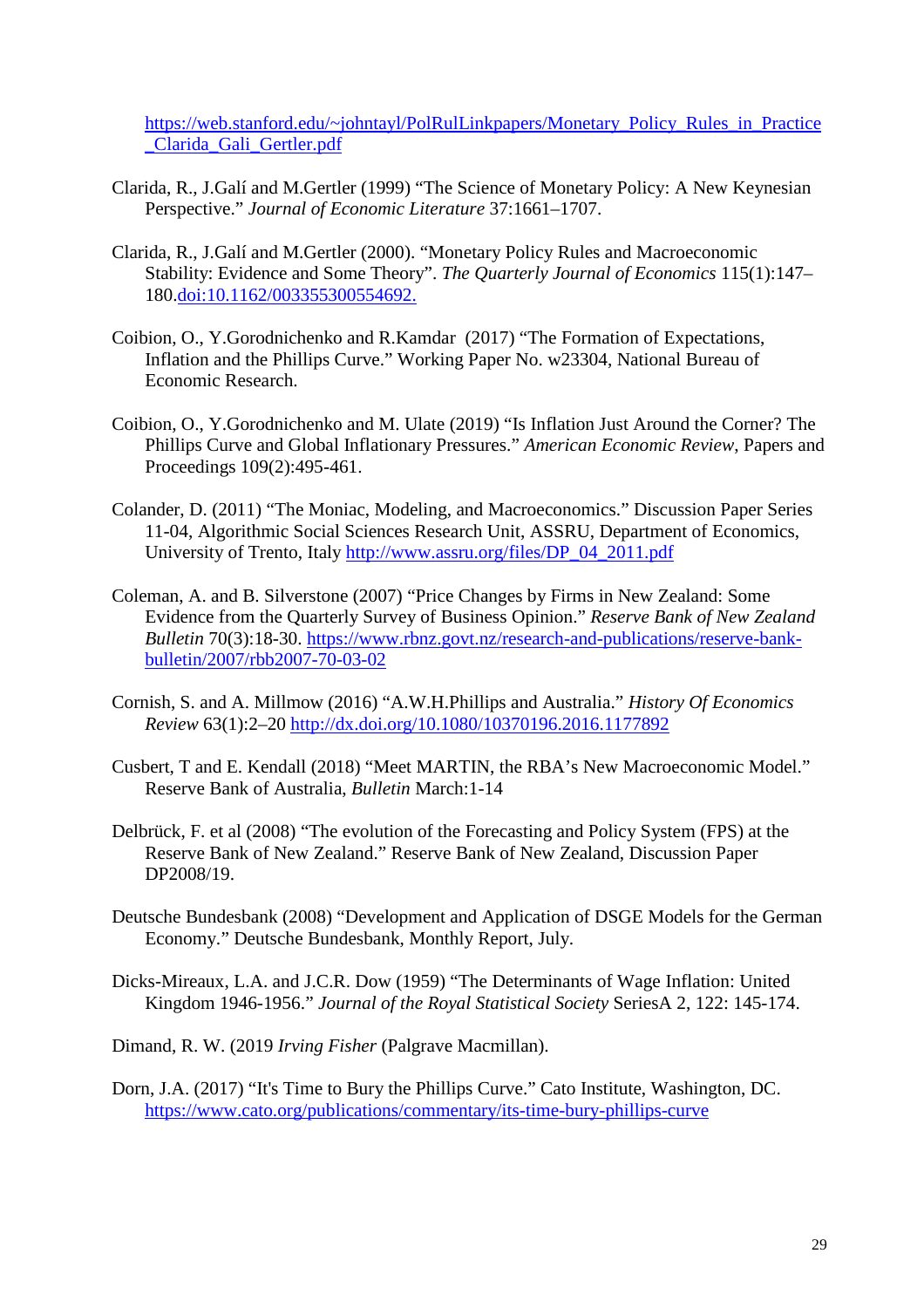- Dorich, J*. et al.* (2013) "ToTEM II: An Updated Version of the Bankof Canada's Quarterly Projection Model." Bank of Canada, Canadian Economic Analysis Department, Technical Report No. 100.
- Dorrance, G. (2000) "Early Reactions to Mark I and II." In Leeson, R. (ed.) (2000) *A.W.H. Phillips: Collected Works in Contemporary Perspective (Cambridge: Cambridge)* University Press), Ch.12:115-117.
- Dotsey, M., S. Fujita, and T. Stark (2018) "Do Phillips Curves Conditionally Help to Forecast Inflation? "*International Journal of Central Banking* 14(4):43-92.
- Eggertsson, G.B. and M.P. Giannoni (2013) "The Inflation–Output Trade-Off Revisited." Federal Reserve Bank of New York, *Staff Reports*, No. 608.
- Eser, F. *et al.* (2020) "The Phillips Curve at the ECB." European Central Bank, Working Paper Series No. 2400.
- Fahrer, J.G., R.W. Rankin and J.C. Taylor (1984) The Equations of the RBA82 Model of the Australian Economy. Research Discussion Paper 8401, Reserve Bank of Australia.
- Fisher, I. (1911) *The Purchasing Power of Money, its Determination and Relation to Credit, Interest and Crises* (New York: Macmillan).
- Fisher, I. (1926) "A Statistical Relation between Unemployment and Price Changes." *International Labor Review* 13(6):785-792. Reprinted as Irving Fisher (1973)
- Fisher, I. (1973) "I Discovered the Phillips Curve." *Journal of Political Economy* 81(2, Part 1):496-502.
- Friedman, M. (1968) " The Role of Monetary Policy," *American Economic Review* 58(1):1-17.
- Gali, J. and M. Gertler (1998) " Inflation Dynamics: A Structural Econometric Analysis." *Journal of Monetary Economics* 44(2):195-222.
- Garcia, B. *et al.* (2019) "XMAS: An Extended Model for Analysis and Simulations." Banco Central de Chile, Working Paper No.833. https://www.bcentral.cl/en/content/- /details/xmas-an-extended-model-for-analysis-and-simulations-4
- Gervais, O. and M-A. Gosselin (2014) "Analyzing and Forecasting the Canadian Economy through the LENS Model." Bank of Canada, Canadian Economic Analysis Department, Technical Report No. 102.
- Goodwin, R. M. (2000) "A Superb Expanatory Device." In Leeson, R. (ed.) (2000) *A.W.H. Phillips: Collected Works in Contemporary Perspective* (Cambridge: Cambridge University Press), Ch.13:118-119.
- Gordon, R. J. (1977). "Can the Inflation of the 1970s Be Explained?" The Brookings Instituion. *Brookings Papers on Economic Activity* 1:253-277.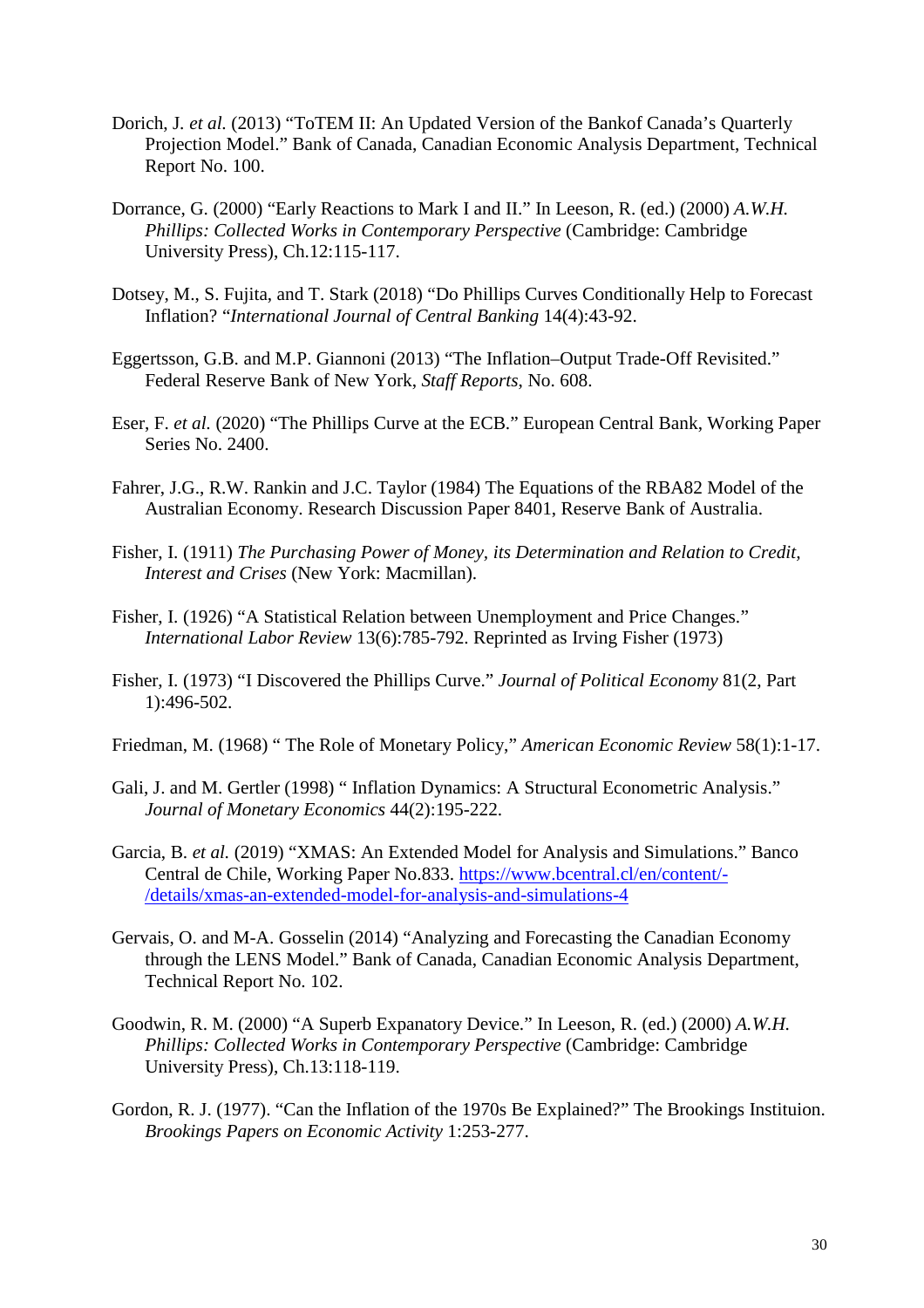- Gordon, R. J. (1997) "The Time-Varying NAIRU and its Implications for Economic Policy." *Journal of Economic Perspectives* 11(1) :11–32.
- Gordon, R. J. (2008) "The History of the Phillips Curve: An American Perspective." Paper presented at ESAM08 Conference: Markets and Models: Policy Frontiers in the A.W.H. Phillips Tradition. Wellington, New Zealand.
- Gordon, R. J. (2011) "The History of the Phillips Curve: Consensus and Bifurcation." *Economica* 78:10-50. http://economics.weinberg.northwestern.edu/robertgordon/files/RescPapers/HistoryPhillipsCurve.pdf
- Gordon, R. J. (2013) "The Phillips Curve is Alive and Well: Inflation and the NAIRU During the Slow Recovery." Working Paper No. w19390, National Bureau of Economic Research. https://www.nber.org/papers/w19390
- Granger , C.W.J. and Y. Jeon (2008) "The Evolution of the Phillips Curve: A Modern Time Series Viewpoint." Department of Economics, University of California, San Diego. https://nzae.org.nz > wp-content > uploads >  $2011/08$
- Grimes, A. (2014) "Four Lectures on Central Banking." Motu Economic and Public Policy Research, Working Paper 14-02, Wellington, New Zealand.
- Gruen, D., A.Pagan and C.Thompson (1999) "The Phillips Curve in Australia." Reserve Bank of Australia. Research Discussion Paper 1999-01. <https://www.rba.gov.au/publications/rdp/1999/pdf/rdp1999-01.pdf>
- Gruen, D., T.Robinson and A.Stone (2002) "Output Gaps in Real Time: Are They Reliable Enough to Use for Monetary Policy. Appendix C: Detailed Phillips Curve Specifications. Reserve Bank of Australia, Research Discussion paper No. 2022-06. https://www.rba.gov.au/publications/rdp/2002/pdf/rdp2002-06.pdf
- Hagemann, H. (2020) "Inflation Expectations and the Phillips Curve: Then and Now". In: A. Arnon, W.Young and K. van der Beek (eds) *Expectations.* Springer Studies in the History of Economic Thought. https://link.springer.com/chapter/10.1007%2F978-3-030-41357-6\_8
- Hara, N. *et al.* (2009) "Practical Use of Macroeconomic Models at Central Banks." Research and Statistics Department, Bank of Japan. *Bank of Japan Review* 2009-E-1:1-9. https://www.boj.or.jp/en/research/wps\_rev/rev\_2009/data/rev09e01.pdf>
- Harrison, R. *et al.* (2005) *The New Bank of England Quarterly Model*. Bank of England, London.
- Hendry, D.F. and G.E.Mizon (2000) "The Influence of A.W.Phillips on Econometrics." In Leeson, R. (ed.) (2000) *A.W.H. Phillips: Collected Works in Contemporary Perspective*  (Cambridge: Cambridge University Press), Ch.38:353-364.
- Hansen, L.P. and T.J.Sargent (2000) "An Appreciation of A.W.Phiilips." In Leeson, R. (ed.) (2000) *A.W.H. Phillips: Collected Works in Contemporary Perspective* (Cambridge: Cambridge University Press), Ch.39:365-369.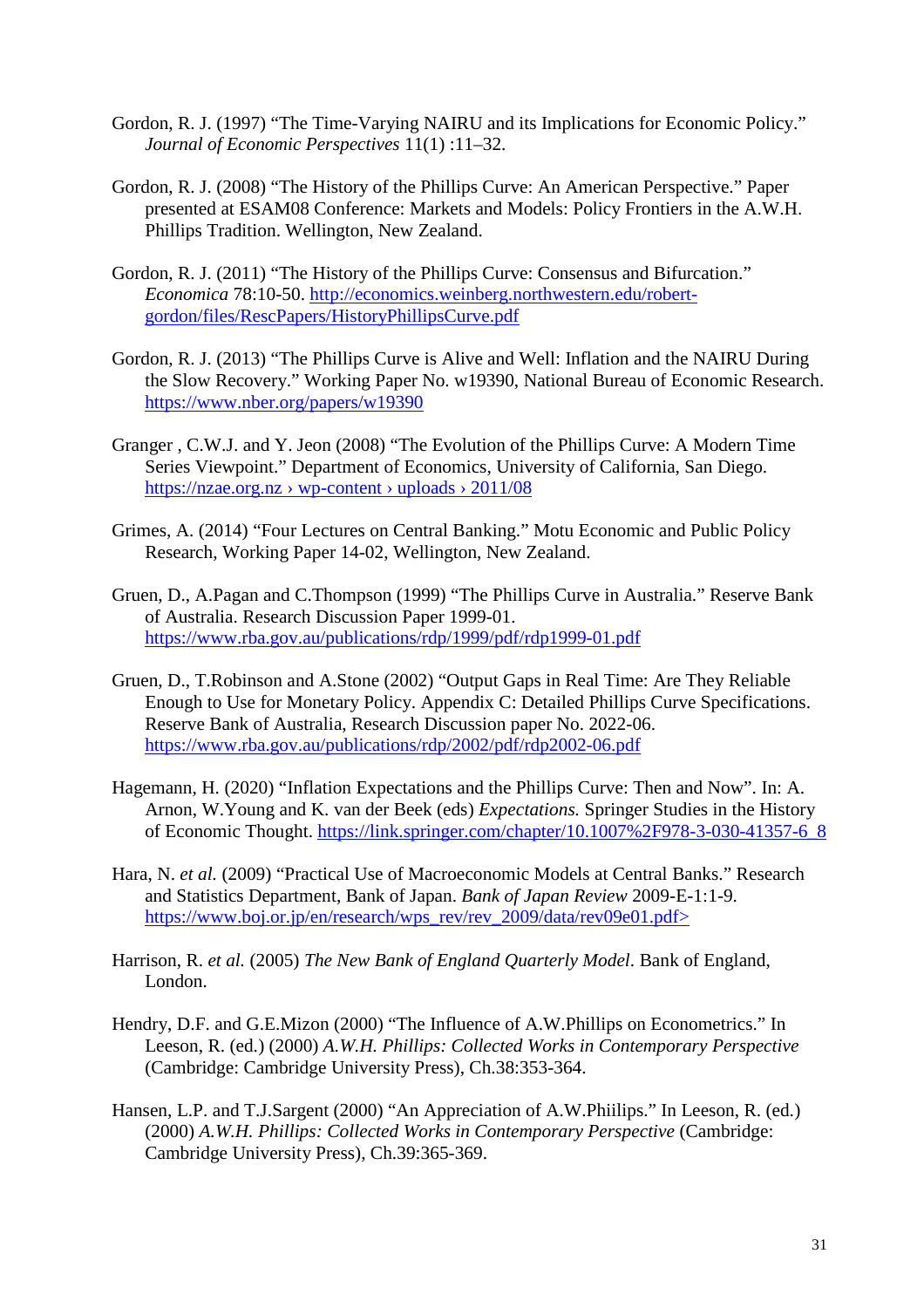- Hicks, J. R. (1950) *A Contribution to the Theory of the Trade Cycle.* (Oxford: Oxford University Press).
- Hirakata, N. *et al.* (2019) "The Quarterly Japanese Economic Model(Q-JEM): 2019 version." Bank of Japan,Working Paper Series No. 19-E-7. https://www.boj.or.jp/en/research/wps\_rev/wps\_2019/data/wp19e07.pdf
- Hooper, P., F.S.Mishkin and A.Sufi (2019a) "The Phillips Curve: Dead or Alive." VOX, CEPR Policy Portal.<https://voxeu.org/article/phillips-curve-dead-or-alive>
- Hooper, P., F.S.Mishkin and A.Sufi (2019b) **"**Prospects for Inflation in a High Pressure Economy: is the Phillips Curve Dead or is it Just Hibernating?" Working Paper No. w25792, National Bureau of Economic Research. Available at SSRN: <https://ssrn.com/abstract=3383291>
- Hornstein, A. ( 2008) ["Introduction to the New Keynesian Phillips curve.](https://ideas.repec.org/a/fip/fedreq/y2008ifallp301-309nv.94no.4.html)" *[Economic](https://ideas.repec.org/s/fip/fedreq.html)  [Quarterly](https://ideas.repec.org/s/fip/fedreq.html)*, Federal Reserve Bank of Richmond. 94(Fall):301-309.
- Humphrey, T. M. (1978) "Some Recent Developments in [Phillips Curve](https://ideas.repec.org/a/fip/fedrer/y1985isepp17-24nv.71no.5.html) Analysis." *[Economic](https://ideas.repec.org/s/fip/fedrer.html)  [Review](https://ideas.repec.org/s/fip/fedrer.html)*, Federal Reserve Bank of Richmond 71(2):15-23. https://www.richmondfed.org/publications/research/economic\_review/1978/er640104
- Humphrey, T. M. (1985a) ["The Evolution and Policy Implications of the Phillips Curve.](https://ideas.repec.org/a/fip/fedrer/y1985isepp17-24nv.71no.5.html)" *[Economic Review](https://ideas.repec.org/s/fip/fedrer.html)*, Federal Reserve Bank of Richmond 71(2):3-22. https://www.richmondfed.org/- /media/richmondfedorg/publications/research/economic\_review/1985/pdf/er710201.pdf
- Humphrey, T.M. (1985b) ["The early history of the Phillips Curve.](https://ideas.repec.org/a/fip/fedrer/y1985isepp17-24nv.71no.5.html)" *[Economic Review](https://ideas.repec.org/s/fip/fedrer.html)*, Federal Reserve Bank of Richmond 71(5):17-24. https://www.richmondfed.org/- /media/richmondfedorg/publications/research/economic\_review/1985/pdf/er710502.pdf
- Iakova, D. (2007) "Flattening of the Phillips Curve: Implications for Monetary Policy." International Monetary Fund, IMF Working Paper WP/07/76. https://www.imf.org/en/Publications/WP/Issues/2016/12/31/Flattening-of-the-Phillips-Curve-Implications-for-Monetary-Policy-20530
- Jacob, P and T. van Florenstein Mulder (2019) "The flattening of the Phillips curve: Rounding up the suspects." Reserve Bank of New Zealand, Analytical Note Series AN2019/06. https://www.rbnz.govt.nz/research-and-publications/analytical-notes/2019/an2019-06

Jonson, P.D. and C.R.Wymer (2017) "A Macro-Economic Policy Model of the United Kingdom 1855-2014 with Investment, Share Prices and 'Animal Spirits'. Available at SSRN: <https://ssrn.com/abstract=2957386> or http[://dx.doi.org/10.2139/ssrn.2957386](https://dx.doi.org/10.2139/ssrn.2957386) 

Jorgensen, P.L. and K. J. Lansing. 2019. "Anchored Inflation Expectations and the Flatter

Phillips Curve." Federal Reserve Bank of San Francisco Working Paper 2019-27. https://doi.org/10.24148/wp2019-27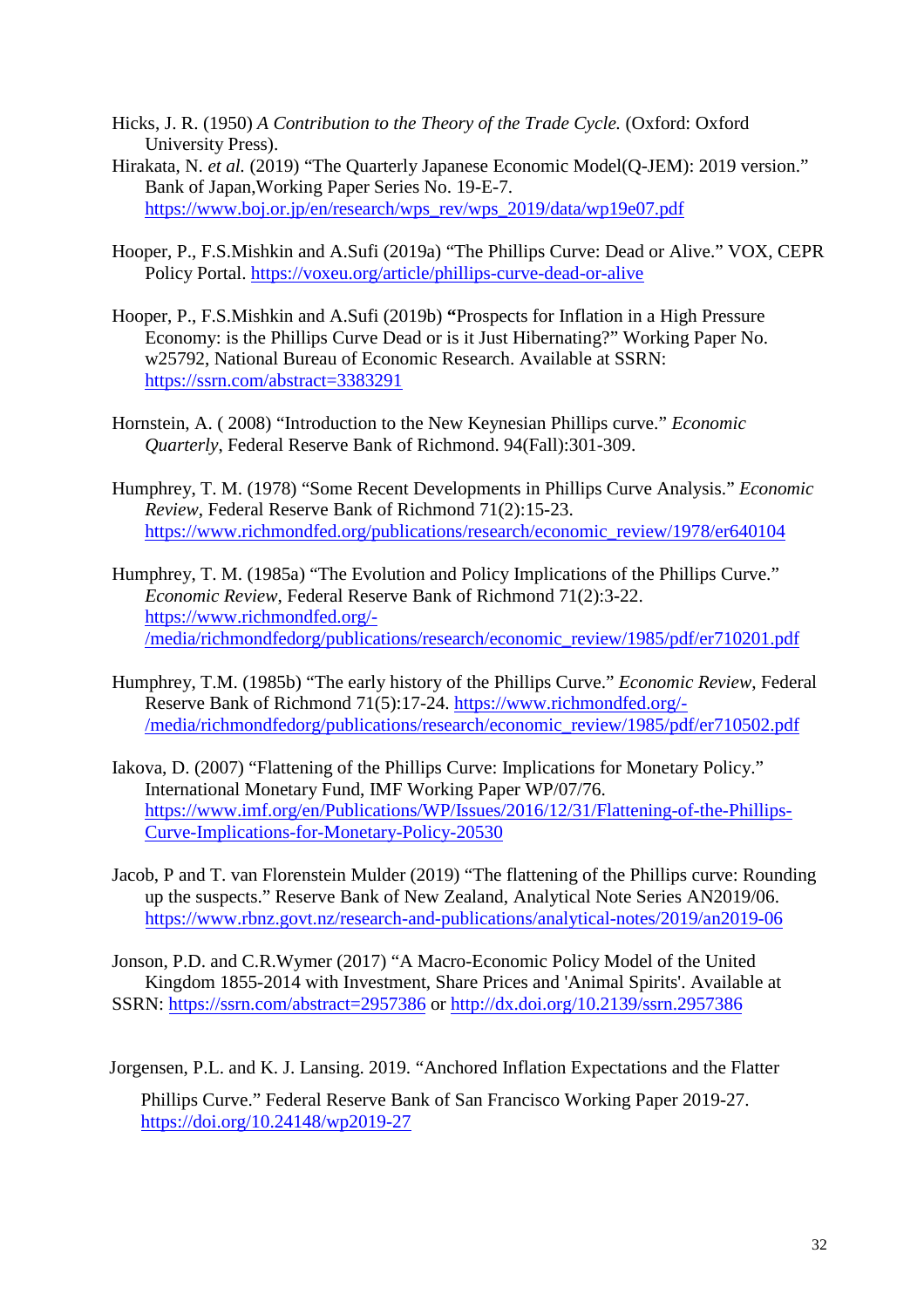- Kamber, G. *et al*. (2016) "Modelling the business cycle of a small open economy: The Reserve Bank of New Zealand's DSGE model." *Economic Modelling* 59:546–569.
- Karagedikli, O and C. John McDermott (2018) "Inflation expectations and low inflation in New Zealand." *New Zealand Economic Papers* 52(3):277-288.
- King, R.J. (2008) "The Phillips Curve and U.S.Macroeconomic Policy: Snapshots, 1958– 1996.Federal Reserve Bank of Richmond. *Economic Quarterly* 94(4): 311–359. https://www.richmondfed.org/~/media/richmondfedorg/publications/research/economic\_qu arterly/2008/fall/pdf/king.pdf
- Kitov, I. (2009) "The anti-Phillips Curve." Munich Personal RePEc Archive Paper No. 13641. <https://mpra.ub.uni-muenchen.de/13641/>
- Kohn, D.L. (2007) "John Taylor Rules." Paper presentedat the conference on John Talor's Contribution to Monetary Theory and Policy, Federal Reserve Bank of Dallas, Texas. <https://www.federalreserve.gov/newsevents/speech/kohn20071012a.htm>
- Kohn, D.L. (2008) "Lessons for Central Bankers from a Phillips Curve Framework." Paper presented at the Federal Reserve Bank of Boston's 53rd Annual Economic Conference, Chatham, Massachusetts. https://www.federalreserve.gov/newsevents/speech/Kohn20080611a.htm
- Laidler, D. (2001) "Phillips in Retrospect." Research Report 2001-03. Department of Economics, University of Western Ontario. https://ir.lib.uwo.ca/cgi/viewcontent.cgi?article=1365&context=economicsresrpt
- Laidler, D. (2015) "The Interactive Evolution of Economic Ideas and Experience The Case of Canadian Inflation Targeting." Economic Policy Research Institute. EPRI Working Papers, 2015-1. London, ON: Department of Economics, University of Western Ontario. https://ir.lib.uwo.ca/cgi/viewcontent.cgi?article=1074&context=economicsepri\_wp
- Lansing, K.J. (2019) "Improving the Phillips Curve with an Interaction Variable." *FRBSF Economic Letter*, 2019-13, May 6. Federal Reserve Board of San Francisco.
- Leeson, R. (1994a) "A.W.H. Phillips, Inflationary Expectations and the Operating Characteristics of the Macroeconomy". *Economic Journal* 104 (427):1420-1421.
- Leeson, R. (1994b) "A.W.H. Phillips M. B. E. (Military Division)." *Economic Journal* 104 (424):605–618.
- Leeson, R. (1995) "Fisher and Phillips." *History of Economics Review* 23(Winter):117-118. https://researchonline.nd.edu.au/bus\_article/5.
- Leeson, R. (1997a) "A.W.H. Phillips" in T. Cate (ed.) *An Encyclopedia of Keynesian Economics*. Cheltenham, UK: Edward Elgar. Available at https://researchonline.nd.edu.au/cgi/viewcontent.cgi?article=1016&context=bus\_chapters
- Leeson, R. (1997b) "The Trade-off Interpretation of Phillips's Dynamic Stabilization Exercise." *Economica* New Series 253 (64):1559-171.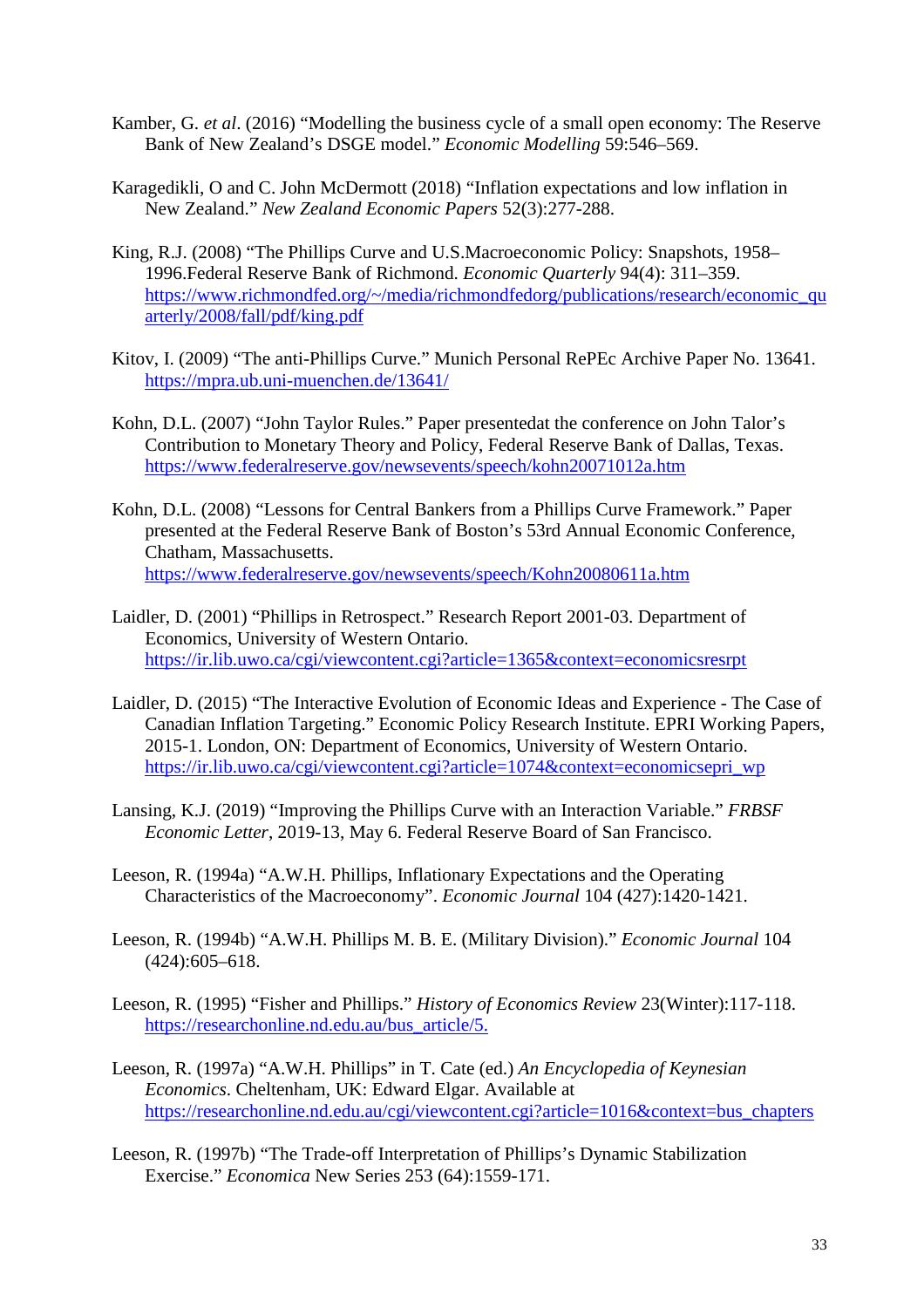- Leeson, R. (ed.) (2000) *A.W.H. Phillips: Collected Works in Contemporary Perspective*  (Cambridge: Cambridge University Press).
- Lemoine, M. et al. (2019) "The FR-BDF Model and an Assessment of Monetary Policy Transmission in France." Banque de France, Working Paper No.WP 736.
- Lipsey, R.G. (2000) "The Famous Phillips Curve Article." In Leeson, R. (ed.) (2000) *A.W.H. Phillips: Collected Works in Contemporary Perspective* (Cambridge: Cambridge University Press), Ch.24:232-242.
- Lucas, R.E. and L.A. Rapping (1969) ["Price Expectations and the Phillips Curve.](https://ideas.repec.org/a/aea/aecrev/v59y1969i3p342-50.html)" *[American](https://ideas.repec.org/s/aea/aecrev.html)  [Economic Review](https://ideas.repec.org/s/aea/aecrev.html)* 59(3):342-350.
- Lucas, R.E. (1972) "Expectations and the Neutrality of Money." *Journal of Economic* Theory 4(2):103-124.
- Lucas, R.E. (1973) "Some International Evidence on Output-Inflations Trade-offs." *American Economic Review* 63(2):326-334.
- Mankiw, N.G. (2001) "The Inexorable and Mysterious Tradeoff Between Inflation and Unemployment."*Economic Journal* 111(471):45-61.
- Mankiw, N.G. and R. Reis (2002). Sticky information versus sticky prices: A proposal to replace the new Keynesian Phillips curve. *Quarterly Journal of Economics* 117(4):1295- 1328. https://dash.harvard.edu/bitstream/handle/1/3415324/Mankiw\_StickyInformationVersus.pd f?sequence=2
- McCallum, B. (1998) "Stickiness: A Comment." Carnegie-Rochester Conference Series on Public Policy, XLVIII:357–363.
- McLeay, M. and S.Tenreyro (2019) "Optimal Inflation and the Identification of the Phillips Curve". London Scool of Economics. VOX CEPR Policy Portal. Available at personal.lse.ac.uk › tenreyro › inflation1
- Mimford, P., F.Perugini and N.Srinivasan (2003) "How Different are Money Supply Rules from Taylor Rules?" *Indian Economic Review* 37(2):157-166.
- Motyovszki, G. (2013) "The Evolution of Phillips Curve Concepts and their Implications for Economic Policy." Department of Economics, Central European University, Budapest. https://me.eui.eu › wp-content › uploads › sites › 2016/12 › histecon\_term...
- Muth, J, (1961) "Rational Expectations and the Theory of Price Movements." *Econometrica* 29(3): 315-335.
- Newlyn, W. (1950) "The Phillips/Newlyn Hydraulic Model." *Bulletin of Economic Research* 2(2):110-127.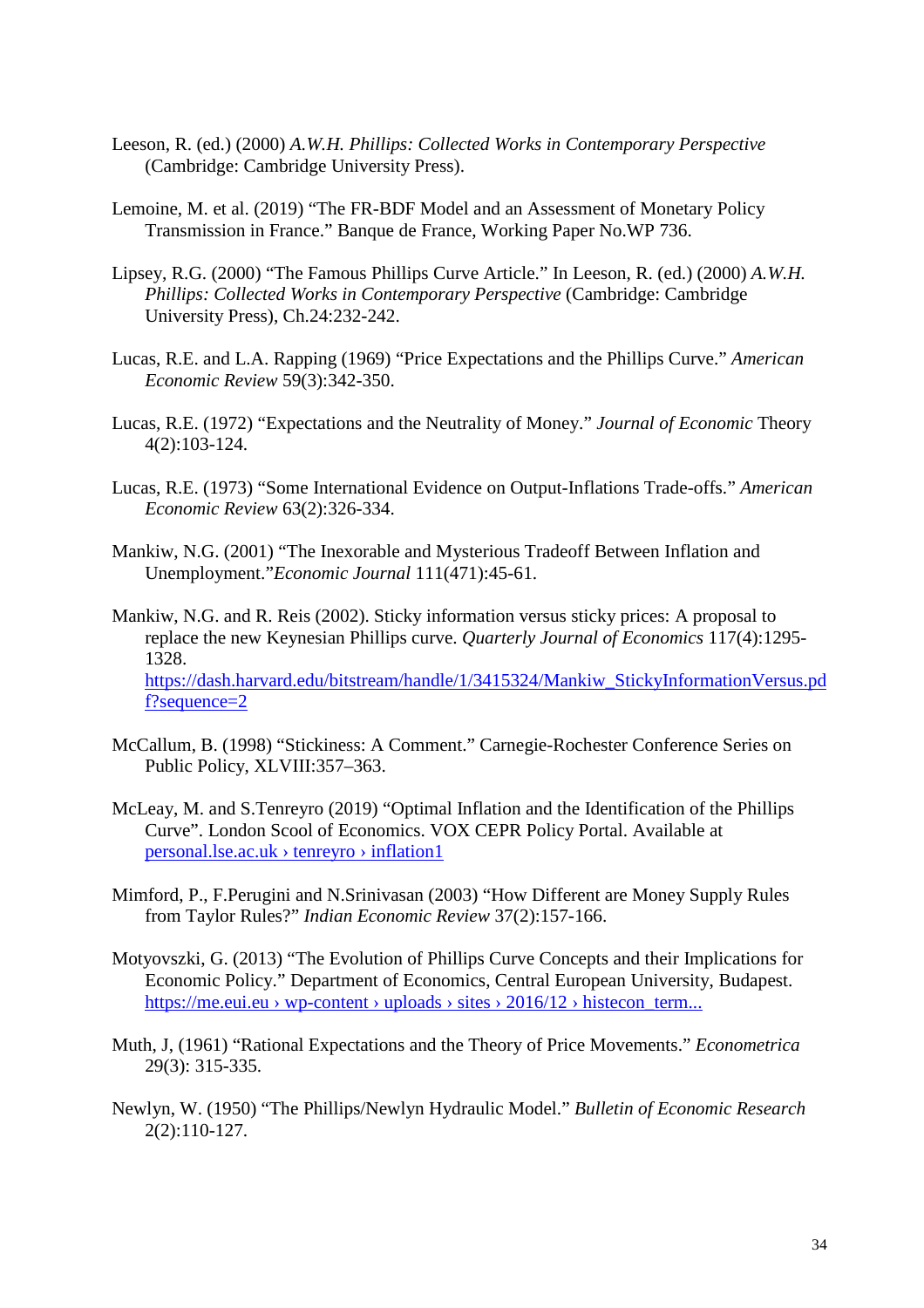- Newlyn, W. (2000) "The Origins of the Machine in a Personal Context." In Leeson, R. (ed.) (2000) *A.W.H. Phillips: Collected Works in Contemporary Perspective* (Cambridge: Cambridge University Press), Ch.8:31-38.
- Ng, T. and M. Wright (2007). ["Introducing the MONIAC: an early and innovative economic](https://ideas.repec.org/a/nzb/nzbbul/december20075.html)  [model.](https://ideas.repec.org/a/nzb/nzbbul/december20075.html)" [Reserve Bank of New Zealand Bulletin,](https://ideas.repec.org/s/nzb/nzbbul.html) Reserve Bank of New Zealand, 70(4):46- 52.
- Ng, M., D.Wessel and L.Sheiner (2018) "What is the Phillips Curve?" The Hutchins Centre Explains, The Brookings Institution, Washington, DC. https://www.brookings.edu/blog/upfront/2018/08/21/the-hutchins-center-explains-the-phillips-curve/
- Pagan, A. (2000a) "The Optimal Control Articles." In Leeson, R. (ed.) (2000) *A.W.H. Phillips: Collected Works in Contemporary Perspective* (Cambridge: Cambridge University Press), Ch.15: 130-133.
- Pagan, A. (2000b) "The Walras-Bowley Paper." In Leeson, R. (ed.) (2000) *A.W.H. Phillips: Collected Works in Contemporary Perspective* (Cambridge: Cambridge University Press), Ch.44:420-422.
- Pagan, A. (2003) "Report on Modelling and Forecasting at the Bank of England." *Bank of England Quarterly Bulletin*, Spring:60-88.
- Pagan, A. (2005) "Addendum to the Report on Modelling and Forecasting at the Bank of England." *Bank of England Quarterly Bulletin*, Summer:190-195.
- Pagan, A. (2019) "Australian Macro-Econometric Models and Their Construction -A Short History." Australian National University, Crawford School of Public Policy, Centre for Applied Macroeconomic Analysis, CAMA Working Paper 50/2019. https://cama.crawford.anu.edu.au/sites/default/files/publication/cama\_crawford\_anu\_edu\_a u/2019-07/50\_2019\_pagan.pdf
- Pagan, A. and D. Wilcox (2016) "External Review –Reserve Bank of Australia Economic Group Forecasts and Analysis." Reserve Bank of Australia
- Phelps, E.S. (1966) "Optimal Employment and Inflation over Time." Discussion Paper No.214, Cowles Foundation for Research in Economics, Yale University, New Haven, Connecticut. http://cowles.yale.edu/sites/default/files/files/pub/d02/d0214.pdf
- Phelps, E.S. (1967) "Phillips Curves, Expectations of Inflationand Optimal Unemployment over Time." *Economica* 34:254-281.
- Phillips, A.W.H. (1950) "Mechanical Models in Economic Dynamics." *Economica* New Series 18(67):283-305.
- Phillips, A.W.H. (1954) "Stabilisation Policy in a Closed Economy." *Economic Journal* 64(254):290-323.
- Phillips, A.W.H. (1956) "Some Notes on the Estimation of Time-Forms of Reactions in Interdependent Dynamic Systems." *Economica* New Series 213 (90):99-113.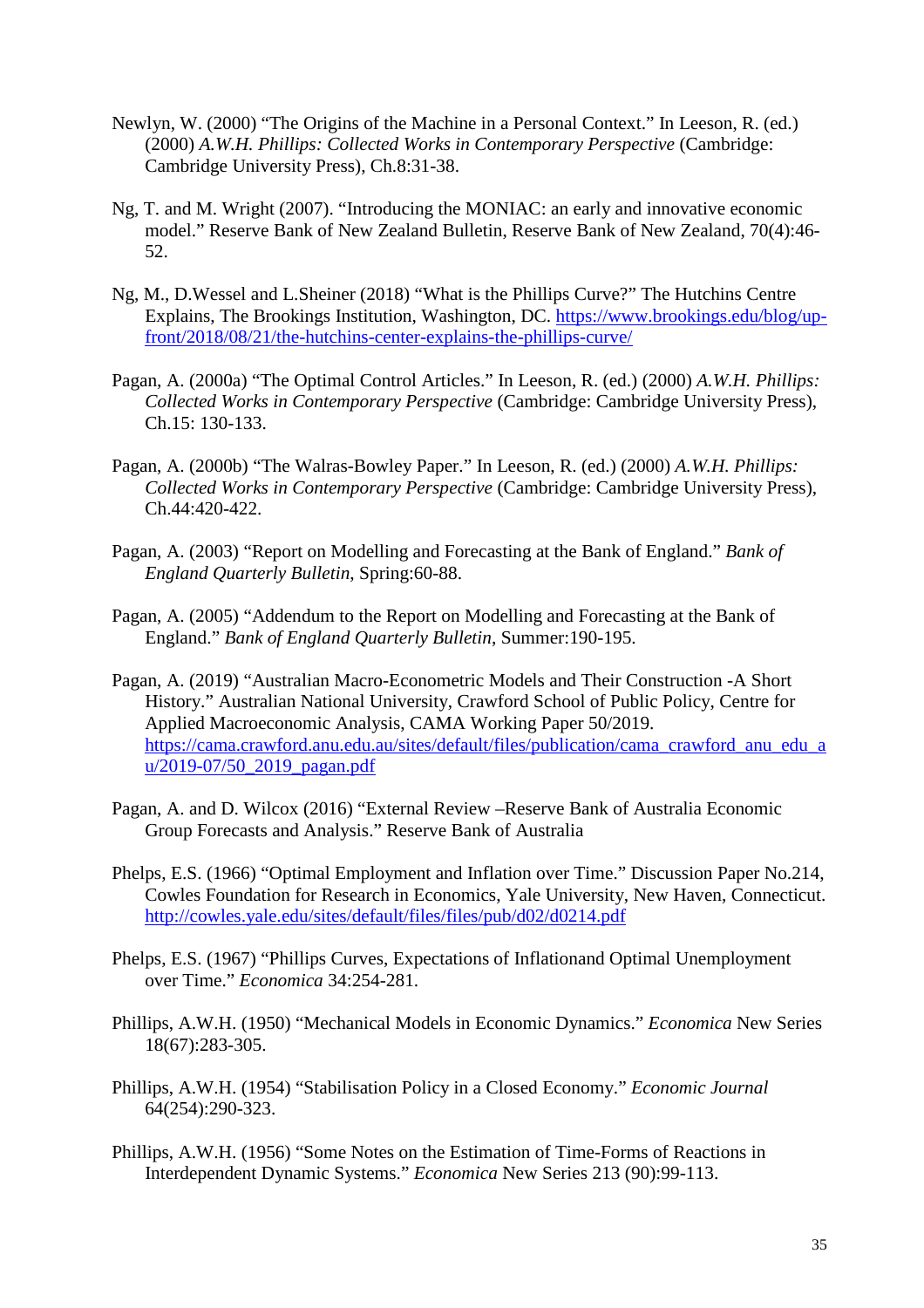- Phillips, A.W.H. (1957) "Stabilisation Policy and the Time-Forms of Lagged Responses." *Economic Journal* 67:265-277.
- Phillips, A.W.H. (1959) Discussion of Dicks-Mireaux and Dow's 'The Determinants of Wage Inflation: United Kingdom 1946-1956'*. Journal of the Royal Statistical Society* 123 (11):176-177.
- Phillips, A.W.H. (1961a) "A Simple Model of Employment, Money and Prices in a Growing Economy." *Economica* New Series 28(112):360-370.
- Phillips, A.W.H. (1961b) "Employment, Inflation and Growth." *Economica* New Series 29(113):1-16. Inaugural lecture for the Tooke Professorship delivered at the London School of Economics and Political Science, 28 November, 1961.
- Phillips, A.W.H. (1968) "Economic Policy and Developemnt." From handwritten notes for a seminar given in Australia, in April, 1968. In Leeson, R. (ed.) (2000) *A.W.H. Phillips: Collected Works in Contemporary Perspective* (Cambridge: Cambridge University Press), Ch.23:224-230.
- Phillips, A.W.H. (1972) "The Last Paper: A Foreshadowing of the Lucas Critique?" In Leeson, R. (ed.) (2000) *A.W.H. Phillips: Collected Works in Contemporary Perspective* (Cambridge: Cambridge University Press), Ch.52:479-486.
- Phillips, A.W.H. (2000) " Wage Changes and Unemployment in Australia, 1947-1958." In Leeson, R. (ed.) (2000) *A.W.H. Phillips: Collected Works in Contemporary Perspective*  (Cambridge: Cambridge University Press), Ch.28:269-280. An unpublished paper prepared while Phillips was visiting the University of Melbourne in 1959.
- Phillips, P.C.B. (2000) "The Bill Phillips Legacy of Continous Time Modelling and Econometric Model Design." In Leeson, R. (ed.) (2000) *A.W.H. Phillips: Collected Works in Contemporary Perspective* (Cambridge: Cambridge University Press), Ch.36:342-347.
- Pitchford, J. (2000) " The Melbourne Paper" in Leeson, R. (ed.) (2000) *A.W.H. Phillips: Collected Works in Contemporary Perspective* (Cambridge: Cambridge University Press), Ch.27:263-268.
- Poutineau, J-P., K. Sobczak and G. Vermandel (2015) "The analytics of the New Keynesian 3 equation Model." HAL Id: hal-01194642 [https://hal.archives-ouvertes.fr/hal-01194642.](https://hal.archives-ouvertes.fr/hal-01194642)
- Reserve Bank of New Zealand (1997) "The Forecasting and Policy System." *Reserve Bank of New Zealand Bulletin* 60(3):225-235. https://www.rbnz.govt.nz/research-andpublications/reserve-bank-bulletin/1997/rbb1997-60-03-04
- Roberts, J.M. (1995) "New Keynesian Economics and the Phillips Curve." *Journal of Money, Credit and Banking* 27(4):975-984
- Romer, D. (2012) *Advanced Macroeconomics* (4th edition). New York: McGraw-Hill.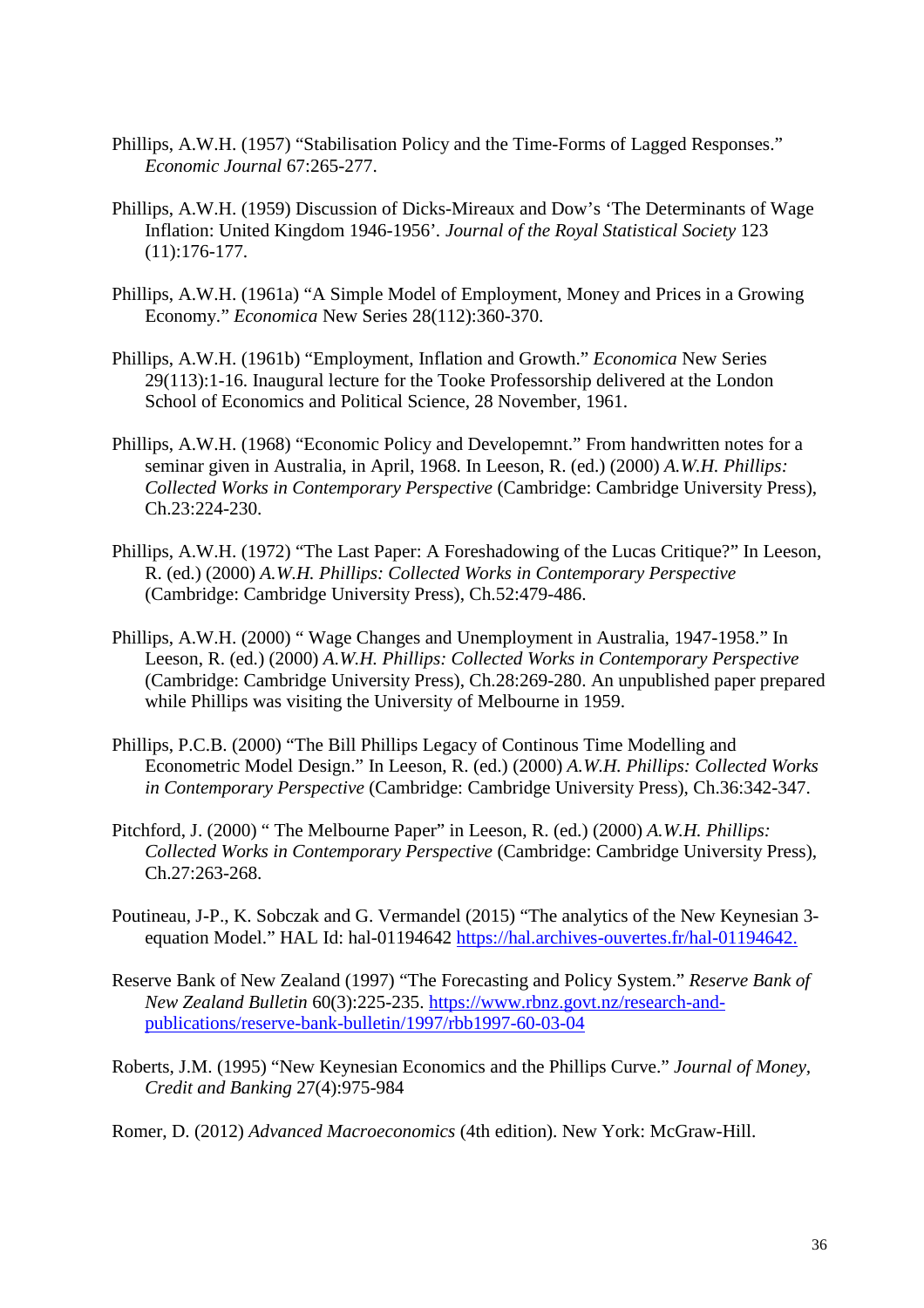- Samuelson, P.A. (1939) "Interaction between Multiplier Analysis and the Principle of Acceleration." *Review of Economic Studies* 21:75-78.
- Samuelson, P.A. and R.M. Solow (1960) "Analytical Aspects of Anti-inflationary Policy". *American Economic Review Papers and Proceeedings* 50(2):177-194.
- Schmitt-Grohe, S. and M.Uribe (2008) "Policy Implications of the New Keynesian Phillips Curve." *Federal Reserve Bank of Richmond Economic Quarterly* 94(4):435-465.
- Schwarzer, J.A. (2012) ["A.W. Phillips and his curve: Stabilisation policies, Inflation](https://ideas.repec.org/a/taf/eujhet/v19y2012i6p976-1003.html)  [Expectations and the 'menu of choice'.](https://ideas.repec.org/a/taf/eujhet/v19y2012i6p976-1003.html)" *[The European Journal of the History of Economic](https://ideas.repec.org/s/taf/eujhet.html)  [Thought](https://ideas.repec.org/s/taf/eujhet.html)* 19(6):976-1003.
- Schwarzer*,* J.A*. (*2018) "Retrospectives: Cost-Push and Demand-Pull Inflation: Milton Friedman and the 'Cruel Dilemma'." *Journal of Economic Perspectives 32*(1): 195-210.
- Silverstone, B.D.J. (2000) "The Festschrift." In R. Leeson (ed.) *A.W.H. Phillips: Collected Works in Contemporary Perspective* (Cambridge: Cambridge University Press), Ch.7:26-28.
- Smith, C. and O. Aziz (2019) "Monetary Policy Objectives price stability and macro stabilisation." *Reserve Bank of New Zealand Bulletin* 82(2):3-14.
- Spencer, G. H.and A. Grimes (1980) "On the Stability of Alternative Policy Rules within a Model of the New Zealand Economy." In G.H. Spencer (ed.) *Experiments with a Core Model of the New Zealand Economy.* Reserve Bank of New Zealand, Research Paper No.29:25-43.
- Stevenson, M. (nd) "The Search for the Fountain of Prosperity." Available at http://www.dextersinister.org/MEDIA/PDF/TheSearchForTheFountainOfProsperity.pdf
- Stock, J.H. and M.W. Watson (1999) "Forecasting Inflation." Working Paper No. w7023, National Bureau of Economic Research. https://www.nber.org/papers/w7023
- Stock, J.H. and M.W. Watson (2008) "Phillips Curve Inflation Forecasts." Working Paper No. w14322, National Bureau of Economic Research.
- Stock, J.H. and M.W. Watson (2019) "Slack and Cyclically Sensitive Inflation." Working Paper No. w25987, National Bureau of Economic Research. https://www.nber.org/papers/w25987
- Swade, D. (2000) "The Phillips Machine and the History of Computing." In Leeson, R. (ed.) (2000) *A.W.H. Phillips: Collected Works in Contemporary Perspective* (Cambridge: Cambridge University Press), Ch.14:120-129.
- Taylor, J.B. (1968) Fiscal and Monetary Stabilization Policies in a Model of Endogenous Cyclical Growth. Econometric Research Program, Research Memorandum No.104, Princeton University. https://erp.princeton.edu/archivepdfs/M104.pdf
- Taylor, J.B. (1979) "Estimation and Control of a Macroeconomic Model with Rational Expectations." *Econometrica* 47(5):1267-1286.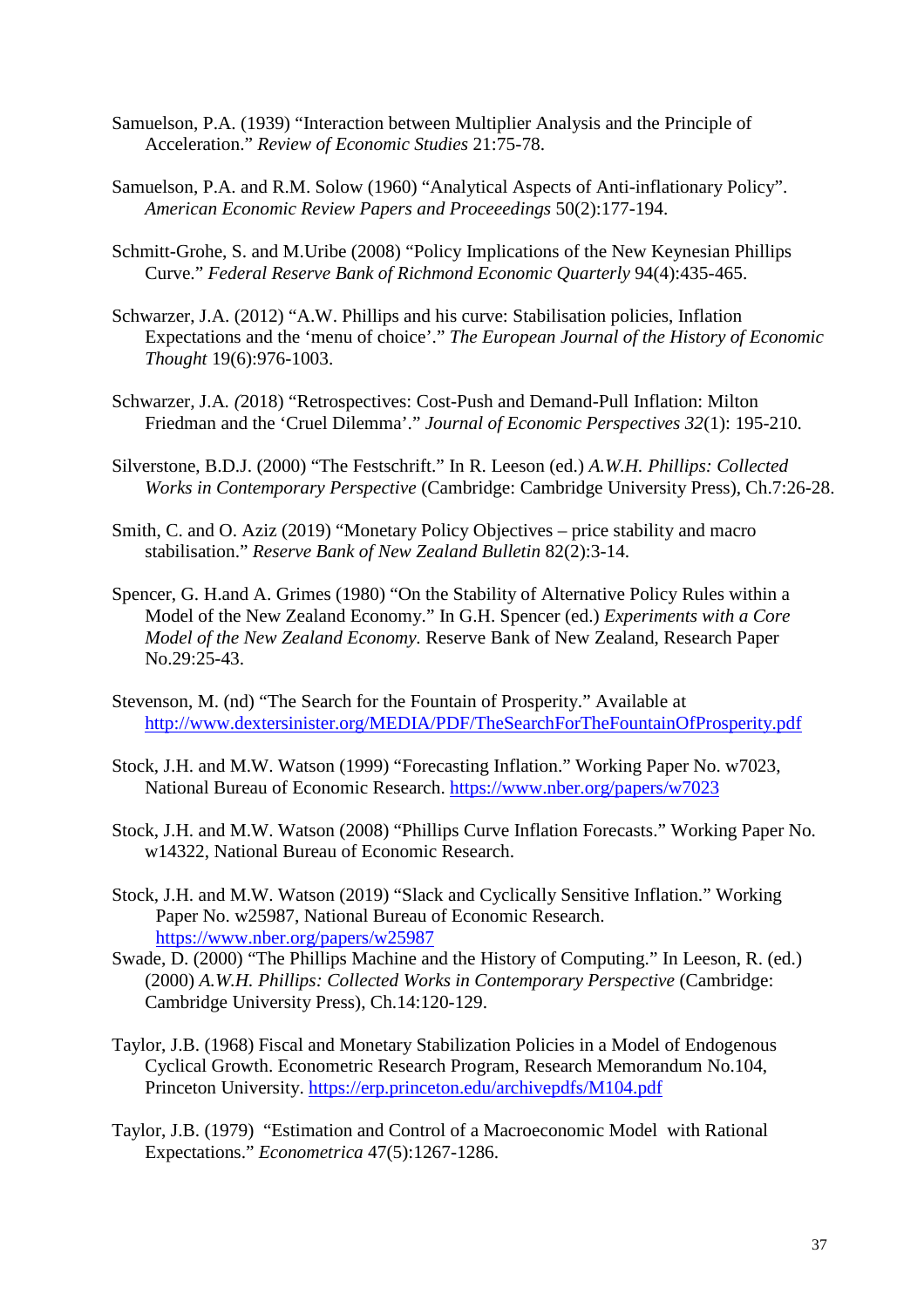- Taylor, J.B. (1993) "Discretion versus policy rules in practice." *Carnegie-Rochester Conference Series on Public Policy* 39:195-214. https://web.stanford.edu/~johntayl/Onlinepaperscombinedbyyear/1993/Discretion\_versus\_ Policy Rules in Practice.pdf
- Taylor, J.B. (1999) "A Historical Analysis of Monetary Policy Rules." In John B. Taylor (ed.) *Monetary Policy Rules*.NBER book Series in Business Cycles. (Chicago: University of Chicago Press), Ch.7: 319-348.
- Taylor, J.B. (2017) Rules versus Discretion: Assessing the Debate Over the Conduct of Monetary Policy. Working Paper No. w24149, National Bureau of Economic Research. http://www.nber.org/papers/W24149
- Turnovsky, S. J.(1981) *Macroeconomic Analysis and Stabilization Policy.* (Cambridge: Cambridge University Press).
- Turnovsky, S.J. (2008) "Stabilization Thoery and Policy: 50 Years after the Phillips Curve." Paper presented at ESAM08 Conference: Markets and Models: Policy Frontiers in the A.W.H.Phillips Tradition. Wellington, New Zealand.
- Vines, D. (2000) "The Phillips Machine as a 'Progressive' Model." In Leeson, R. (ed.) (2000) *A.W.H. Phillips: Collected Works in Contemporary Perspective* (Cambridge: Cambridge University Press), Ch.10:39-67.
- Walsh, C.E. (1998) "The New Output-Inflation Trade-off". Federal Reserve Board of San Francisco. *Economic Letters* 1998-04. https://www.frbsf.org/economicresearch/publications/economic-letter/1998/february/the-new-output-inflation-trade-off/
- Walsh, C.E. (2002) "Teaching Inflation Targetting: An Analysis for Intermediate Macro." *Journal of Economic Education* 33(4):333-346.
- Yamey, B. S. (2000) "The Famous Phillips Curve Article: A Note on its Publication." In R. Leeson (ed.) *A.W.H. Phillips: Collected Works in Contemporary Perspective* (Cambridge: Cambridge University Press), Ch. 35:335-338.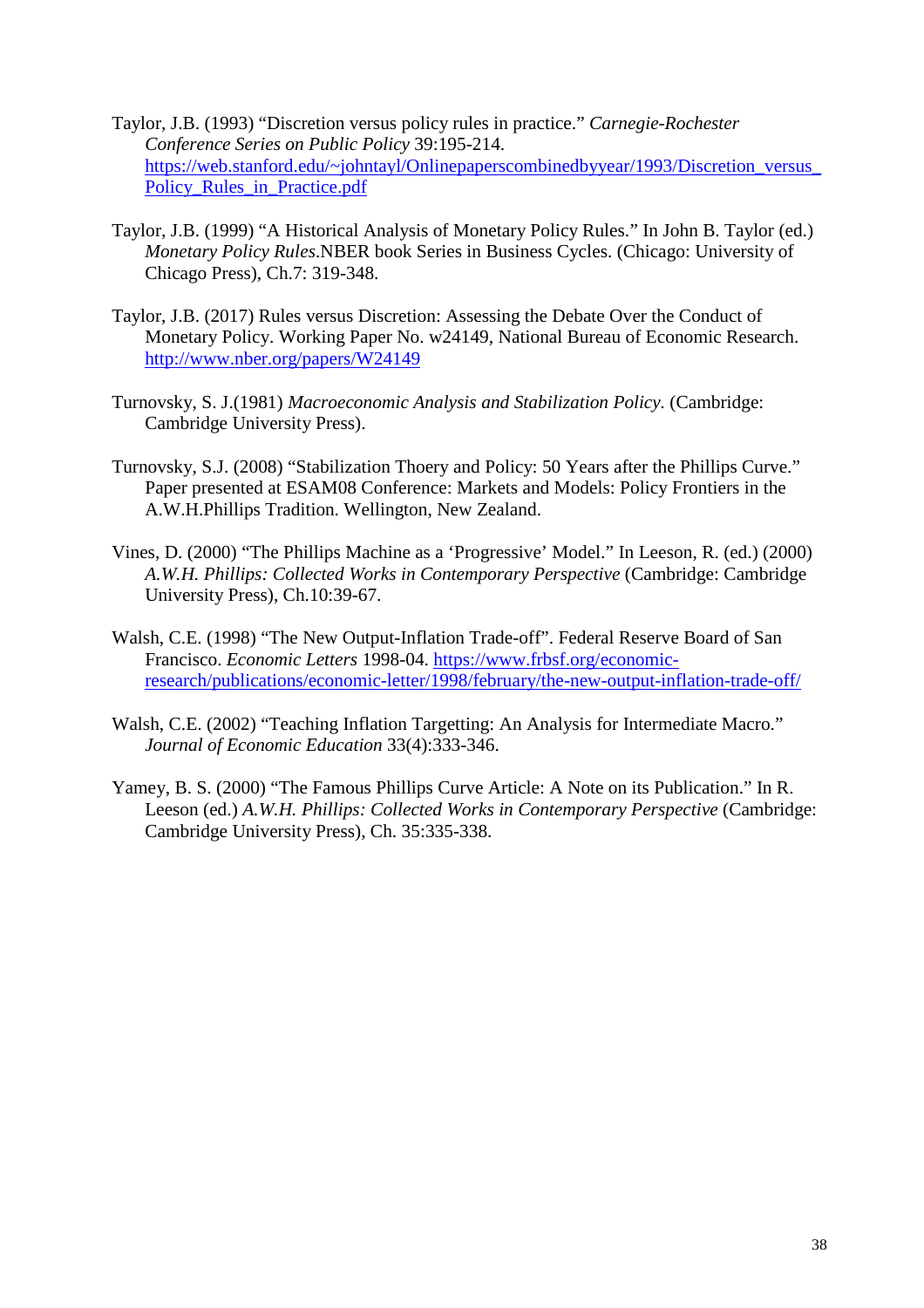| Author                       | Date             | Key features                                                                                                                                                                                                                                                                                                                                |
|------------------------------|------------------|---------------------------------------------------------------------------------------------------------------------------------------------------------------------------------------------------------------------------------------------------------------------------------------------------------------------------------------------|
| Ancestors $(1)$              |                  |                                                                                                                                                                                                                                                                                                                                             |
| J. Law                       | $1671 -$<br>1729 | An implied positively sloped PC where a reduction in umeployment is associated with an decrease<br>(not an Increase) in prices.                                                                                                                                                                                                             |
| D. Hume                      | $1711 -$<br>1776 | A deviation of unemployment from its natural rate was driven by a change in the price level at least<br>in the short run. Classical neutrality held in the long run once perceptions catch up"it is no matter<br>of consequence to the domestic happiness of a state whether money be in greater or lesser quantity."                       |
| H.Thornton                   | 1760-<br>1815    | As in Hume, he posited a relation between "industry" and prices, noting however that is the changes<br>not the levels that mattered. He saw that a one off increase in the money stock would not after a lag<br>stimulate output; rather a "progressive augmentation" would be needed.                                                      |
| T. Attwod                    | 1783-<br>1856    | Based the case for an inflation-unemployment ratdeoff where both were in levels not changes. As<br>low unemployment was associated with a high price level he concluded governments should aim for<br>zero unemployment through inflationary monetary expansion.                                                                            |
| J.S. Mill                    | 1806-<br>1873    | In contrast to Attwood, Mill argued trade-offs were tempoarary and the government could not achive<br>a particular level of unemployment by selection and inflation rate as in the steady state the two<br>variables are independent (ie a vertical PC)                                                                                     |
| I. Fisher                    | 1926             | Analysed the relation between unemployment and lagged changes in prices. Claimed it was a causal<br>relation running from price changes to unemployment (ie the reverse ditection to that of Phillips).                                                                                                                                     |
| J. Tinbergen                 | 1936             | First formal econometric estimation of changes in the wage inflation rate as a function of<br>unemployment.                                                                                                                                                                                                                                 |
| L.Klein and<br>A. Goldberger | 1955             | Further econometric estimation of the Phillips curve in which the dependent variable was a change<br>in wage rates and the explanatory variables were total unemployment and the lagged change in the<br>price level. In effect this a wage reaction function where changes in nominal wages reflect excess<br>demand in the labour market. |
| A.J. Brown                   | 1955             | Conducted an empirical analysis plotting long run series of wage inflation against unemployment<br>rates for the USA and the UK. Concluded there asn inverse, non-linear relation.                                                                                                                                                          |
| P. Sultan                    | 1957             | Plotted a stable hypothetical relation between the annual percentage change in the price level and the<br>percentage unemployment rate.<br>$\mathbf{r}$ , and the set of $\mathbf{r}$<br>$\mathbf{m}$ $\mathbf{m}$ $\mathbf{m}$                                                                                                             |

Table 1: The Phillips Curve (PC): A Genealogical Sketch

# **A.W.H. Phillips: The Phillips Curve (1958)**

# **Descendants (2)**

| E.S. Phelps<br>M. Friedman | 1967<br>1968 | <i>Expectacions Augmented Phillips Curve (EAPC)</i><br>Highlighted the role of expectations and long run classical neutrality vertical PC (the monetarist<br>approach)<br>Expectations were based on backward looking model of lagged previous price or wage changes<br>(adaptive expectations)                                                                                                                                                                                                                                                                                                       |
|----------------------------|--------------|-------------------------------------------------------------------------------------------------------------------------------------------------------------------------------------------------------------------------------------------------------------------------------------------------------------------------------------------------------------------------------------------------------------------------------------------------------------------------------------------------------------------------------------------------------------------------------------------------------|
| R.E.Lucas                  | 1972<br>1973 | New Classical Phillips Curve (NCPC)<br>The Lucas critique focussed on the formation of expecatations. Rational expectations are forward<br>looking and economic agents use all relevant information. Current inflation depends on the previous<br>period's expectation of current inflation together with an output or employment gap; ie deviation<br>from the natural rate of unemployment (NAIRU) was included. However the extended version still<br>supported and strengethened the monetarist approach. In the long run the PC is vertical output and<br>employment are unchanged by inflation. |
| G. Calvo<br>J.M.Roberts    | 1983<br>1995 | New Keynesian Phillips Curve (NKPC)<br>Departed from Real Business Cycle (RBC) models by introducing sticky prices, which in turn<br>allowed short run inflation-output tradeoffs while preserving long run classical neutrality. Current<br>inflation depends directly on expected future inflation as well as the output gap.                                                                                                                                                                                                                                                                       |
| J.B. Taylor                | 1993         | <b>Taylor Rule</b><br>A rule for setting monetary policy whose derivation follows from the Phillips curve. It involves the<br>weigted sum of deviations of both inflation and output from their equilibrium values.                                                                                                                                                                                                                                                                                                                                                                                   |
| N.G. Mankiw<br>and R.Reis  | 2002         | Sticky Information Phillips Curve (SIPC)<br>Assumes firms not all receive the relevant information for setting prices at the same time.                                                                                                                                                                                                                                                                                                                                                                                                                                                               |
| R.J. Gordon                | 2008         | Triangle Model Phillips Curve (TMPC)<br>Current inflation depends on three variables (each with lags): inflation, demand side variables and<br>supply shocks. In addition allows for the NAIRU to vary over time rather than being setting as an<br>exogenous constant in earlier models.                                                                                                                                                                                                                                                                                                             |

Notes:

- (1) Information on the ancestors is taken from Humphrey (1985b).
- (2) In some cases the author listed is selected merely as one possible example.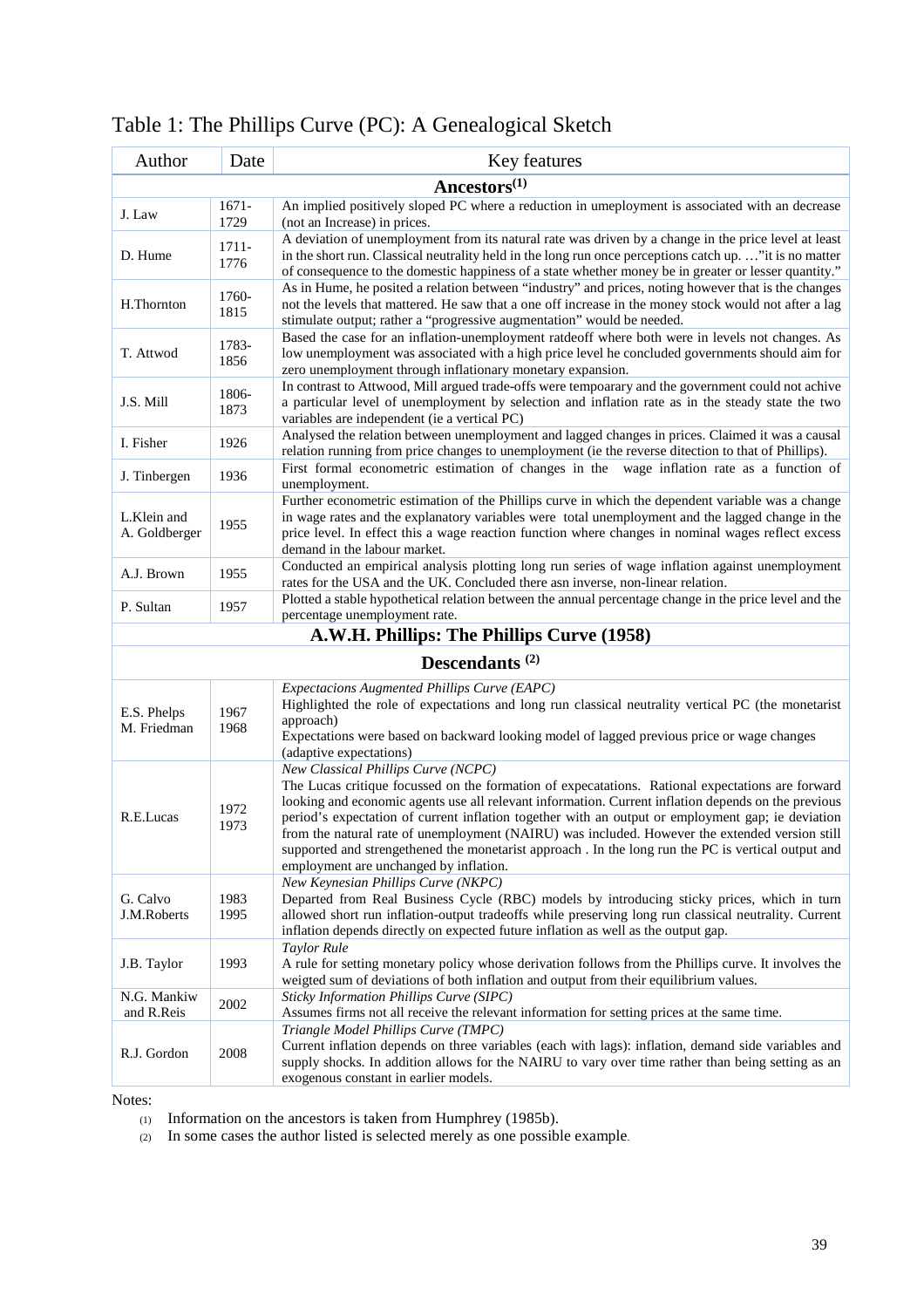Figure 1: A precursor of the Phillips Curve









*Source:* Walsh (1998)





*Source:* Ng and Wright (2007)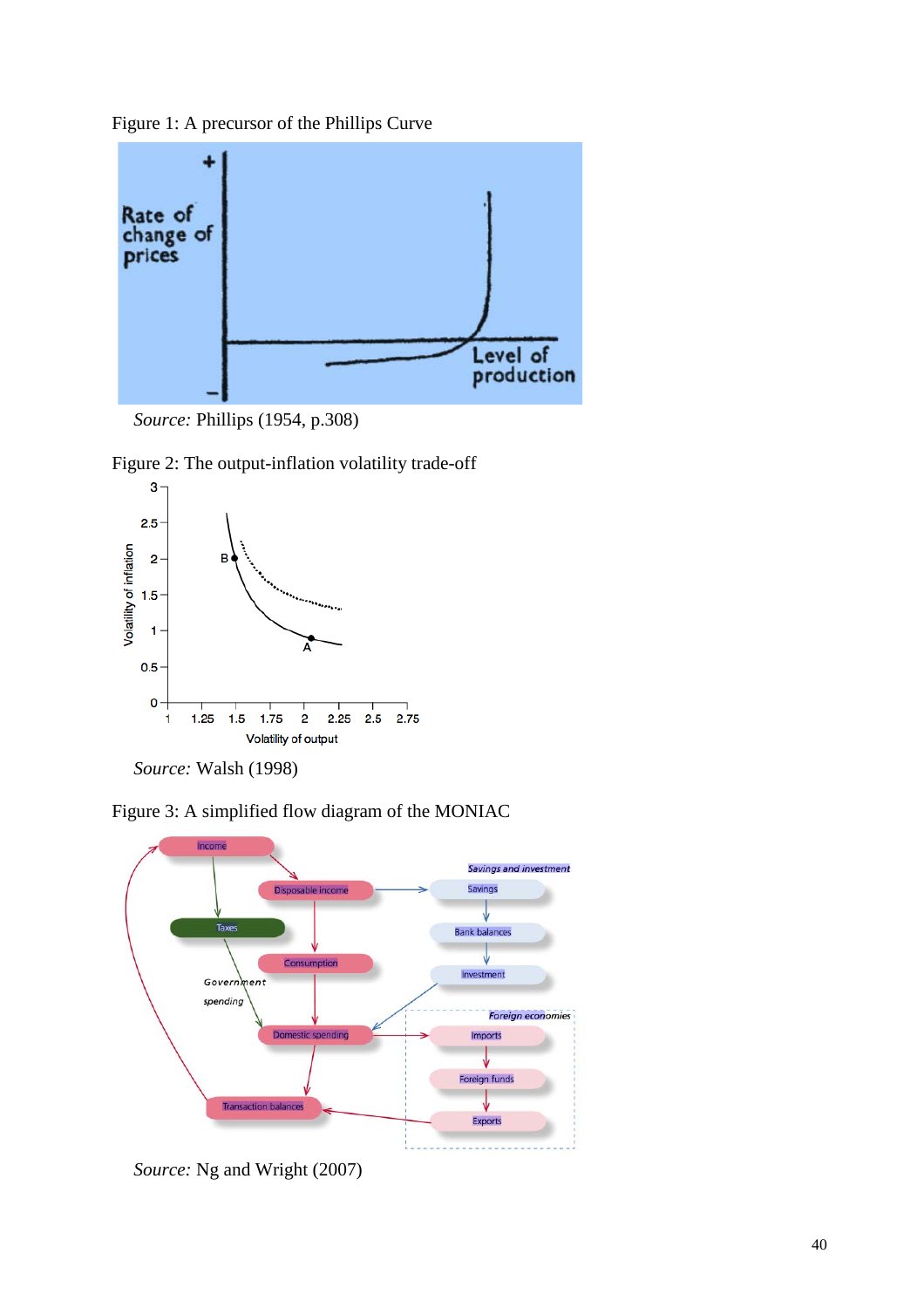

Figure 4: Stocks and flows as represented in the Forecasting and Policy System

Figure 5: A suite of models



*Source:* Pagan (2003)